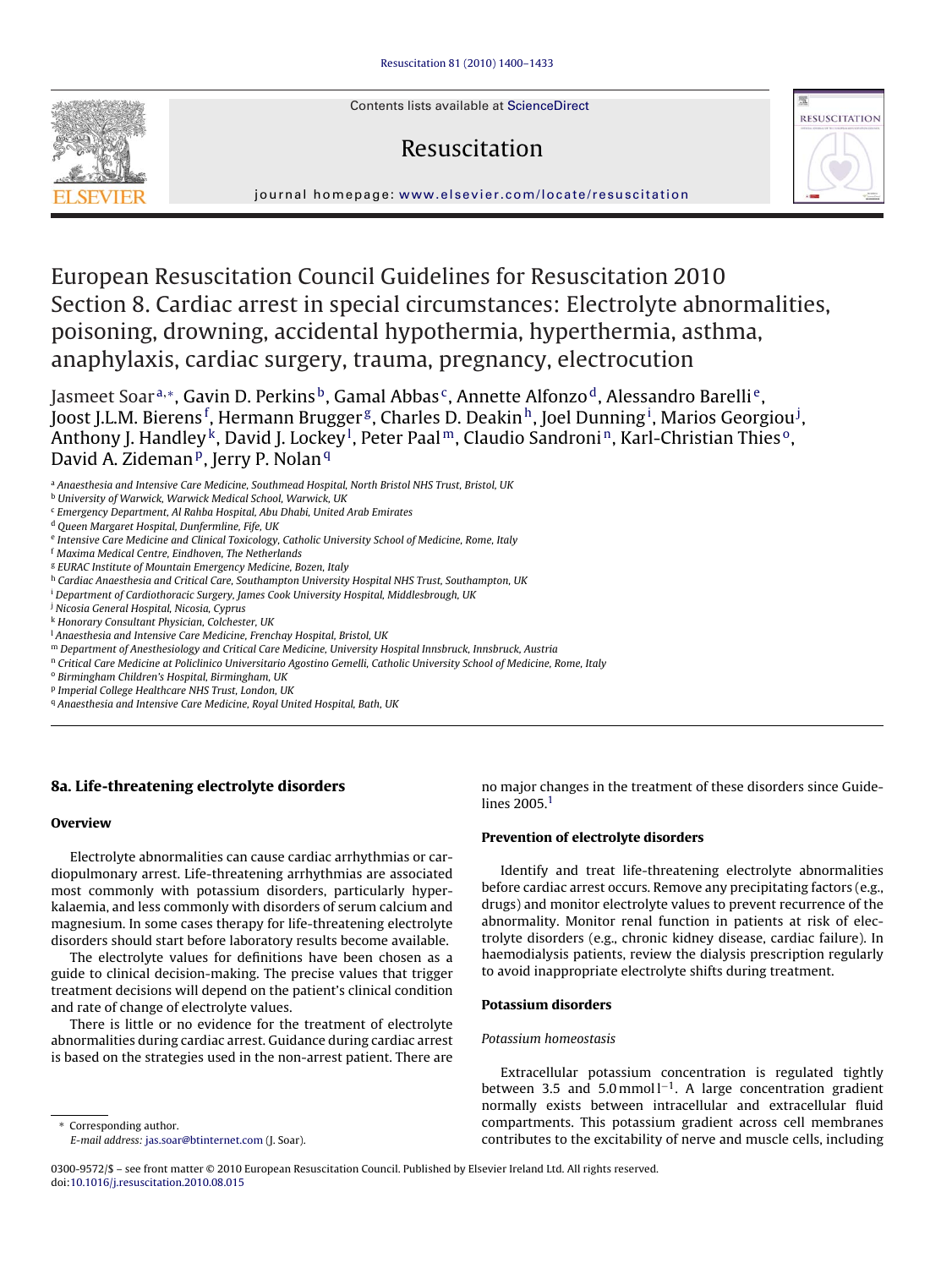the myocardium. Evaluation of serum potassium must take into consideration the effects of changes in serum pH. When serum pH decreases (acidaemia), serum potassium increases because potassium shifts from the cellular to the vascular space. When serum pH increases (alkalaemia), serum potassium decreases because potassium shifts intracellularly. Anticipate the effects of pH changes on serum potassium during therapy for hyperkalaemia or hypokalaemia.

## Hyperkalaemia

This is the most common electrolyte disorder associated with cardiopulmonary arrest. It is usually caused by increased potassium release from cells, impaired excretion by the kidneys or accidental potassium chloride administration.

#### Definition

There is no universal definition.We have defined hyperkalaemia as a serum potassium concentration higher than  $5.5$  mmol  $l^{-1}$ ; in practice, hyperkalaemia is a continuum. As the potassium concentration increases above this value the risk of adverse events increases and the need for urgent treatment increases. Severe hyperkalaemia has been defined as a serum potassium concentration higher than 6.5 mmol  $l^{-1}$ .

## Causes

There are several potential causes of hyperkalaemia, including renal failure, drugs (angiotensin converting enzyme inhibitors (ACE-I), angiotensin II receptor antagonists, potassium sparing diuretics, non-steroidal anti-inflammatory drugs (NSAIDs), beta-blockers, trimethoprim), tissue breakdown (rhabdomyolysis, tumour lysis, haemolysis), metabolic acidosis, endocrine disorders (Addison's disease), hyperkalaemic periodic paralysis, or diet (may be sole cause in patients with advanced chronic kidney disease). Abnormal erythrocytes or thrombocytosis may cause a spuriously high potassium concentration.<sup>2</sup> The risk of hyperkalaemia is even greater when there is a combination of factors such as the concomitant use of ACE-I and NSAIDs or potassium sparing diuretics.

#### Recognition of hyperkalaemia

Exclude hyperkalaemia in patients with an arrhythmia or cardiac arrest[.3](#page-25-0) Patients may present with weakness progressing to flaccid paralysis, paraesthesia, or depressed deep tendon reflexes. Alternatively, the clinical picture can be overshadowed by the primary illness causing hyperkalaemia. The first indicator of hyperkalaemia may also be the presence of ECG abnormalities, arrhythmias, cardiopulmonary arrest or sudden death. The effect of hyperkalaemia on the ECG depends on the absolute serum potassium as well as the rate of increase. Most patients will have ECG abnormalities at a serum potassium concentration higher than 6.7 mmol l<sup>−1</sup>.<sup>4</sup> [T](#page-25-0)he use of a blood gas analyser that measures potassium can reduce delay in recognition.

The ECG changes associated with hyperkalaemia are usually progressive and include:

- first degree heart block (prolonged PR interval) [>0.2 s];
- flattened or absent P waves;
- tall, peaked (tented) T waves [T wave larger than R wave in more than 1 lead];
- ST-segment depression;
- S and T wave merging (sine wave pattern);
- widened ORS [>0.12 s];
- ventricular tachycardia;
- bradycardia;

• cardiac arrest (pulseless electrical activity [PEA], ventricular fibrillation/pulseless ventricular tachycardia [VF/VT], asystole).

## Treatment of hyperkalaemia

There are three key treatments for hyperkalaemia<sup>5</sup>:

- 1. cardiac protection;
- 2. shifting potassium into cells;
- 3. removing potassium from the body.

Intravenous calcium salts are not generally indicated in the absence of ECG changes. Monitor effectiveness of treatment, be alert to rebound hyperkalaemia and take steps to prevent recurrence of hyperkalaemia. When hyperkalaemia is strongly suspected, e.g., in the presence of ECG changes, start life-saving treatment even before laboratory results are available. The treat-ment of hyperkalaemia has been the subject of a Cochrane review.<sup>[6](#page-25-0)</sup>

Patient not in cardiac arrest. Assess ABCDE (Airway, Breathing, Circulation, Disability, Exposure) and correct any abnormalities. Obtain intravenous access, check serum potassium and record an ECG. Treatment is determined according to severity of hyperkalaemia.

Approximate values are provided to guide treatment.

Mild elevation (5.5–5.9 mmol  $l<sup>-1</sup>$ ):

- Remove potassium from body: potassium exchange resins calcium resonium 15–30 g OR sodium polystyrene sulfonate (Kayexalate) 15–30 g in 50–100 ml of 20% sorbitol, given either orally or by retention enema (onset in 1–3 h; maximal effect at 6 h).
- Address cause of hyperkalaemia to correct and avoid further rise in serum potassium (e.g., drugs, diet).

Moderate elevation (6–6.4 mmol  $l^{-1}$ ) without ECG changes:

- Shift potassium intracellularly with glucose/insulin: 10 units short-acting insulin and 25 g glucose IV over 15–30 min (onset in 15–30 min; maximal effect at 30–60 min; monitor blood glucose).
- Remove potassium from the body as described above.
- Haemodialysis: consider if oliguric; haemodialysis is more efficient than peritoneal dialysis at removing potassium.

Severe elevation ( $≥$ 6.5 mmol  $l<sup>-1</sup>$ ) without ECG changes. Seek expert help and:

- Use multiple shifting agents.
- Glucose/insulin (see above).
- Salbutamol 5 mg nebulised. Several doses (10–20 mg) may be required (onset in 15–30 min).
- Sodium bicarbonate: 50 mmol IV over 5 min if metabolic acidosis present (onset in 15–30 min). Bicarbonate alone is less effective than glucose plus insulin or nebulised salbutamol; it is best used in conjunction with these medications.<sup>[7,8](#page-25-0)</sup>
- Use removal strategies above.

Severe elevation ( $≥$ 6.5 mmol l<sup>−1</sup>) WITH toxic ECG changes. Seek expert help and:

• Protect the heart first with calcium chloride: 10 ml 10% calcium chloride IV over 2–5 min to antagonise the toxic effects of hyperkalaemia at the myocardial cell membrane. This protects the heart by reducing the risk of pulseless VT/VF but does not lower serum potassium (onset in 1–3 min).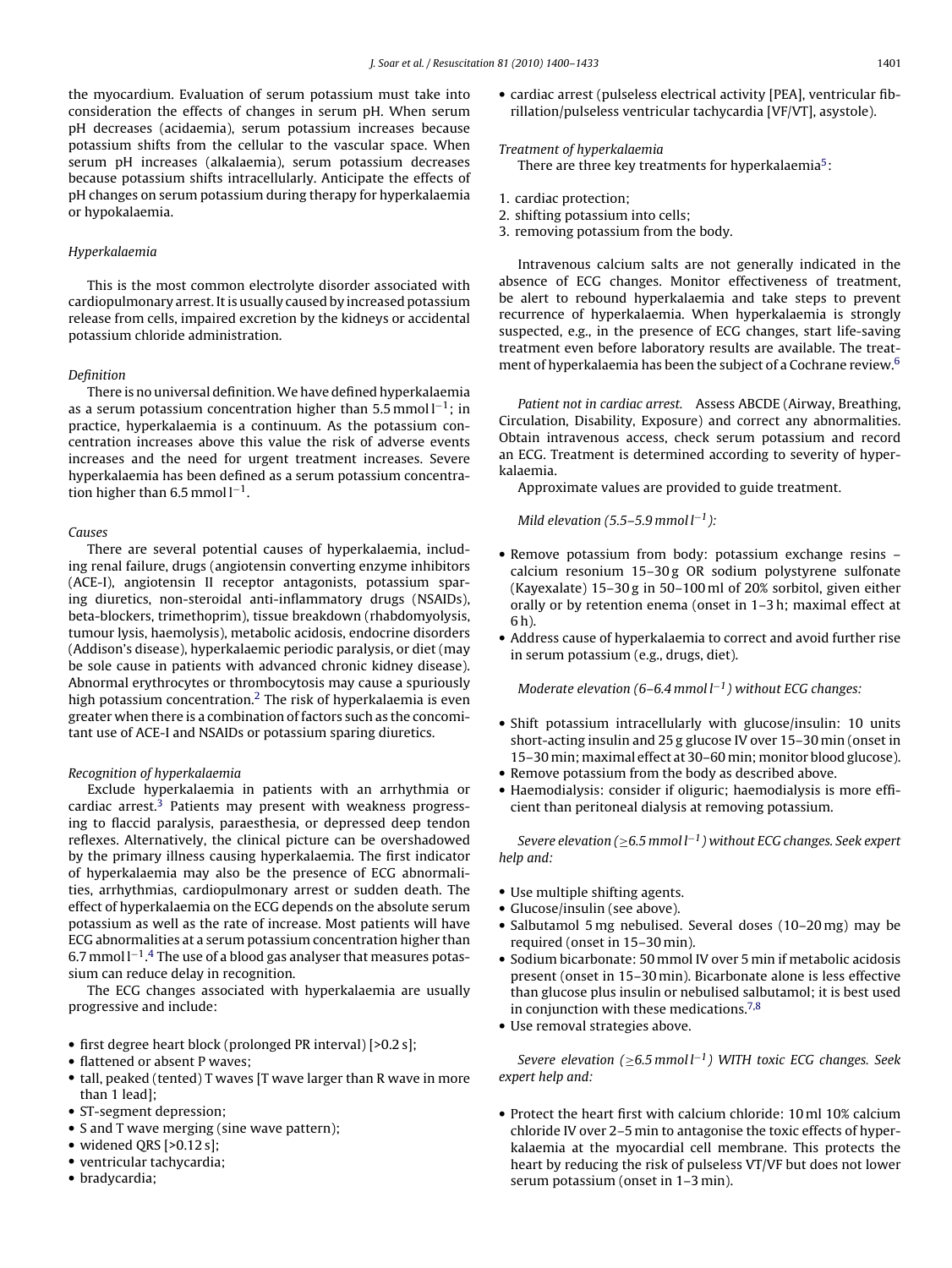- Use multiple shifting agents (see above).
- Use removal strategies.
- Prompt specialist referral is essential.

Patient in cardiac arrest. Modifications to BLS There are no modifications to basic life support in the presence of electrolyte abnormalities.

Modifications to ALS

- Follow the universal algorithm. Hyperkalaemia can be confirmed rapidly using a blood gas analyser if available. Protect the heart first: give 10 ml 10% calcium chloride IV by rapid bolus injection. • Shift potassium into cells:
	- Glucose/insulin: 10 units short-acting insulin and 25 g glucose IV by rapid injection.
	- Sodium bicarbonate: 50 mmol IV by rapid injection (if severe acidosis or renal failure).
- Remove potassium from body: dialysis: consider this for cardiac arrest induced by hyperkalaemia that is resistant to medical treatment. Several dialysis modes have been used safely and effectively in cardiac arrest, but this may only be available in specialist centres.

#### Indications for dialysis

Haemodialysis (HD) is the most effective method for removal of potassium from the body. The principle mechanism of action is the diffusion of potassium ions across the membrane down the potassium ion gradient. The typical decline in serum potassium is 1 mmol l<sup>−1</sup> in the first 60 min, followed by 1 mmol l<sup>−1</sup> over the next 2 h. The efficacy of HD in decreasing serum potassium concentration can be improved by performing dialysis with a low potassium concentration in the dialysate,  $9$  a high blood flow rate<sup>10</sup> or a high dialysate bicarbonate concentration.[11](#page-25-0)

Consider haemodialysis early for hyperkalaemia associated with established renal failure, oliguric acute kidney injury (<400 ml day−<sup>1</sup> urine output) or when there is marked tissue breakdown. Dialysis is also indicated when hyperkalaemia is resistant to medical treatment. Serum potassium frequently rebounds after initial treatment. In unstable patients continuous renal replacement therapy (CRRT) (e.g., continuous veno-veno haemofiltration) is less likely to compromise cardiac output than intermittent haemodialysis. CRRT is now widely available in many intensive care units.

#### Cardiac arrest in haemodialysis patients

Cardiac arrest is the most common cause of death in haemodialysis patients[.12](#page-25-0) Events occurring particularly during haemodialysis treatment, pose several novel considerations.

Initial steps. Call the resuscitation team and seek expert help immediately. Whilst BLS is underway, a trained dialysis nurse should be assigned to the dialysis machine. The conventional practice is to return the patient's blood volume and take off haemodialysis, although this approach is not the most timeefficient[.13](#page-25-0)

Defibrillation. A shockable cardiac rhythm (VF/VT) is more common in patients undergoing haemodialysis $14,15$  than in the general population.<sup>16,17</sup>

The safest method to deliver a shock during dialysis requires further study. Most haemodialysis machine manufacturers recommend disconnection from the dialysis equipment prior to defibrillation.[18](#page-25-0) An alternative and rapid disconnect technique for haemodialysis has been described. Disconnection during continuous venovenous haemofiltration is not required.<sup>13</sup> The use of automated external defibrillators in dialysis centres can facilitate early defibrillation[.19](#page-25-0)

Vascular access. In life-threatening circumstances and cardiac arrest, vascular access used for haemodialysis can be used to give drugs.[13](#page-25-0)

Potentially reversible causes. All of the standard reversible causes (4 Hs and 4 Ts) apply to dialysis patients. Electrolyte disorders, particularly hyperkalaemia, and fluid overload (e.g., pulmonary oedema) are most common causes.

## Hypokalaemia

Hypokalaemia is common in hospital patients.[20](#page-25-0) Hypokalaemia increases the incidence of arrhythmias, particularly in patients with pre-existing heart disease and in those treated with digoxin.

#### Definition

Hypokalaemia is defined as a serum potassium < 3.5 mmol l−1. Severe hypokalaemia is defined as a K<sup>+</sup> < 2.5 mmol l<sup>−1</sup> and may be associated with symptoms.

#### Causes

Causes of hypokalaemia include gastrointestinal loss (diarrhoea), drugs (diuretics, laxatives, steroids), renal losses (renal tubular disorders, diabetes insipidus, dialysis), endocrine disorders (Cushing's Syndrome, hyperaldosteronism), metabolic alkalosis, magnesium depletion, and poor dietary intake. Treatment strategies used for hyperkalaemia may also induce hypokalaemia.

#### Recognition of hypokalaemia

Exclude hypokalaemia in every patient with an arrhythmia or cardiac arrest. In dialysis patients, hypokalaemia occurs commonly at the end of a haemodialysis session or during treatment with peritoneal dialysis.

As serum potassium concentration decreases, the nerves and muscles are predominantly affected causing fatigue, weakness, leg cramps, constipation. In severe cases (K<sup>+</sup> < 2.5 mmol  $l^{-1}$ ), rhabdomyolysis, ascending paralysis and respiratory difficulties may occur.

ECG features of hypokalaemia are:

- U waves;
- T wave flattening;
- ST-segment changes;
- arrhythmias, especially if patient is taking digoxin;
- cardiopulmonary arrest (PEA, pulseless VT/VF, asystole).

#### Treatment

This depends on the severity of hypokalaemia and the presence of symptoms and ECG abnormalities. Gradual replacement of potassium is preferable, but in an emergency, intravenous potassium is required. The maximum recommended IV dose of potassium is 20 mmol h−1, but more rapid infusion (e.g., 2 mmol min−<sup>1</sup> for 10 min, followed by 10 mmol over 5–10 min) is indicated for unstable arrhythmias when cardiac arrest is imminent. Continuous ECG monitoring is essential during IV infusion and the dose should be titrated after repeated sampling of serum potassium levels.

Many patients who are potassium deficient are also deficient in magnesium. Magnesium is important for potassium uptake and for the maintenance of intracellular potassium levels, particularly in the myocardium. Repletion of magnesium stores will facilitate more rapid correction of hypokalaemia and is recommended in severe cases of hypokalaemia.<sup>21</sup>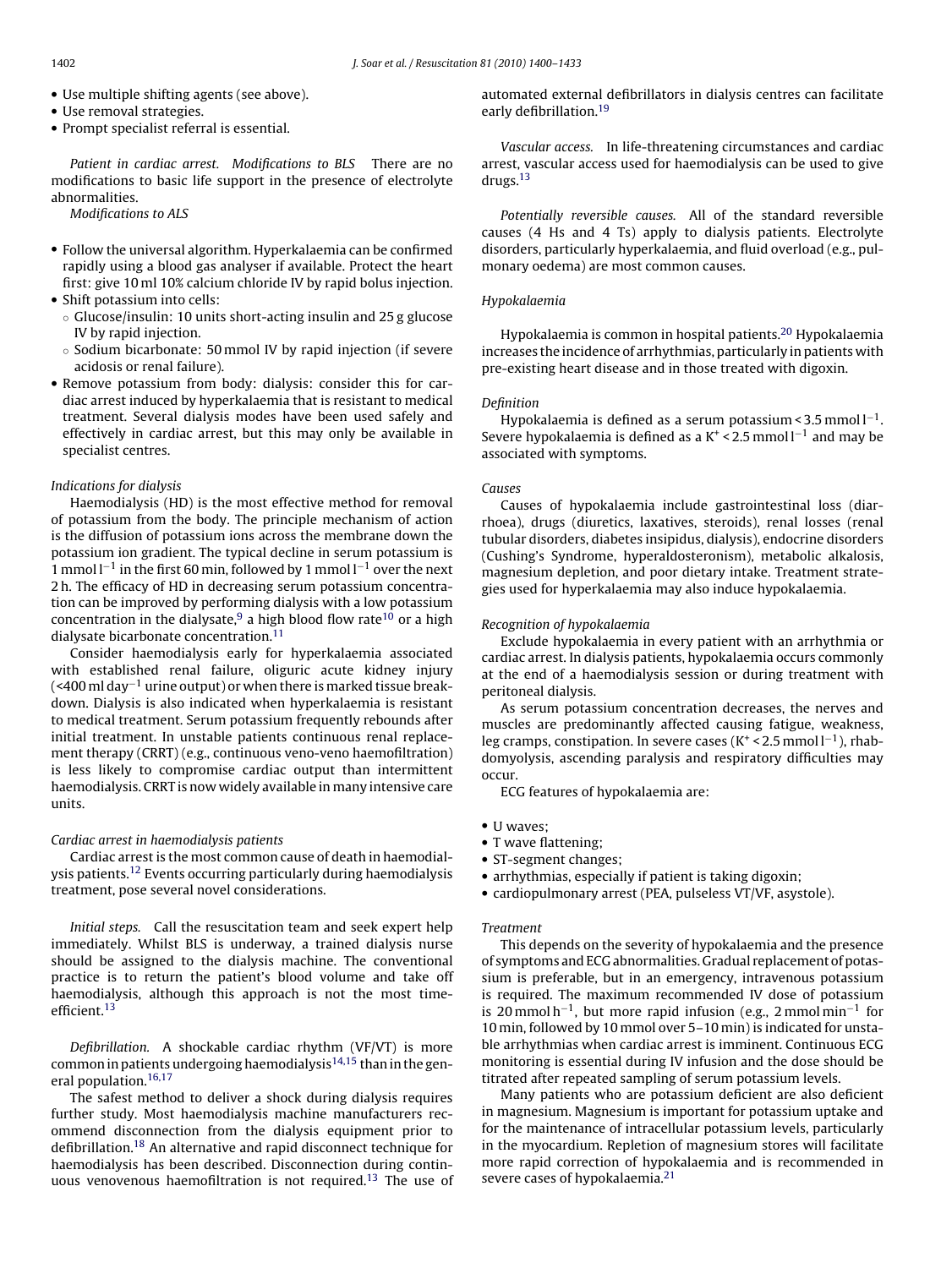J. Soar et al. / Resuscitation 81 (2010) 1400–1433 1403

#### **Table 8.1**

Calcium and magnesium disorders with associated clinical presentation, ECG manifestations and recommended treatment.

| Disorder                                              | Causes                                     | Presentation                     | <b>ECG</b>                              | Treatment                                                     |
|-------------------------------------------------------|--------------------------------------------|----------------------------------|-----------------------------------------|---------------------------------------------------------------|
| Hypercalcaemia<br>$[Calcium] > 2.6$ mmol $l^{-1}$     | Primary or tertiary<br>hyperparathyroidism | Confusion                        | Short QT interval                       | Fluid replacement IV                                          |
|                                                       | Malignancy                                 | Weakness                         | Prolonged QRS Interval                  | Furosemide 1 mg $kg^{-1}$ IV                                  |
|                                                       | Sarcoidosis                                | Abdominal pain                   | Flat T waves                            | Hydrocortisone 200-300 mg IV                                  |
|                                                       | Drugs                                      | Hypotension<br>Arrhythmias       | AV-block<br>Cardiac arrest              | Pamidronate 30-90 mg IV<br>Treat underlying cause             |
|                                                       |                                            | Cardiac arrest                   |                                         |                                                               |
| Hypocalcaemia                                         | Chronic renal failure                      | Paraesthesia                     | Prolonged QT interval                   | Calcium chloride 10% 10-40 ml                                 |
| $[Calcium] < 2.1$ mmol $l^{-1}$                       | Acute pancreatitis                         | Tetany                           | T wave inversion                        | Magnesium sulphate 50%<br>4-8 mmol (if necessary)             |
|                                                       | Calcium channel blocker<br>overdose        | Seizures                         | Heart block                             |                                                               |
|                                                       | Toxic shock syndrome                       | AV-block                         | Cardiac arrest                          |                                                               |
|                                                       | Rhabdomyolysis<br>Tumour lysis syndrome    | Cardiac arrest                   |                                         |                                                               |
| Hypermagnesaemia<br>$[Magnesium] > 1.1$ mmol $l^{-1}$ | Renal failure                              | Confusion                        | Prolonged PR and QT<br>intervals        | Consider treatment when<br>$[Magnesium] > 1.75$ mmol $l^{-1}$ |
|                                                       | Iatrogenic                                 | Weakness                         | T wave peaking                          |                                                               |
|                                                       |                                            | Respiratory depression           | AV-block                                | Calcium chloride 10% 5-10 ml<br>repeated if necessary         |
|                                                       |                                            | AV-block                         | Cardiac arrest                          | Ventilatory support if<br>necessary                           |
|                                                       |                                            | Cardiac arrest                   |                                         | Saline diuresis - 0.9% saline                                 |
|                                                       |                                            |                                  |                                         | with furosemide 1 mg $kg^{-1}$ IV<br>Haemodialysis            |
| Hypomagnesaemia<br>$[Magnesium] < 0.6$ mmol $l^{-1}$  | GI loss                                    | Tremor                           | Prolonged PR and QT<br><b>Intervals</b> | Severe or symptomatic:                                        |
|                                                       | Polyuria                                   | Ataxia                           | ST-segment depression                   | 2 g 50% magnesium sulphate<br>(4 ml; 8 mmol) IV over 15 min.  |
|                                                       | Starvation                                 | Nystagmus                        | T-wave inversion                        | Torsade de pointes:                                           |
|                                                       | Alcoholism                                 | Seizures                         | <b>Flattened P waves</b>                | 2 g 50% magnesium sulphate<br>(4 ml; 8 mmol) IV over 1-2 min. |
|                                                       | Malabsorption                              | Arrhythmias – torsade de pointes | Increased QRS duration                  | Seizure:                                                      |
|                                                       |                                            | Cardiac arrest                   | Torsade de pointes                      | 2 g 50% magnesium sulphate<br>(4 ml; 8 mmol) IV over 10 min.  |

#### Calcium and magnesium disorders

The recognition and management of calcium and magnesium disorders is summarised in Table 8.1.

## **Summary**

Electrolyte abnormalities are among the most common causes of cardiac arrhythmias. Of all the electrolyte abnormalities, hyperkalaemia is most rapidly fatal. A high degree of clinical suspicion and aggressive treatment of underlying electrolyte abnormalities can prevent many patients from progressing to cardiac arrest.

## **8b. Poisoning**

## **General considerations**

Poisoning rarely causes cardiac arrest, but is a leading cause of death in victims younger than 40 years of age[.22](#page-25-0) Evidence for treatment consists primarily of small case-series, animal studies and case reports. Poisoning by therapeutic or recreational drugs and by household products are the main reasons for hospital admission and poison centre calls. Inappropriate drug dosing, drug interactions and other medication errors can also cause harm. Accidental poisoning is commonest in children. Homicidal poisoning is uncommon. Industrial accidents, warfare or terrorism can also cause exposure to harmful substances.

#### Prevention of cardiac arrest

Assess using the ABCDE (Airway, Breathing, Circulation, Disability, Exposure) approach. Airway obstruction and respiratory arrest secondary to a decreased conscious level is a common cause of death after self-poisoning[.23](#page-25-0) Pulmonary aspiration of gastric contents can occur after poisoning with central nervous system depressants. Early tracheal intubation of unconscious patients by a trained person decreases the risk of aspiration. Drug-induced hypotension usually responds to fluid infusion, but occasionally vasopressor support (e.g., noradrenaline infusion) is required. A long period of coma in a single position can cause pressure sores and rhabdomyolysis. Measure electrolytes (particularly potassium), blood glucose and arterial blood gases. Monitor temperature because thermoregulation is impaired. Both hypothermia and hyperthermia (hyperpyrexia) can occur after overdose of some drugs. Retain samples of blood and urine for analysis. Patients with severe poisoning should be cared for in a critical-care setting.

Interventions such as decontamination, enhanced elimination and antidotes may be indicated and are usually second line interventions.[24](#page-25-0) Alcohol excess is often associated with selfpoisoning.

#### Modifications to BLS/ALS

• Have a high index of personal safety where there is a suspicious cause or unexpected cardiac arrest. This is especially so when more than one casualty collapses simultaneously.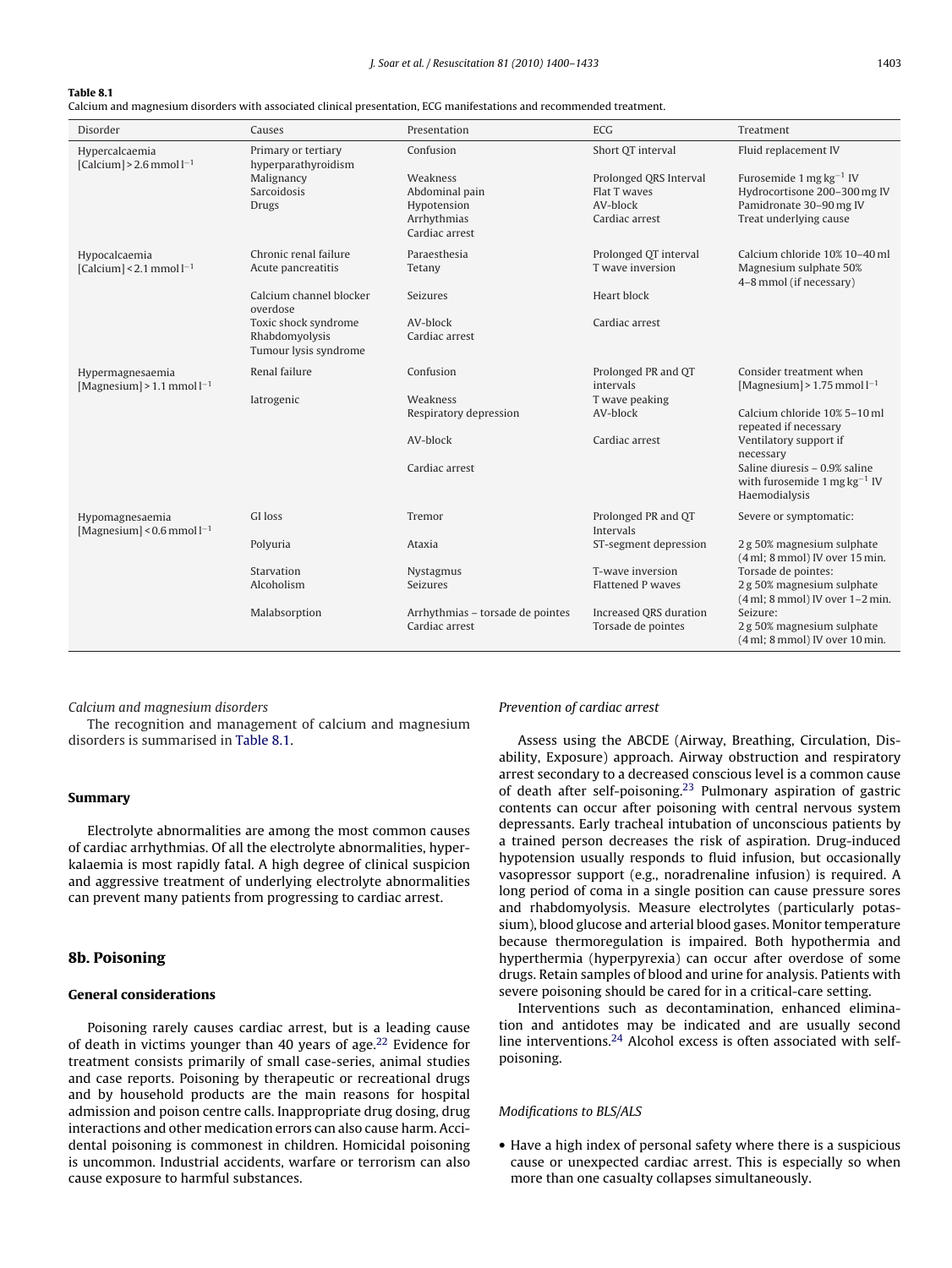- Avoid mouth-to-mouth ventilation in the presence of chemicals such as cyanide, hydrogen sulphide, corrosives and organophosphates.
- Treat life-threatening tachyarrhythmias with cardioversion according to the peri-arrest arrhythmia guidelines (see Section 4, Advanced Life Support)[.24a](#page-25-0) This includes correction of electrolyte and acid-base abnormalities.
- Try to identify the poison(s). Relatives, friends and ambulance crews can provide useful information. Examination of the patient may reveal diagnostic clues such as odours, needle marks, pupil abnormalities, and signs of corrosion in the mouth.
- Measure the patient's temperature because hypo- or hyperthermia may occur after drug overdose (see Sections 8d and 8e).
- Be prepared to continue resuscitation for a prolonged period, particularly in young patients, as the poison may be metabolized or excreted during extended life support measures.
- Alternative approaches which may be effective in severely poisoned patients include: higher doses of medication than in standard protocols; non-standard drug therapies; prolonged CPR.
- Consult regional or national poisons centres for information on treatment of the poisoned patient. The International Programme on Chemical Safety (IPCS) lists poison centres on its website: <http://www.who.int/ipcs/poisons/centre/en/>.
- Online databases for information on toxicology and hazardous chemicals: [\(http://toxnet.nlm.nih.gov/](http://toxnet.nlm.nih.gov/)).

#### **Specific therapeutic measures**

There are few specific therapeutic measures for poisoning that are useful immediately and improve outcomes[.25–29](#page-25-0)

Therapeutic measures include decontamination, multiple-dose activated charcoal, enhancing elimination and the use of specific antidotes. Many of these interventions should be used only based on expert advice. For up-to-date guidance in severe or uncommon poisonings, seek advice from a poisons centre.

#### Gastrointestinal decontamination

Activated charcoal adsorbs most drugs. Its benefit decreases over time after ingestion. There is no evidence that treatment with activated charcoal improves clinical outcome. Consider giving a single dose of activated charcoal to patients who have ingested a potentially toxic amount of poison (known to be adsorbed by acti-vated charcoal) up to 1 h previously.<sup>[30](#page-25-0)</sup> Give it only to patients with an intact or protected airway.

Multiple-dose activated charcoal significantly increases drug elimination, but no controlled study in poisoned patients has shown a reduction in morbidity and mortality and should only be used following expert advice. There is little evidence to support the use of gastric lavage. It should only be considered within 1 h of ingestion of a potentially life-threatening amount of a poison. Even then, clinical benefit has not been confirmed in controlled studies. Gastric lavage is contraindicated if the airway is not protected and if a hydrocarbon with high aspiration potential or a corrosive substance has been ingested. $27,28$ 

Volunteer studies show substantial decreases in the bioavailability of ingested drugs but no controlled clinical trials show that whole-bowel irrigation improves the outcome of the poisoned patient. Based on volunteer studies, whole-bowel irrigation may be considered for potentially toxic ingestions of sustained-release or enteric-coated drugs. Its use for the removal of iron, lead, zinc, or packets of illicit drugs is a theoretical option. Whole-bowel irrigation is contraindicated in patients with bowel obstruction, perforation, ileus, and haemodynamic instability.[31](#page-25-0)

Laxatives (cathartics) or emetics (e.g., ipecacuanha) have no role in the management of the acutely poisoned patient and are not recommended.[26,32,33](#page-25-0)

## Enhancing elimination

Urine alkalinisation (urine pH of 7.5 or higher) by intravenous sodium bicarbonate infusion is a first line treatment for moderate-to-severe salicylate poisoning in patients who do not need haemodialysis.<sup>[25](#page-25-0)</sup> Urine alkalinisation with high urine flow (approximately 600 ml h−1) should also be considered in patients with severe poisoning by the herbicides 2,4-dichlorophenoxyacetic acid and methylchlorophenoxypropionic acid (mecoprop). Hypokalaemia is the most common complication of alkalaemia.

Haemodialysis or haemoperfusion should be considered in specific life-threatening poisonings only. Haemodialysis removes drugs or metabolites that are water soluble, have a low volume of distribution and low plasma protein binding. Haemoperfusion can remove substances that have a high degree of plasma protein binding

#### **Specific poisonings**

These guidelines address only some causes of cardiorespiratory arrest due to acute poisoning.

## Benzodiazepines

#### Patients at risk of cardiac arrest

Overdose of benzodiazepines can cause loss of consciousness, respiratory depression and hypotension. Flumazenil, a competitive antagonist of benzodiazepines, should only be used only for reversal of sedation caused by a single ingestion of any of the benzodiazepines and when there is no history or risk of seizures. Reversal of benzodiazepine intoxication with flumazenil can be associated with significant toxicity (seizure, arrhythmia, hypotension, and withdrawal syndrome) in patients with benzodiazepine dependence or co-ingestion of proconvulsant medications such as tricyclic antidepressants. $34-36$  The routine use of flumazenil in the comatose overdose patient is not recommended.

#### Modifications to BLS/ALS

There are no specific modifications required for cardiac arrest caused by benzodiazepines.[36–40](#page-25-0)

#### Opioids

Opioid poisoning causes respiratory depression followed by respiratory insufficiency or respiratory arrest. The respiratory effects of opioids are reversed rapidly by the opiate antagonist naloxone.

#### Patients at risk of cardiac arrest

In severe respiratory depression caused by opioids, there are fewer adverse events when airway opening, oxygen administration and ventilation are carried out before giving naloxone.<sup>41-47</sup> The use of naloxone can prevent the need for intubation. The preferred route for giving naloxone depends on the skills of the rescuer: IV, intramuscular (IM), subcutaneous (SC) and intranasal (IN) routes can be used. The non-IV routes can be quicker because time is saved in not having to establish IV access, which can be extremely difficult in an IV drug abuser. The initial doses of naloxone are  $400\,\rm \mu g$ IV,<sup>43</sup> 800  $\mu$ g IM, 800  $\mu$ g SC,<sup>43</sup> or 2 mg IN.<sup>48,49</sup> Large opioid overdoses may require titration of naloxone to a total dose of 6–10 mg. The duration of action of naloxone is approximately 45–70 min, but respiratory depression can persist for 4–5 h after opioid overdose.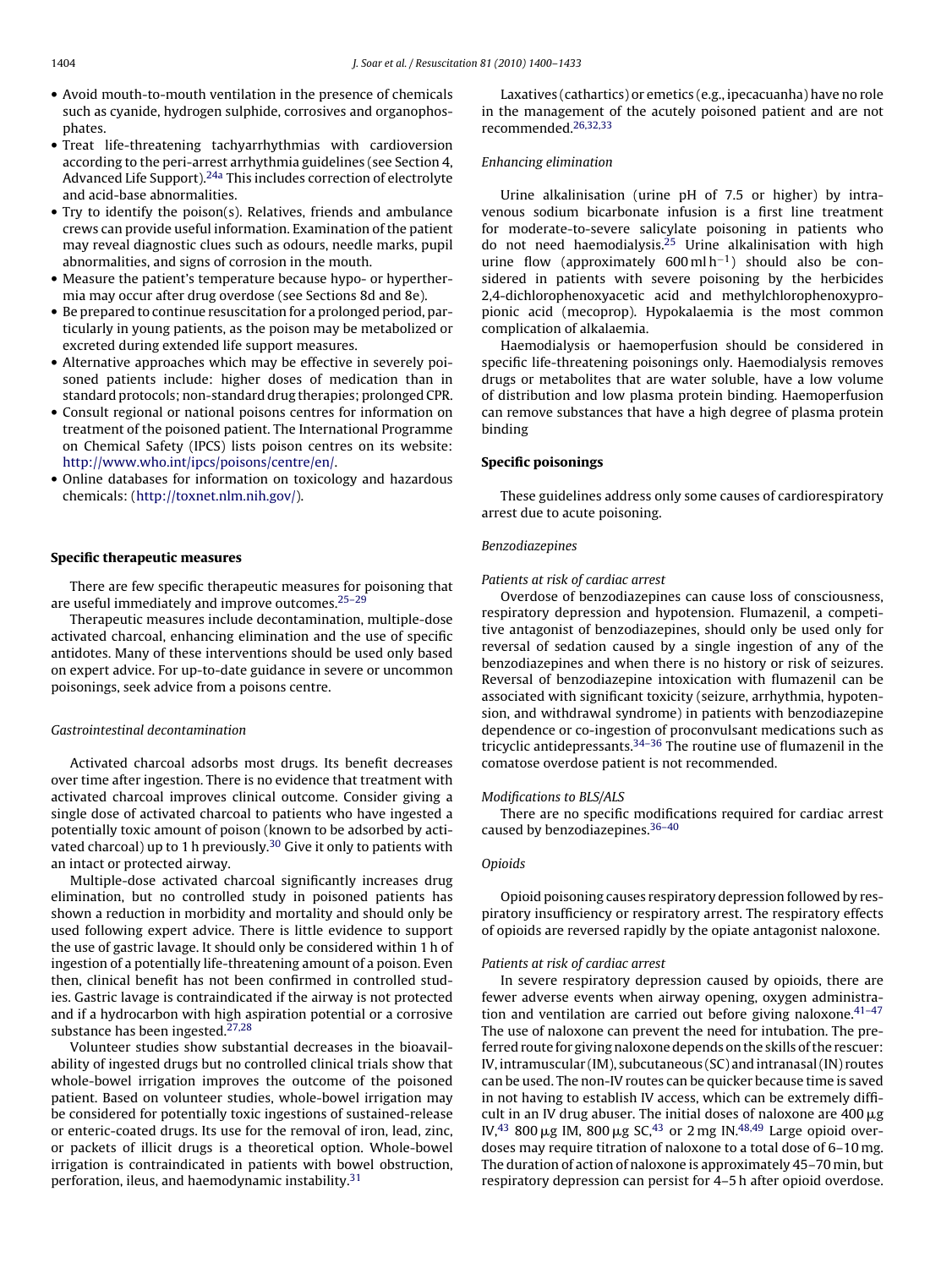Thus, the clinical effects of naloxone may not last as long as those of a significant opioid overdose. Titrate the dose until the victim is breathing adequately and has protective airway reflexes.

Acute withdrawal from opioids produces a state of sympathetic excess and may cause complications such as pulmonary oedema, ventricular arrhythmia and severe agitation. Use naloxone reversal of opioid intoxication with caution in patients suspected of opioid dependence.

#### Modifications for ALS

There are no studies supporting the use of naloxone once cardiac arrest associated with opioid toxicity has occurred. Cardiac arrest is usually secondary to a respiratory arrest and associated with severe brain hypoxia. Prognosis is poor.<sup>[42](#page-25-0)</sup> Giving naloxone is unlikely to be harmful. Once cardiac arrest has occurred, follow standard resuscitation protocols.

## Tricyclic antidepressants

This section addresses both tricyclic and related cyclic drugs (e.g., amitriptyline, desipramine, imipramine, nortriptyline, doxepin, and clomipramine). Self-poisoning with tricyclic antidepressants is common and can cause hypotension, seizures, coma and life-threatening arrhythmias. Cardiac toxicity mediated by anticholinergic and Na+ channel-blocking effects can produce a wide complex tachycardia (VT). Hypotension is exacerbated by alpha-1 receptor blockade. Anticholinergic effects include mydriasis, fever, dry skin, delirium, tachycardia, ileus, and urinary retention. Most life-threatening problems occur within the first 6 h after ingestion[.50–52](#page-26-0)

### Patient at risk of cardiac arrest

A widening QRS complex (>100 ms) and right axis deviation indicates a greater risk of arrhythmias.<sup>53–55</sup> Sodium bicarbonate should be considered for the treatment of tricyclic-induced ventricular conduction abnormalities[.56–63](#page-26-0) While no study has investigated the optimal target arterial pH with bicarbonate therapy, a pH of 7.45–7.55 has been commonly accepted and seems reasonable.

Intravenous lipid infusions in experimental models of tricyclic toxicity have suggested benefit but there are few human data. [64,65](#page-26-0) Anti-tricyclic antibodies have also been beneficial in experimental models of tricyclic cardiotoxicity.<sup>66-71</sup> One small human study<sup>[72](#page-26-0)</sup> provided evidence of safety but clinical benefit has not been shown.

#### Modifications to BLS/ALS

There are no randomised controlled trials evaluating conventional versus alternative treatments for cardiac arrest caused by tricyclic toxicity. One small case-series of cardiac arrest patients, showed improvement with the use of sodium bicarbonate.<sup>[73](#page-26-0)</sup>

## Cocaine

Sympathetic overstimulation associated with cocaine toxicity can cause agitation, tachycardia, hypertensive crisis, hyperthermia and coronary vasoconstriction causing myocardial ischaemia with angina.

## Patients at risk of cardiac arrest

In patients with severe cardiovascular toxicity, alpha blockers (phentolamine), $^{74}$  benzodiazepines (lorazepam, diazepam), $^{75,76}$  $^{75,76}$  $^{75,76}$ calcium channel blockers (verapamil), $77$  morphine, $78$  and sublingual nitroglycerine[79,80](#page-26-0) may be used as needed to control hypertension, tachycardia,myocardial ischaemia and agitation. The evidence for or against the use of beta-blocker drugs,  $81-84$  including those beta-blockers with alpha blocking properties (carvedilol

and labetolol). $85-87$  is limited. The best choice of anti-arrhythmic drug for the treatment of cocaine-induced tachyarrhythmias is not known.

#### Modifications to BLS/ALS

If cardiac arrest occurs, follow standard resuscitation guidelines[.88](#page-26-0)

## Local anaesthetics

Systemic toxicity of local anaesthetics involves the central nervous system, the cardiovascular system. Severe agitation, loss of consciousness, with or without tonic–clonic convulsions, sinus bradycardia, conduction blocks, asystole and ventricular tachyarrhythmias can all occur. Toxicity can be potentiated in pregnancy, extremes of age, or hypoxaemia. Toxicity typically occurs in the setting of regional anaesthesia, when a bolus of local anaesthetic inadvertently enters an artery or vein.

#### Patients at risk of cardiac arrest

Evidence for specific treatment is limited to case reports involving cardiac arrest and severe cardiovascular toxicity and animal studies. Patients with both cardiovascular collapse and cardiac arrest attributable to local anaesthetic toxicity may benefit from treatment with intravenous 20% lipid emulsion in addition to standard advanced life support.<sup>89-103</sup> Give an initial intravenous bolus of 20% lipid emulsion followed by an infusion at 15 ml kg−<sup>1</sup> h−1. Give up to three bolus doses of lipid at 5-min intervals and continue the infusion until the patient is stable or has received up to a maximum of 12 ml kg<sup>-1</sup> of lipid emulsion.<sup>[104](#page-27-0)</sup>

#### Modifications to BLS/ALS

Standard cardiac arrests drugs (e.g., adrenaline) should be given according to standard guidelines, although animal studies provide inconsistent evidence for their role in local anaesthetic toxicity[.100,103,105–107](#page-26-0)

## Beta-blockers

Beta-blocker toxicity causes bradyarrhythmias and negative inotropic effects that are difficult to treat, and can lead to cardiac arrest.

## Patients at risk of cardiac arrest

Evidence for treatment is based on case reports and animal studies. Improvement has been reported with glucagon  $(50-150 \,\mu g \,\text{kg}^{-1})$ ,<sup>108-121</sup> high-dose insulin and glucose,<sup>122-124</sup> phosphodiesterase inhibitors[,125,126](#page-27-0) calcium salts,[127](#page-27-0) extracorporeal and intra-aortic balloon pump support, $128-130$  and calcium salts.<sup>131</sup>

## Calcium channel blockers

Calcium channel blocker overdose is emerging as a common cause of prescription drug poisoning deaths.[22,132](#page-25-0) Overdose of short-acting drugs can rapidly progress to cardiac arrest. Overdose by sustained-release formulations can result in delayed onset of arrhythmias, shock, and sudden cardiac collapse. Asymptomatic patients are unlikely to develop symptoms if the interval between the ingestion and the call is greater than 6 h for immediate-release products, 18 h for modified-release products other than verapamil, and 24 h for modified-release verapamil.

## Patients at risk of cardiac arrest

Intensive cardiovascular support is needed for managing a massive calcium channel blocker overdose. While calcium chlo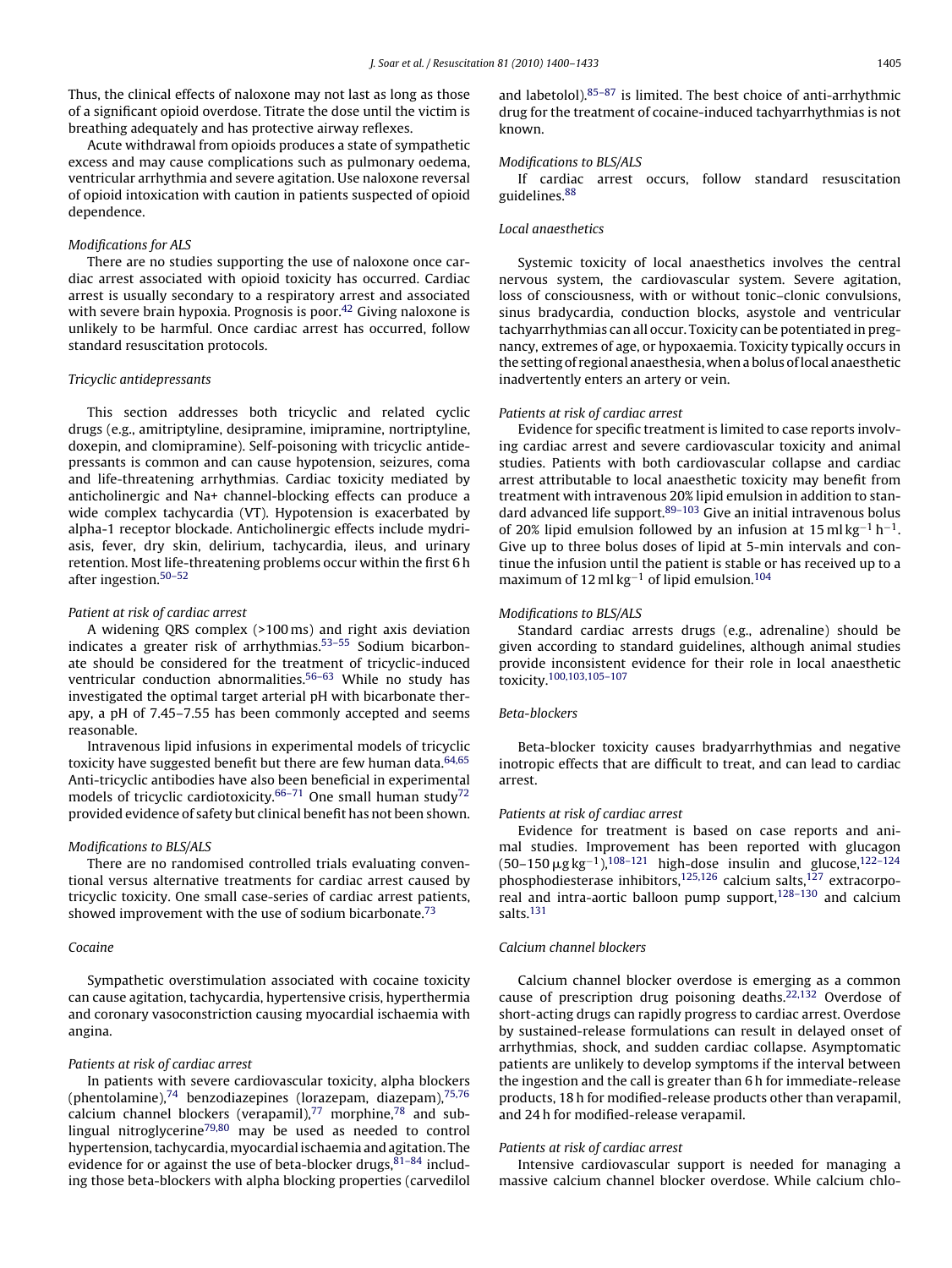ride in high doses can overcome some of the adverse effects, it rarely restores normal cardiovascular status. Haemodynamic instability may respond to high doses of insulin given with glucose supplementation and electrolyte monitoring in addition to standard treatments including fluids and inotropic drugs.<sup>133-148</sup> Other potentially useful treatments include glucagon, vasopressin and phosphodiesterse inhibitors.[139,149](#page-27-0)

## Digoxin

Although cases of digoxin poisoning are fewer than those involving calcium channel and beta-blockers, the mortality rate from digoxin is far greater. Other drugs including calcium channel blockers and amiodarone can also cause plasma concentrations of digoxin to rise. Atrioventricular conduction abnormalities and ventricular hyperexcitability due to digoxin toxicity can lead to severe arrhythmias and cardiac arrest.

## Patients at risk of cardiac arrest

Standard resuscitation measures and specific antidote therapy with digoxin-specific antibody fragments should be used if there are arrhythmias associated with haemodynamic instability.[150–163](#page-27-0) Antibody-specific therapy may also be effective in poisoning from plants as well as Chinese herbal medications containing digitalis glycosides[.150,164,165](#page-27-0) Digoxin-specific antibody fragments interfere with digoxin immunoassay measurements and can lead to overestimation of plasma digoxin concentrations.

## Cyanide

Cyanide is generally considered to be a rare cause of acute poisoning; however, cyanide exposure occurs relatively frequently in patients with smoke inhalation from residential or industrial fires. Its main toxicity results from inactivation of cytochrome oxidase (at cytochrome a3), thus uncoupling mitochondrial oxidative phosphorylation and inhibiting cellular respiration, even in the presence of adequate oxygen supply. Tissues with the highest oxygen needs (brain and heart) are the most severely affected by acute cyanide poisoning.

#### Patients at risk of cardiac arrest

Patients with severe cardiovascular toxicity (cardiac arrest, cardiovascular instability, metabolic acidosis, or altered mental status) caused by known or suspected cyanide poisoning should receive cyanide antidote therapy in addition to standard resuscitation, including oxygen. Initial therapy should include a cyanide scavenger (either intravenous hydroxocobalamin or a nitrite – i.e., intravenous sodium nitrite and/or inhaled amyl nitrite), followed as soon as possible by intravenous sodium thiosulphate.<sup>166-175</sup> Hydroxocobalamin and nitrites are equally effective but hydroxocobalamin may be safer because it does not cause methaemoglobin formation or hypotension.

#### Modifications to BLS/ALS

In case of cardiac arrest caused by cyanide, standard ALS treatment will fail to restore spontaneous circulation as long as cellular respiration is blocked. Antidote treatment is needed for reactivation of cytochrome oxidase.

## Carbon monoxide

Carbon monoxide poisoning is common. There were about 25,000 carbon monoxide related hospital admissions reported in the US in 2005.<sup>176</sup> Patients who develop cardiac arrest caused by carbon monoxide rarely survive to hospital discharge, even if return of spontaneous circulation is achieved; however, hyperbaric oxygen therapy may be considered in these patients as it may reduce the risk of developing persistent or delayed neurological injury.<sup>177-185</sup> The risks inherent in transporting critically ill post-arrest patients to a hyperbaric facility may be significant, and must be weighed against the possibility of benefit on a caseby-case basis. Patients who develop myocardial injury caused by carbon monoxide have an increased risk of cardiac and all-cause mortality lasting at least 7 years after the event; it is reasonable to recommend cardiology follow-up for these patients.<sup>[186,187](#page-28-0)</sup>

# **8c. Drowning**

# **Overview**

Drowning is a common cause of accidental death in Europe. After drowning the duration of hypoxia is the most critical factor in determining the victim's outcome; therefore, oxygenation, ventilation, and perfusion should be restored as rapidly as possible. Immediate resuscitation at the scene is essential for survival and neurological recovery after a drowning incident. This will require provision of CPR by a bystander and immediate activation of the EMS system. Victims who have spontaneous circulation and breathing when they reach hospital usually recover with good outcomes. Research into drowning is limited in comparison with primary car-diac arrest and there is a need for further research in this area.<sup>[188](#page-28-0)</sup> These guidelines are intended for healthcare professionals and certain groups of lay responders that have a special interest in the care of the drowning victim, e.g., lifeguards.

# **Epidemiology**

The World Health Organization (WHO) estimates that, worldwide, drowning accounts for approximately 450,000 deaths each year. A further 1.3 million disability-adjusted life-years are lost each year as a result of premature death or disability from drowning[189;](#page-28-0) 97% of deaths from drowning occur in low- and middle-income countries[.189](#page-28-0) In 2006 there were 312 accidental deaths from drowning in the United Kingdo[m190](#page-28-0) and 3582 in the United States,<sup>191</sup> yielding an annual incidence of drowning of 0.56 and 1.2 per 100,000 population, respectively.<sup>[192](#page-28-0)</sup> Death from drowning is more common in young males, and is the leading cause of accidental death in Europe in this group.<sup>[189](#page-28-0)</sup> Factors associated with drowning (e.g., suicide, traffic accidents, alcohol and drug abuse) varies between countries.<sup>193</sup>

#### **Definitions, classifications and reporting**

Over 30 different terms have been used to describe the process and outcome from submersion- and immersion-related incidents[.194](#page-28-0) The International Liaison Committee on Resuscitation (ILCOR) defines drowning as "a process resulting in primary respiratory impairment from submersion/immersion in a liquid medium. Implicit in this definition is that a liquid/air interface is present at the entrance of the victim's airway, preventing the victim from breathing air. The victim may live or die after this process, but whatever the outcome, he or she has been involved in a drowning incident"[.195](#page-28-0) Immersion means to be covered in water or other fluid. For drowning to occur, usually at least the face and airway must be immersed. Submersion implies that the entire body, including the airway, is under the water or other fluid.

ILCOR recommends that the following terms, previously used, should no longer be used: dry and wet drowning, active and passive drowning, silent drowning, secondary drowning and drowned versus near-drowned.<sup>195</sup> The Utstein drowning style should be used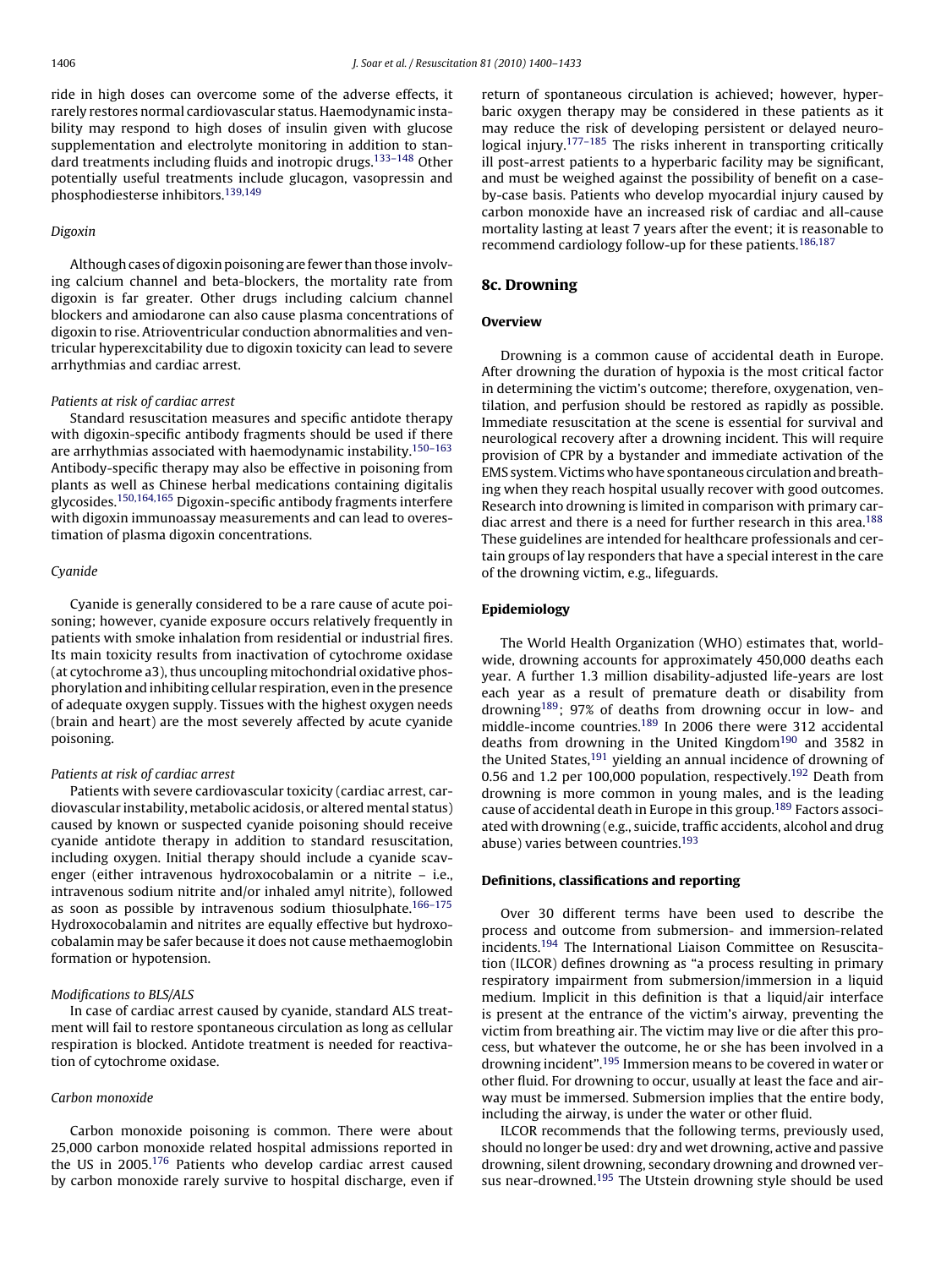when reporting outcomes from drowning incidents to improve consistency in information between studies[.195](#page-28-0)

#### Pathophysiology

The pathophysiology of drowning has been described in detail[.195,196](#page-28-0) In brief, after submersion, the victim initially breath holds before developing laryngospasm. During this time the victim frequently swallows large quantities of water. As breath holding/laryngospasm continues, hypoxia and hypercapnia develops. Eventually these reflexes abate and the victim aspirates water into their lungs leading to worsening hypoxaemia. Without rescue and restoration of ventilation the victim will become bradycardic before sustaining a cardiac arrest. The key feature to note in the pathophysiology of drowning is that cardiac arrest occurs as a consequence of hypoxia and correction of hypoxaemia is critical to obtaining a return of spontaneous circulation.

#### Treatment

Treatment of a drowning victim involves four distinct but interrelated phases. These comprise (i) aquatic rescue, (ii) basic life support, (iii) advanced life support, and (iv) post-resuscitation care. Rescue and resuscitation of the drowning victim almost always involves a multi-professional team approach. The initial rescue from the water is usually undertaken either by bystanders or those with a duty to respond such as trained lifeguards or lifeboat operators. Basic life support is often provided by the initial responders before arrival of the emergency medical services. Resuscitation frequently continues into hospital where, if return of spontaneous circulation is achieved, transfer to critical care often follows. Drowning incidents vary in their complexity from an incident involving a single victim to one that involves several or multiple victims. The emergency response will vary according to the number of victims involved and available resources. If the number of victims outweighs the available resources then a system of triage to determine who to prioritise for treatment is likely to be necessary. The remainder of this section will focus on the management of the individual drowning victim where there are sufficient resources available.

## Basic life support

Aquatic rescue and recovery from the water. Always be aware of personal safety and minimize the danger to yourself and the victim at all times. Whenever possible, attempt to save the drowning victim without entry into the water. Talking to the victim, reaching with a rescue aid (e.g., stick or clothing), or throwing a rope or buoyant rescue aid may be effective if the victim is close to dry land. Alternatively, use a boat or other water vehicle to assist with the rescue. Avoid entry into the water whenever possible. If entry into the water is essential, take a buoyant rescue aid or flotation device[.197](#page-28-0) It is safer to enter the water with two rescuers than alone. Never dive head first in the water when attempting a rescue. You may lose visual contact with the victim and run the risk of a spinal injury.

Remove all drowning victims from the water by the fastest and safest means available and resuscitate as quickly as possible. The incidence of cervical spine injury in drowning victims is very low (approximately  $0.5\%$ ).<sup>[198](#page-28-0)</sup> Spinal immobilisation can be difficult to perform in the water and can delay removal from the water and adequate resuscitation of the victim. Poorly applied cervical collars can also cause airway obstruction in unconscious patients.[199](#page-28-0) Cervical spine immobilisation is not indicated unless signs of severe injury are apparent or the history is consistent with the possibility of severe injury.[200](#page-28-0) These circumstances include a history of diving,

water-slide use, signs of trauma or signs of alcohol intoxication. If the victim is pulseless and apnoeic remove them from the water as quickly as possible (even if a back support device is not available), while attempting to limit neck flexion and extension.

Rescue breathing. The first and most important treatment for the drowning victim is alleviation of hypoxaemia. Prompt initiation of rescue breathing or positive pressure ventilation increases survival[.201–204](#page-28-0) If possible supplement rescue breaths/ventilations with oxygen[.205](#page-28-0) Give five initial ventilations/rescue breaths as soon as possible.

Rescue breathing can be initiated whilst the victim is still in shallow water provided the safety of the rescuer is not compromised. It is likely to be difficult to pinch the victim's nose, so mouth-tonose ventilation may be used as an alternative to mouth-to-mouth ventilation.

If the victim is in deep water, open their airway and if there is no spontaneous breathing start in-water rescue breathing if trained to do so. In-water resuscitation is possible[,206](#page-28-0) but should ideally be performed with the support of a buoyant rescue aid.[207](#page-28-0) Give 10–15 rescue breaths over approximately 1 min.[207](#page-28-0) If normal breathing does not start spontaneously, and the victim is <5 min of from land, continue rescue breaths while towing. If more than an estimated 5 min from land, give further rescue breaths over 1 min, then bring the victim to land as quickly as possible without further attempts at ventilation[.207](#page-28-0)

Chest compression. The victim should be placed on a firm surface before starting chest compressions as compressions are ineffective in the water.<sup>[208,209](#page-28-0)</sup> Confirm the victim is unresponsive and not breathing normally and then give 30 chest compressions. Continue CPR in a ratio of 30 compressions to 2 ventilations. Most drowning victims will have sustained cardiac arrest secondary to hypoxia. In these patients, compression-only CPR is likely to be less effective and should be avoided.

Automated external defibrillation. Once CPR is in progress, if an AED is available, dry the victim's chest, attach the AED pads and turn the AED on. Deliver shocks according to the AED prompts.

Regurgitation during resuscitation. Although rescue breathing is difficult to perform perfectly on a drowning victim because of the need for very high inflation pressures or the presence of fluid in the airway, every attempt should be made to continue ventilation until advanced life support providers arrive. Regurgitation of stomach contents and swallowed/inhaled water is common during resuscitation from drowning.[210](#page-28-0) If this prevents ventilation completely, turn the victim on their side and remove the regurgitated material using directed suction if possible. Care should be taken if spinal injury is suspected but this should not prevent or delay life-saving interventions such as airway opening, ventilations and chest compressions. Abdominal thrusts can cause regurgitation of gastric contents and other life-threatening injuries and should not be used[.211](#page-28-0)

## Advanced life support

Airway and breathing. Give high-flow oxygen, ideally through an oxygen mask with reservoir bag, during the initial assessment of the spontaneously breathing drowning victim[.205](#page-28-0) Consider noninvasive ventilation or continuous positive airway pressure if the victim fails to respond to treatment with high-flow oxygen.[212](#page-28-0) Use pulse oximetry and arterial blood gas analysis to titrate the concentration of inspired oxygen. Consider early tracheal intubation and controlled ventilation for victims who fail to respond to these initial measures or who have a reduced level of consciousness. Take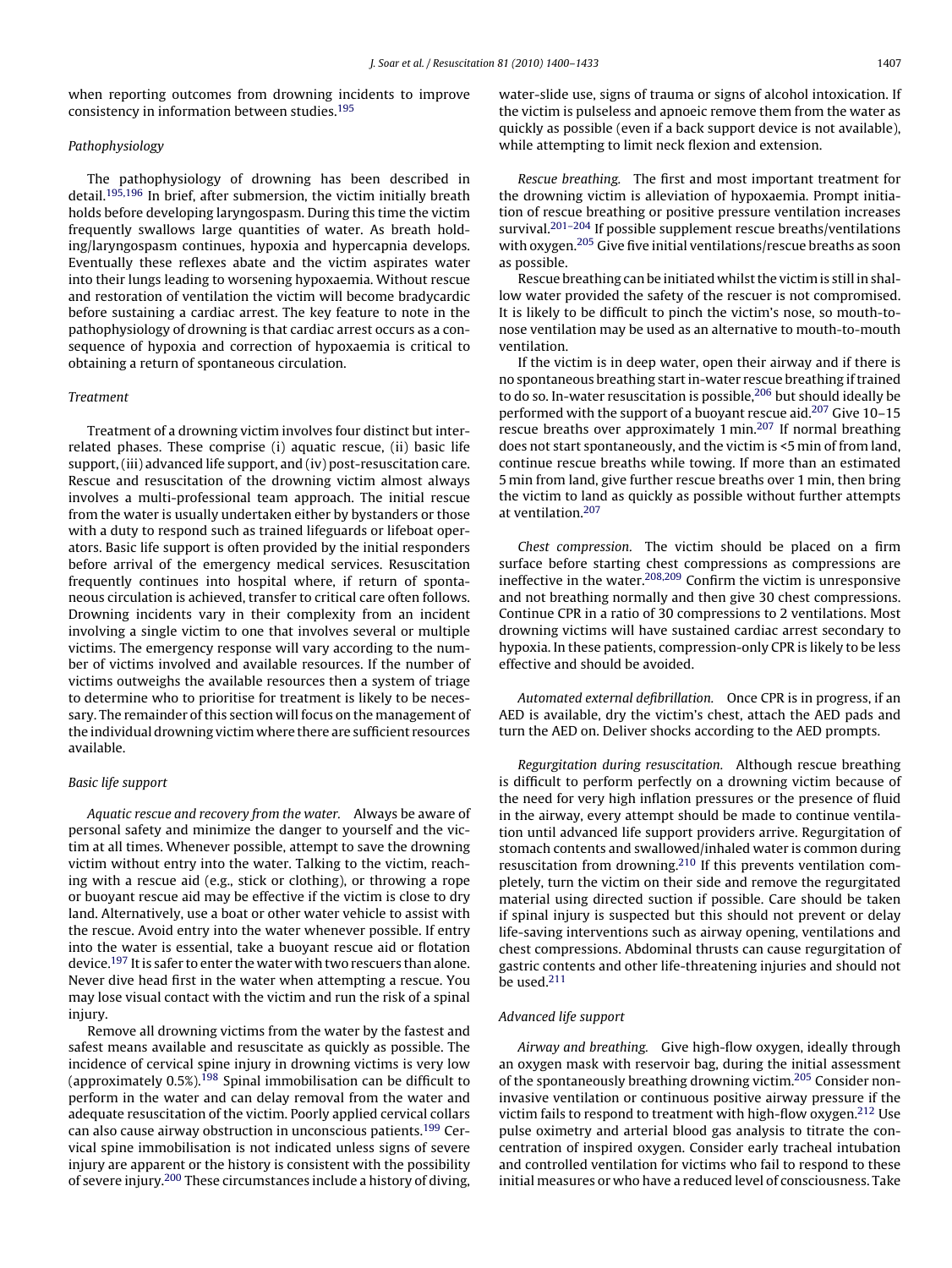care to ensure optimal preoxygenation before intubation. Use a rapid-sequence induction with cricoid pressure to reduce the risk of aspiration[.213](#page-28-0) Pulmonary oedema fluid may pour from the airway and may need suctioning to enable a view of the larynx.

After the tracheal tube is confirmed in position, titrate the inspired oxygen concentration to achieve an  $SaO<sub>2</sub>$  of 94–98%.<sup>[205](#page-28-0)</sup> Set positive end-expiratory pressure (PEEP) to at least  $5-10$  cm  $H_2O$ , however higher PEEP levels (15–20 cm  $H_2O$ ) may be required if the patients is severely hypoxaemic.[214](#page-28-0)

In the event of cardiopulmonary arrest protect the airway of the victim early in the resuscitation attempt, ideally with a cuffed tracheal tube – reduced pulmonary compliance requiring high inflation pressures may limit the use of a supraglottic airway device.

Circulation and defibrillation. Differentiating respiratory from cardiac arrest is particularly important in the drowning victim. Delaying the initiation of chest compressions if the victim is in cardiac arrest will reduce survival.

The typical post-arrest gasping is very difficult to distinguish from the initial respiratory efforts of a spontaneous recovering drowning victim. Palpation of the pulse as the sole indicator of the presence or absence of cardiac arrest is unreliable[.215](#page-28-0) When available additional diagnostic information should be obtained from other monitoring modalities such as ECG trace, end-tidal  $CO<sub>2</sub>$ , and echocardiography to confirm the diagnosis of cardiac arrest.

If the victim is in cardiac arrest, follow standard advanced life support protocols. If the victims core body temperature is less than 30 °C, limit defibrillation attempts to three, and withhold IV drugs until the core body temperature increases above 30 ◦C (see Section 8d).

During prolonged immersion, victims may become hypovolaemic from the hydrostatic pressure of the water on the body. Give IV fluid to correct hypovolaemia. After return of spontaneous circulation, use haemodynamic monitoring to guide fluid resuscitation.

#### Discontinuing resuscitation efforts

Making a decision to discontinue resuscitation efforts on a victim of drowning is notoriously difficult. No single factor can accurately predict good or poor survival with 100% certainty. Decisions made in the field frequently prove later to have been incorrect[.216](#page-28-0) Continue resuscitation unless there is clear evidence that such attempts are futile (e.g., massive traumatic injuries, rigor mortis, putrefaction etc), or timely evacuation to a medical facility is not possible. Neurologically intact survival has been reported in several victims submerged for greater than 60 min however these rare case reports almost invariably occur in children submerged in ice-cold water[.217,218](#page-28-0)

#### Post-resuscitation care

Salt versus fresh water. Much attention has focused in the past on differences between salt-water and fresh-water drowning. Extensive data from animal studies and human case-series have shown that, irrespective of the tonicity of the inhaled fluid, the predominant pathophysiological process is hypoxaemia, driven by surfactant wash-out and dysfunction, alveolar collapse, atelectasis, and intrapulmonary shunting. Small differences in electrolyte disturbance are rarely of any clinical relevance and do not usually require treatment.

Lung injury. Victims of drowning are at risk of developing acute respiratory distress syndrome (ARDS) after submersion[.219](#page-28-0) Although there are no randomised controlled trials undertaken specifically in this population of patients it seems reasonable to include strategies such as protective ventilation that have been shown to improve survival in patients with ARDS.<sup>[220](#page-28-0)</sup> The severity of lung injury varies from a mild self-limiting illness to refractory hypoxaemia. In severe cases extracorporeal membrane oxygenation has been used with some success.[221,222](#page-28-0) The clinical and cost effectiveness of these interventions has not been formally tested in randomised controlled trials.

Pneumonia is common after drowning. Prophylactic antibiotics have not been shown to be of benefit, $223$  although they may be considered after submersion in grossly contaminated water such as sewage. Give broad-spectrum antibiotics if signs of infection develop subsequently.[200,224](#page-28-0)

Hypothermia after drowning. Victims of submersion may develop primary or secondary hypothermia. If the submersion occurs in icy water (<5 $\degree$ C or 41 $\degree$ F), hypothermia may develop rapidly and provide some protection against hypoxia. Such effects, however, have typically been reported after submersion of children in ice-cold water.<sup>[189](#page-28-0)</sup> Hypothermia may also develop as a secondary complication of the submersion and subsequent heat loss through evaporation during attempted resuscitation (see Section 8d).

Case reports describing patients with severe accidental hypothermia have shown that survival is possible after either passive or active warming.<sup>200</sup> In contrast, there is evidence of benefit from induced hypothermia for comatose victims resuscitated from pre-hospital cardiac arrests.[225,226](#page-28-0) To date, there is no convincing evidence to guide therapy in this patient group. A pragmatic approach might be to consider rewarming until a core temperature of 32–34 ◦C is achieved, taking care to avoid hyperthermia (>37 ◦C) during the subsequent period of intensive care (International Life Saving Federation, 2003).

Other supportive care. Attempts have been made to improve neurological outcome following drowning with the use of barbiturates, intracranial pressure (ICP) monitoring, and steroids. None of these interventions has been shown to alter outcome. In fact, signs of intracranial hypertension serve as a symptom of significant neurological hypoxic injury, and there is no evidence that attempts to alter the ICP will affect outcome.<sup>200</sup>

Follow-up. Cardiac arrhythmias may cause rapid loss of consciousness leading to drowning if the victim is in water at the time. Take a careful history in survivors of a drowning incident to identify features suggestive of arrhythmic syncope. Symptoms may include syncope (whilst supine position, during exercise, with brief prodromal symptoms, repetitive episodes or associated with palpitations), seizures or a family history of sudden death. The absence of structural heart disease at post-mortem examination does not rule the possibility of sudden cardiac death. Post-mortem genetic analysis has proved helpful in these situations and should be considered if there is uncertainty over the cause of a drowning death.<sup>227-229</sup>

#### **8d. Accidental hypothermia**

## **Definition**

Accidental hypothermia exists when the body core temperature unintentionally drops below 35 ◦C. Hypothermia can be classified arbitrarily as mild (35–32 °C), moderate (32–28 °C) or severe (less than 28 $°C$ ).<sup>230</sup> The Swiss staging system<sup>[231](#page-28-0)</sup> based on clinical signs can be used by rescuers at the scene to describe victims: stage I – clearly conscious and shivering; stage II – impaired consciousness without shivering; stage III – unconscious; stage IV – no breathing; and stage V – death due to irreversible hypothermia.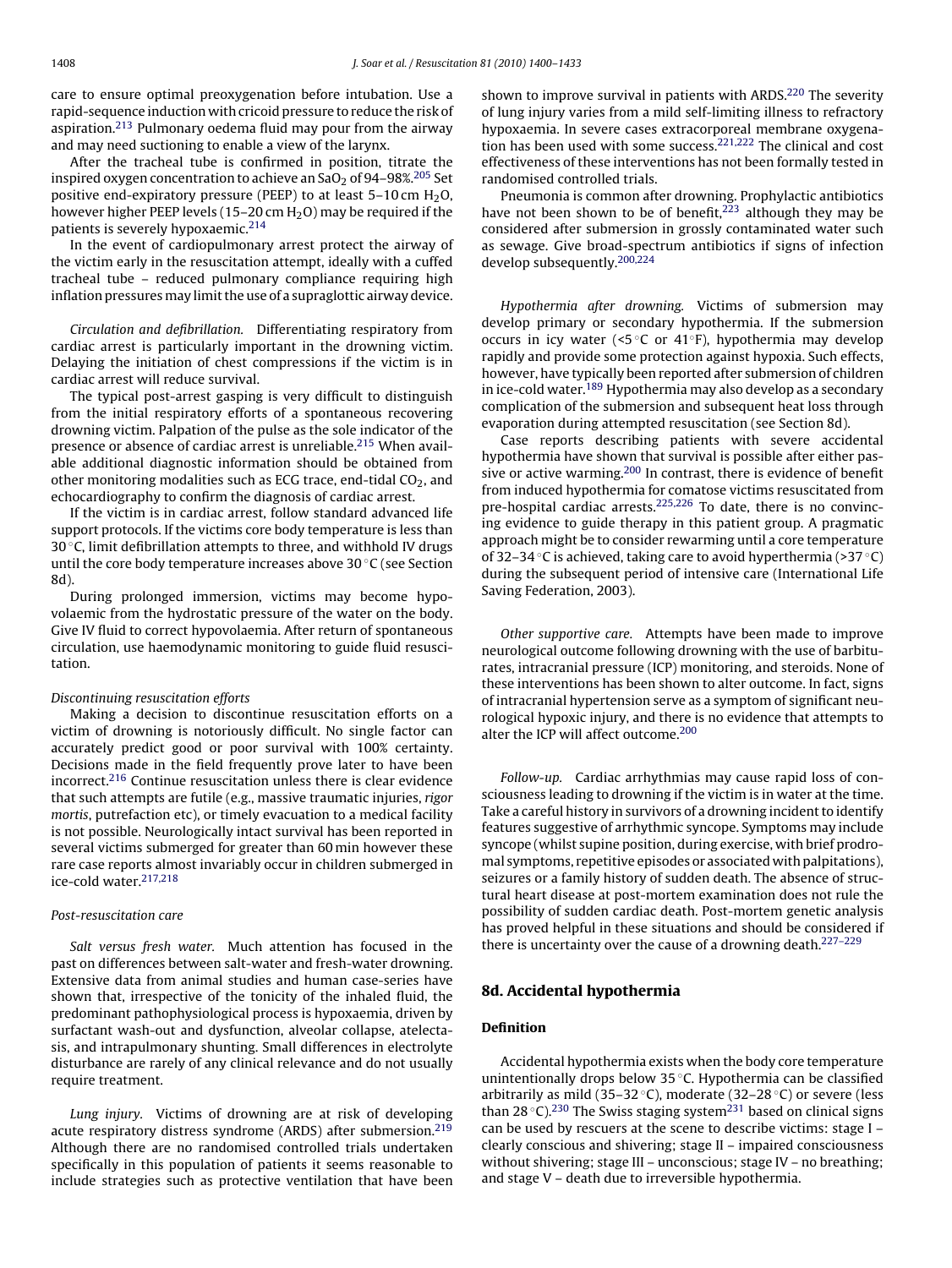#### **Diagnosis**

Accidental hypothermia may be under-diagnosed in countries with a temperate climate. In persons with normal thermoregulation, hypothermia may develop during exposure to cold environments, particularly wet or windy conditions, and in people who have been immobilised, or following immersion in cold water. When thermoregulation is impaired, for example, in the elderly and very young, hypothermia may follow a mild insult. The risk of hypothermia is also increased by drug or alcohol ingestion, exhaustion, illness, injury or neglect especially when there is a decrease in the level of consciousness. Hypothermia may be suspected from the clinical history or a brief external examination of a collapsed patient. A low-reading thermometer is needed to measure the core temperature and confirm the diagnosis. The core temperature measured in the lower third of the oesophagus correlates well with the temperature of the heart. Epitympanic ('tympanic') measurement – using a thermistor technique – is a reliable alternative but may be lower than the oesophageal temperature if the environmental temperature is very cold, the probe is not well insulated, the external auditory canal is blocked or during cardiac arrest when there is no flow in the carotid artery.[232](#page-29-0) Widely available 'tympanic' thermometers based on infrared technique do not seal the ear canal and are not designed for low core temperature readings.<sup>[233](#page-29-0)</sup> In the hospital setting, the method of temperature measurement should be the same throughout resuscitation and rewarming. Use oesophageal, bladder, rectal or tympanic temperature measurements[.234,235](#page-29-0)

## **Decision to resuscitate**

Cooling of the human body decreases cellular oxygen consumption by <sup>∼</sup>6% per 1 ◦C decrease in core temperature.[236](#page-29-0) At 28 ◦<sup>C</sup> oxygen consumption is reduced by ∼50% and at 22 ◦C by ∼75%. In some cases, hypothermia can exert a protective effect on the brain and vital organs $^{237}$  $^{237}$  $^{237}$  and intact neurological recovery may be possible even after prolonged cardiac arrest if deep hypothermia develops before asphyxia. Beware of diagnosing death in a hypothermic patient because cold alone may produce a very slow, small-volume, irregular pulse and unrecordable blood pressure. In a hypothermic patient, no signs of life (Swiss hypothermia stage IV) alone is unreliable for declaring death. At 18 ◦C the brain can tolerate periods of circulatory arrest for ten times longer than at 37 °C. Dilated pupils can be caused by a variety of insults and must not be regarded as a sign of death. Good quality survival has been reported after cardiac arrest and a core temperature of 13.7 ◦C after immersion in cold water with prolonged CPR.<sup>238</sup> In another case, a severely hypothermic patient was resuscitated successfully after six and a half hours of CPR.<sup>239</sup>

In the pre-hospital setting, resuscitation should be withheld only if the cause of a cardiac arrest is clearly attributable to a lethal injury, fatal illness, prolonged asphyxia, or if the chest is incompressible. In all other patients the traditional guiding principle that "no one is dead until warm and dead" should be considered. In remote wilderness areas, the impracticalities of achieving rewarming have to be considered. In the hospital setting involve senior doctors and use clinical judgment to determine when to stop resuscitating a hypothermic arrest victim.

## **Resuscitation**

All the principles of prevention, basic and advanced life support apply to the hypothermic patient. Use the same ventilation and chest compression rates as for a normothermic patient. Hypothermia can cause stiffness of the chest wall, making ventilation and chest compressions more difficult. Do not delay urgent procedures, such as inserting vascular catheters and tracheal intubation. The advantages of adequate oxygenation and protection from aspiration outweigh the minimal risk of triggering VF by performing tracheal intubation[.240](#page-29-0)

Clear the airway and, if there is no spontaneous respiratory effort, ventilate the patient's lungs with high concentrations of oxygen. Consider careful tracheal intubation when indicated according to advanced life support guidelines. Palpate a central artery, look at the ECG (if available), and look for signs of life for up to 1 min before concluding that there is no cardiac output. Echocardiography or ultrasound with Doppler may be used to establish whether there is a cardiac output or peripheral blood flow. If there is any doubt about whether a pulse is present, start CPR immediately. Once CPR is under way, confirm hypothermia with a low-reading thermometer.

The hypothermic heart may be unresponsive to cardioactive drugs, attempted electrical pacing and defibrillation. Drug metabolism is slowed, leading to potentially toxic plasma concen-trations of any drugs given repeatedly.<sup>[241](#page-29-0)</sup> The evidence for the efficacy of drugs in severe hypothermia is limited and based mainly on animal studies. For instance, in severe hypothermic cardiac arrest, adrenaline may be effective in increasing coronary perfusion pressure, but not survival.[242,243](#page-29-0) The efficacy of amiodarone is also reduced[.244](#page-29-0) For these reasons, withhold adrenaline and other CPR drugs until the patient has been warmed to a temperature higher than approximately 30 ◦C. Once 30 ◦C has been reached, the intervals between drug doses should be doubled when compared with normothermia intervals. As normothermia is approached (over 35 °C), standard drug protocols should be used. Remember to rule out other primary causes of cardiorespiratory arrest using the 4 Hs and 4 Ts approach (e.g., drug overdose, hypothyroidism, trauma).

### **Arrhythmias**

As the body core temperature decreases, sinus bradycardia tends to give way to atrial fibrillation followed by VF and finally asystole.<sup>245</sup> Once in hospital, severely hypothermic victims in cardiac arrest should be rewarmed with active internal methods. Arrhythmias other than VF tend to revert spontaneously as the core temperature increases, and usually do not require immediate treatment. Bradycardiamay be physiological in severe hypothermia, and cardiac pacing is not indicated unless bradycardia associated with haemodynamic compromise persists after rewarming.

The temperature at which defibrillation should first be attempted and how often it should be tried in the severely hypothermic patient has not been established. AEDs may be used on these patients. If VF is detected, give a shock at the maximum energy setting; if VF/VT persists after three shocks, delay further defibrillation attempts until the core temperature is above 30 ◦C[.246](#page-29-0) If an AED is used, follow the AED prompts while rewarming the patient. CPR and rewarming may have to be continued for several hours to facilitate successful defibrillation.<sup>[246](#page-29-0)</sup>

## **Rewarming**

General measures for all victims include removal from the cold environment, prevention of further heat loss and rapid transfer to hospital. In the field, a patient with moderate or severe hypothermia (Swiss stages  $\geq$  II) should be immobilised and handled carefully, oxygenated adequately, monitored (including ECG and core temperature), and the whole body dried and insulated.<sup>241</sup> Wet clothes should be cut off rather than stripped off; this will avoid excessive movement of the victim. Conscious victims can mobilise as exercise rewarms a person more rapidly than shivering. Exercise can increase any after-drop, i.e., further cooling after removal from a cold environment. Somnolent or comatose victims have a low threshold for developing VF or pulseless VT and should be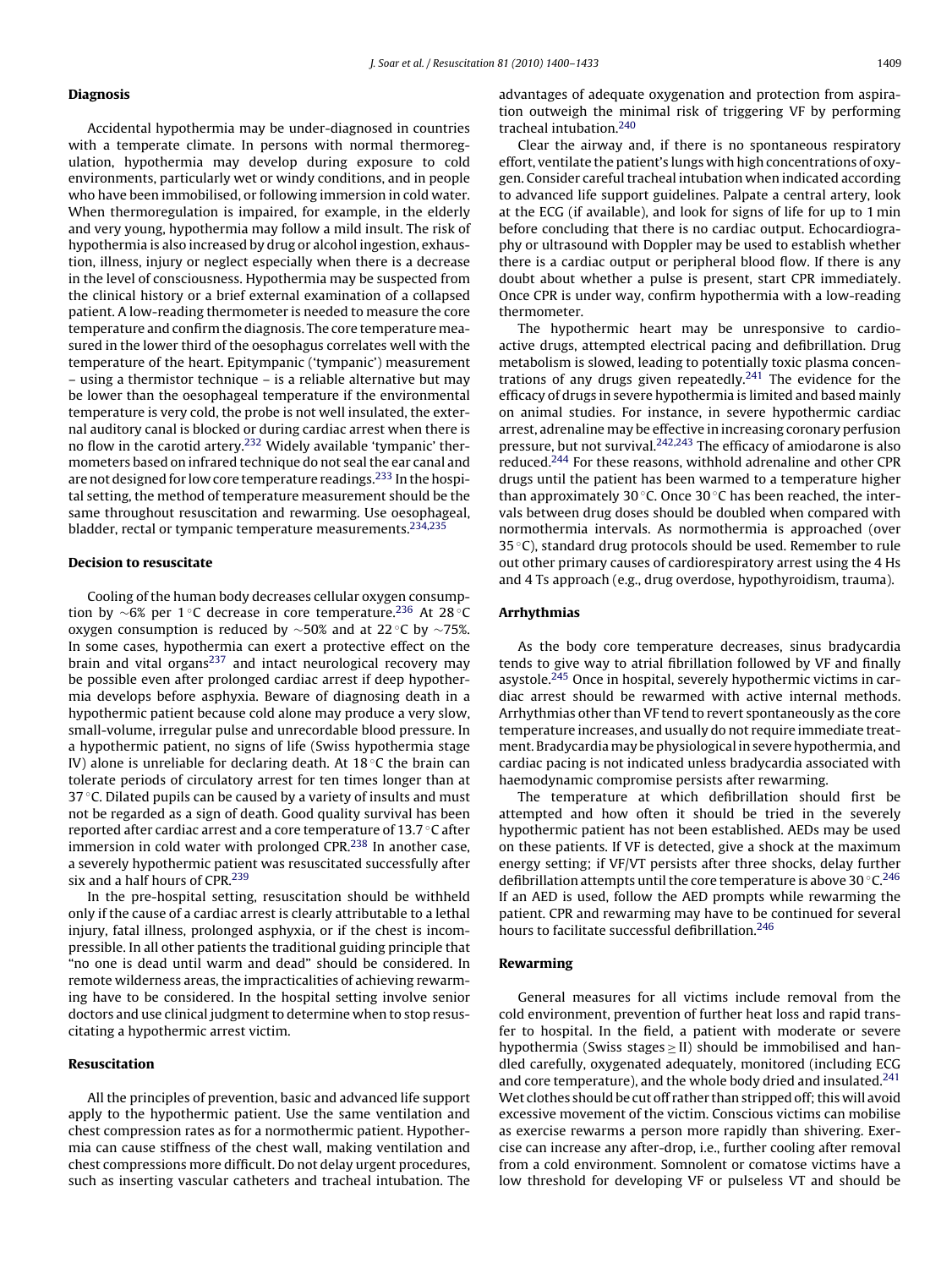immobilised and kept horizontal to avoid an after-drop or cardiovascular collapse. Adequate oxygenation is essential to stabilise the myocardium and all victims should receive supplemental oxygen. If the patient is unconscious, the airway should be protected. Pre hospital, prolonged investigation and treatments should be avoided, as further heat loss is difficult to prevent.

Rewarming may be passive, active external, or active internal. Passive rewarming is appropriate in conscious victims with mild hypothermia who are still able to shiver. This is best achieved by full body insulation with wool blankets, aluminium foil, cap and warm environment. The application of chemical heat packs to the trunk is particularly helpful in moderate and severe hypothermia to prevent further heat loss in the pre hospital setting. If the patient is unconscious and the airway is not secured, insulation should be arranged around the patient in the recovery (lateral decubitus) position. Rewarming in the field with heated intravenous fluids and warm humidified gases is not efficient. Infusing a litre of 40 ◦C warm fluid to a 70 kg patient at 28 $\degree$ C elevates the core temperature by only about 0.3 ◦C[.241](#page-29-0) Intensive active rewarming must not delay transport to a hospital where advanced rewarming techniques, continuous monitoring and observation are available. In general, alert hypothermic and shivering victims without an arrhythmia may be transported to the nearest hospital for passive rewarming and observation. Hypothermic victims with an altered consciousness should be taken to a hospital capable of active external and internal rewarming.

Several active in-hospital rewarming techniques have been described, although in a patient with stable circulation no technique has shown better survival over others. Active external rewarming techniques include forced air rewarming and warmed (up to  $42^{\circ}$ C) intravenous fluids. These techniques are effective (rewarming rate 1–1.5 ◦C h−1) in patients with severe hypothermia and a perfusing rhythm.<sup>247,248</sup> Even in severe hypothermia no significant after-drop or malignant arrhythmias have been reported. Rewarming with forced air and warm fluid has been widely implemented by clinicians because it is easy and effective. Active internal rewarming techniques include warm humidified gases; gastric, peritoneal, pleural or bladder lavage with warmed fluids (at  $40^{\circ}$ C), and extracorporeal rewarming.[237,249–253](#page-29-0)

In a hypothermic patient with apnoea and cardiac arrest, extracorporeal rewarming is the preferred method of active internal rewarming because it provides sufficient circulation and oxygenation while the core body temperature is increased by 8–12 °Ch<sup>–1</sup>.<sup>[253](#page-29-0)</sup> Survivors in one case-series had an average of 65 min of conventional CPR before cardiopulmonary bypass, $254$ which underlines that continuous CPR is essential. Unfortunately, facilities for extracorporeal rewarming are not always available and a combination of rewarming techniques may have to be used. It is advisable to contact the destination hospital well in advance of arrival to make sure that the unit can accept the patient for extracorporeal rewarming. Extracorporeal membrane oxygenation (ECMO) reduces the risk of intractable cardiorespiratory failure commonly observed after rewarming and may be a preferable extracorporeal rewarming procedure[.255](#page-29-0)

During rewarming, patients will require large volumes of fluids as vasodilation causes expansion of the intravascular space. Continuous haemodynamic monitoring and warm IV fluids are essential. Avoid hyperthermia during and after rewarming. Although there are no formal studies, once ROSC has been achieved use standard strategies for post-resuscitation care, including mild hypothermia if appropriate (Section 4g).<sup>[24a](#page-25-0)</sup>

#### **Avalanche burial**

In Europe and North America, there are about 150 snow avalanche deaths each year. Most are sports-related and involve skiers, snowboarders and snowmobilers. Death from avalanches is due to asphyxia, trauma and hypothermia. Avalanches occur in areas that are difficult to access by rescuers in a timely manner, and burials frequently involve multiple victims. The decision to initiate full resuscitative measures should be determined by the number of victims and the resources available, and should be informed by the likelihood of survival[.256](#page-29-0) Avalanche victims are not likely to survive when they are:

- buried >35 min and in cardiac arrest with an obstructed airway on extrication;
- buried initially and in cardiac arrest with an obstructed airway on extrication, and an initial core temperature of <32◦;
- buried initially and in cardiac arrest on extrication with an initial serum potassium of >12 mmol.

Full resuscitative measures, including extracorporeal rewarming, when available, are indicated for all other avalanche victims without evidence of an unsurvivable injury.

## **8e. Hyperthermia**

# **Definition**

Hyperthermia occurs when the body's ability to thermoregulate fails and core temperature exceeds that normally maintained by homeostatic mechanisms. Hyperthermia may be exogenous, caused by environmental conditions, or secondary to endogenous heat production.

Environment-related hyperthermia occurs where heat, usually in the form of radiant energy, is absorbed by the body at a rate faster than can be lost by thermoregulatory mechanisms. Hyperthermia occurs along a continuum of heat-related conditions, starting with heat stress, progressing to heat exhaustion, to heat stroke (HS) and finally multiorgan dysfunction and cardiac arrest in some instances.[257](#page-29-0)

Malignant hyperthermia (MH) is a rare disorder of skeletal muscle calcium homeostasis characterised by muscle contracture and life-threatening hypermetabolic crisis following exposure of genetically predisposed individuals to halogenated anaesthetics and depolarizing muscle relaxants.[258,259](#page-29-0)

The key features and treatment of heat stress and heat exhaustion are included in [Table 8.2.](#page-11-0)

## **Heat stroke**

Heat stroke is a systemic inflammatory response with a core temperature above 40.6 $\degree$ C, accompanied by mental state change and varying levels of organ dysfunction. There are two forms of HS: classic non-exertional heat stroke (CHS) occurs during high environmental temperatures and often effects the elderly during heat waves $260$ ; The 2003 heatwave in France was associated with an increased incidence of cardiac arrests in those over 60-years old.[261](#page-29-0) Exertional heat stroke (EHS) occurs during strenuous physical exercise in high environmental temperatures and/or high humidity usually effects healthy young adults.<sup>262</sup> Mortality from heat stroke ranges between 10 and 50%.<sup>[263](#page-29-0)</sup>

## Predisposing factors

The elderly are at increased risk for heat-related illness because of underlying illness, medication use, declining thermoregulatory mechanisms and limited social support. There are several risk factors: lack of acclimatization, dehydration, obesity, alcohol, cardiovascular disease, skin conditions (psoriasis, eczema,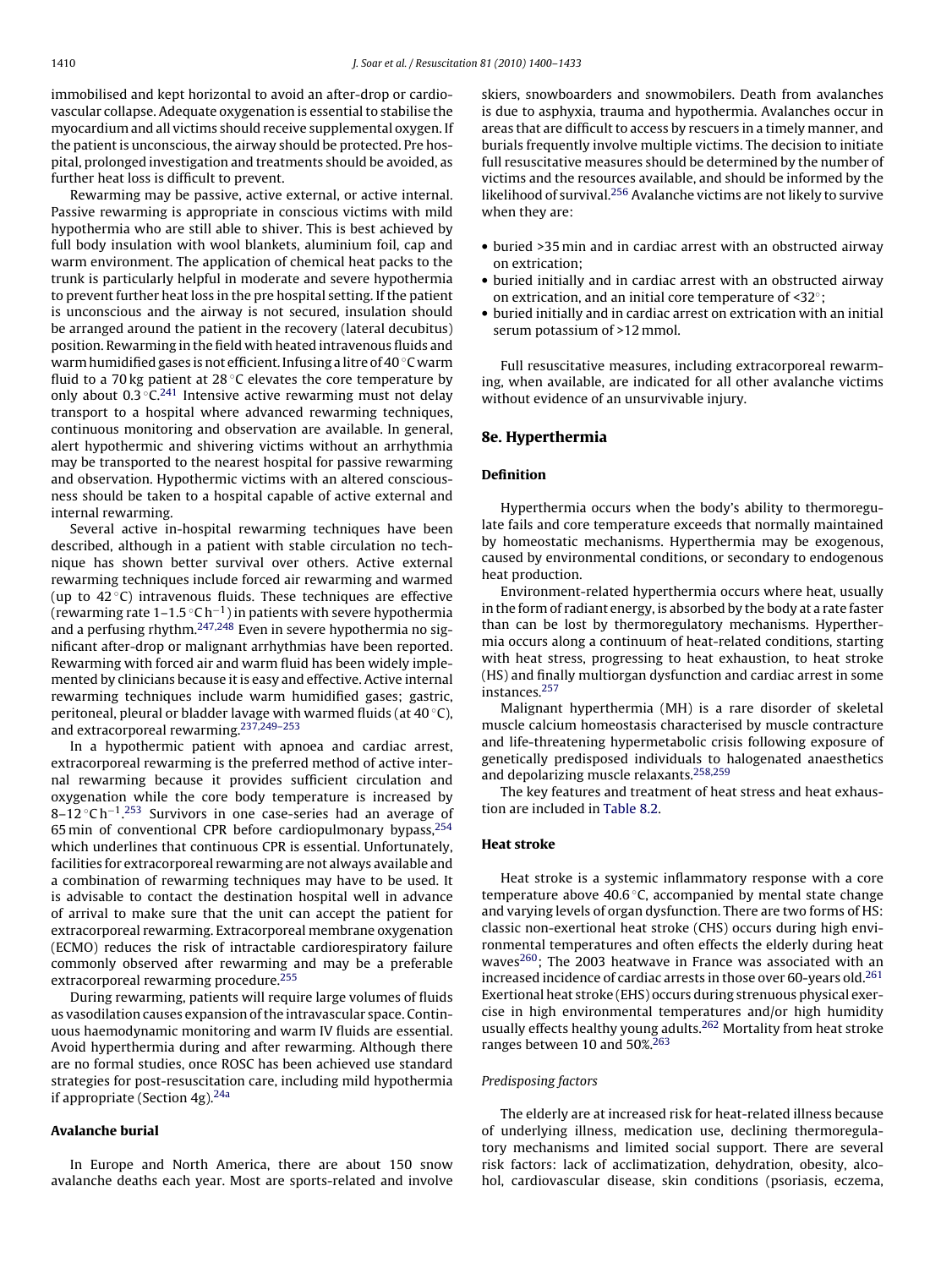#### <span id="page-11-0"></span>**Table 8.2** Heat stress and heat exhaustion.

| Condition       | Features                                                                                                                                                                                                                                                                                                                                 | Treatment                                                                                |
|-----------------|------------------------------------------------------------------------------------------------------------------------------------------------------------------------------------------------------------------------------------------------------------------------------------------------------------------------------------------|------------------------------------------------------------------------------------------|
| Heat stress     | Normal or mild temperature elevation<br>Heat oedema: swelling of feet and ankles<br>Heat syncope: vasodilation causing hypotension<br>Heat cramps: sodium depletion causing cramps                                                                                                                                                       | Rest<br>Elevation of oedematous limbs<br>Cooling<br>Oral rehydration<br>Salt replacement |
| Heat exhaustion | Systemic reaction to prolonged heat exposure<br>(hours to days)<br>Temperature > $37^{\circ}$ C and < $40^{\circ}$ C<br>Headache, dizziness, nausea, vomiting, tachycardia,<br>hypotension, sweating muscle pain, weakness and<br>cramps<br>Haemoconcentration<br>Hyponatraemia or hypernatraemia<br>May progress rapidly to heat stroke | As above<br>Consider IV fluids and ice packs for severe cases                            |

scleroderma, burn, cystic fibrosis), hyperthyroidism, phaeochromocytoma and drugs (anticholinergics, diamorphine, cocaine, amphetamine, phenothiazines, sympathomimetics, calcium channel blockers, beta-blockers).

# Clinical presentation

Heat stroke can resemble septic shock and may be caused by similar mechanisms.[264](#page-29-0) A single centre case-series reported 14 ICU deaths in 22 heat stroke patients admitted to ICU with multiple organ failure[.265](#page-29-0) Features include:

- core temperature 40.6 °C or more;
- hot, dry skin (sweating is present in about 50% of cases of exertional heat stroke);
- early signs and symptoms, e.g., extreme fatigue, headache, fainting, facial flushing, vomiting and diarrhoea;
- cardiovascular dysfunction including arrhythmias<sup>[266](#page-29-0)</sup> and hypotension;
- respiratory dysfunction including  $ARDS^{267}$ ;
- central nervous system dysfunction including seizures and coma[268;](#page-29-0)
- $\bullet$  liver and renal failure<sup>269</sup>;
- coagulopathy<sup>267</sup>;
- $\bullet$  rhabdomyolysis.<sup>[270](#page-29-0)</sup>

Other clinical conditions need to be considered, including:

- drug toxicity<sup>271,272</sup>;
- drug withdrawal syndrome;
- serotonin syndrome $273$ ;
- neuroleptic malignant syndrome<sup>274</sup>;
- sepsis $2^{75}$ ;
- central nervous system infection;
- endocrine disorders, e.g., thyroid storm, phaeochromocytoma.<sup>[276](#page-29-0)</sup>

## Management

The mainstay of treatment is supportive therapy based on opti-mizing the ABCDEs and rapidly cooling the patient.<sup>[277–279](#page-29-0)</sup> Start cooling before the patient reaches hospital. Aim to rapidly reduce the core temperature to approximately 39 ◦C. Patients with severe heat stroke need to be managed in a critical-care setting. Use haemodynamic monitoring to guide fluid therapy. Large volumes of fluid may be required. Correct electrolyte abnormalities as described in Section 8a.

## Cooling techniques

Several cooling methods have been described, but there are few formal trials to determine which method is best. Simple cooling techniques include drinking cool fluids, fanning the completely undressed patient and spraying tepid water on the patient. Ice packs over areas where there are large superficial blood vessels (axillae, groins, neck) may also be useful. Surface cooling methods may cause shivering. In cooperative stable patients, immersion in cold water can be effective<sup>280</sup>; however, this may cause peripheral vasoconstriction, shunt blood away from the periphery and reduce heat dissipation. Immersion is also not practical in the sickest patients.

Further techniques to cool patients with hyperthermia are similar to those used for therapeutic hypothermia after cardiac arrest (see Section 4g).<sup>24a</sup> Cold intravenous fluids will decrease body temperature. Gastric, peritoneal,[281](#page-29-0) pleural or bladder lavage with cold water will lower the core temperature. Intravascular cooling techniques include the use of cold IV fluids,<sup>[282](#page-29-0)</sup> intravascular cooling catheter[s283,284](#page-29-0) and extracorporeal circuits[,285](#page-29-0) e.g., continuous veno-veno haemofiltration or cardiopulmonary bypass.

## Drug therapy in heat stroke

There are no specific drug therapies in heat stroke to lower core temperature. There is no good evidence that antipyretics (e.g., nonsteroidal anti-inflammatory drugs or paracetamol) are effective in heat stroke. Diazepam may be useful to treat seizures and facilitate cooling.<sup>286</sup> Dantrolene (see below) has not been shown to be beneficial[.287–289](#page-29-0)

# **Malignant hyperthermia**

Malignant hyperthermia is a life-threatening genetic sensitivity of skeletal muscles to volatile anaesthetics and depolarizing neuromuscular blocking drugs, occurring during or after anaesthesia[.290](#page-29-0) Stop triggering agents immediately; give oxygen, correct acidosis and electrolyte abnormalities. Start active cooling and give dantrolene.[291](#page-29-0)

Other drugs such as 3,4-methylenedioxymethamphetamine (MDMA, 'ecstasy') and amphetamines also cause a condition similar to malignant hyperthermia and the use of dantrolene may be beneficial.<sup>292</sup>

# **Modifications to cardiopulmonary resuscitation and post-resuscitation care**

There are no specific studies on cardiac arrest in hyperthermia. If cardiac arrest occurs, follow standard procedures for basic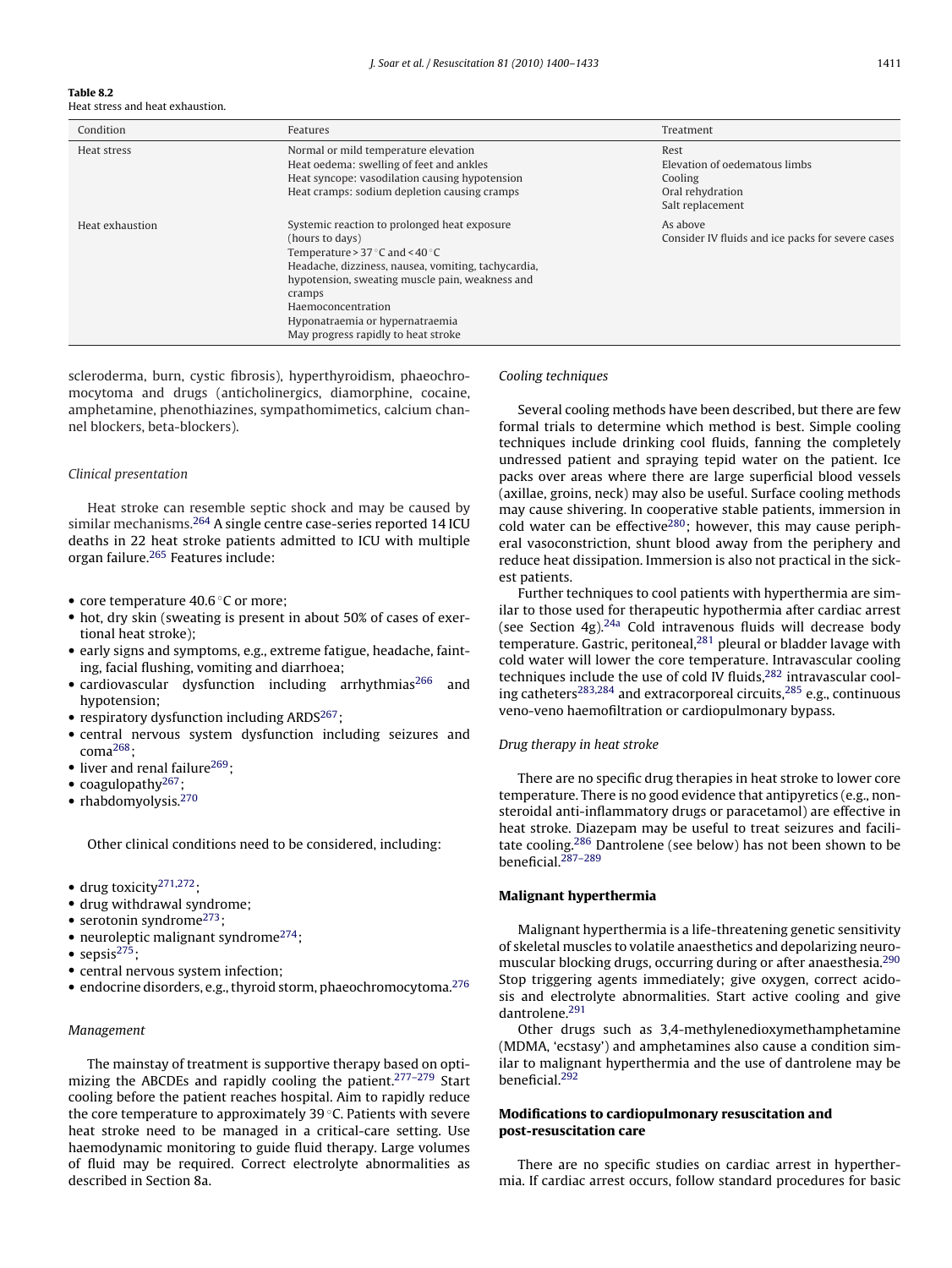and advanced life support and cool the patient. Cooling techniques similar to those used to induce therapeutic hypothermia should be used (see Section 4g).<sup>24a</sup> There are no data on the effects of hyperthermia on defibrillation threshold; therefore, attempt defibrillation according to current guidelines, while continuing to cool the patient. Animal studies suggest the prognosis is poor compared with normothermic cardiac arrest.<sup>[293,294](#page-29-0)</sup> The risk of unfavourable neurological outcome increases for each degree of body temperature >37 $\degree$ C.<sup>295</sup> Provide post-resuscitation care according to normal guidelines.

# **8f. Asthma**

## **Introduction**

Worldwide, approximately 300 million people of all ages and ethnic backgrounds have asthma[.296](#page-29-0) The worldwide prevalence of asthma symptoms ranges from 1 to 18% of the population with a high prevalence in some European countries (United Kingdom, Ireland and Scandinavia).[296](#page-29-0) International differences in asthma symptom prevalence appears to be decreasing in recent years, especially in adolescents[.297](#page-29-0) The World Health Organisation has estimated that 15 million disability-adjusted life-years (DALYs) are lost annually from asthma, representing 1% of the global disease burden. Annual worldwide deaths from asthma have been estimated at 250,000. The death rate does not appear to be correlated with asthma prevalence.<sup>[296](#page-29-0)</sup> National and international guidance for the management of asthma already exists.<sup>296,298</sup> This guidance focuses on the treatment of patients with near-fatal asthma and cardiac arrest.

# **Patients at risk of asthma-related cardiac arrest**

The risk of near-fatal asthma attacks is not necessarily related to asthma severity[.299](#page-29-0) Patients most at risk include those with:

- a history of near-fatal asthma requiring intubation and mechanical ventilation;
- a hospitalisation or emergency care for asthma in the past  $vear<sup>300</sup>$ :
- low or no use of inhaled corticosteroids $301$ ;
- an increasing use and dependence of beta-2 agonists  $302$ ;
- anxiety, depressive disorders and/or poor compliance with therapy.[303](#page-30-0)

#### **Causes of cardiac arrest**

Cardiac arrest in a person with asthma is often a terminal event after a period of hypoxaemia; occasionally, it may be sudden. Cardiac arrest in those with asthma has been linked to:

- severe bronchospasm and mucous plugging leading to asphyxia (this condition causes the vast majority of asthma-related deaths);
- cardiac arrhythmias caused by hypoxia, which is the commonest cause of asthma-related arrhythmia.[304](#page-30-0) Arrhythmias can also be caused by stimulant drugs (e.g., beta-adrenergic agonists, aminophylline) or electrolyte abnormalities;
- dynamic hyperinflation, i.e., auto-positive end-expiratory pressure (auto-PEEP), can occur in mechanically ventilated asthmatics. Auto-PEEP is caused by air trapping and 'breath stacking' (air entering the lungs and being unable to escape). Gradual build-up of pressure occurs and reduces venous return and blood pressure;
- tension pneumothorax (often bilateral).

# **Diagnosis**

Wheezing is a common physical finding, but severity does not correlate with the degree of airway obstruction. The absence of wheezing may indicate critical airway obstruction, whereas increased wheezing may indicate a positive response to bronchodilator therapy. SaO<sub>2</sub> may not reflect progressive alveolar hypoventilation, particularly if oxygen is being given. The  $a_2$ may initially decrease during therapy because beta-agonists cause both bronchodilation and vasodilation and may initially increase intrapulmonary shunting.

Other causes of wheezing include: pulmonary oedema, chronic obstructive pulmonary disease (COPD), pneumonia, anaphylaxis[,305](#page-30-0) pneumonia, foreign bodies, pulmonary embolism, bronchiectasis and subglottic mass.<sup>[306](#page-30-0)</sup>

The severity of an asthma attack is defined in Table 8.3.

#### **Key interventions to prevent arrest**

The patient with severe asthma requires aggressive medical management to prevent deterioration. Base assessment and treatment on an ABCDE approach. Patients with  $SaO<sub>2</sub> < 92%$  or with features of life-threatening asthma are at risk of hypercapnia and require arterial blood gas measurement. Experienced clinicians should treat these high-risk patients in a critical-care area. The specific drugs and the treatment sequence will vary according to local practice.

#### Oxygen

Use a concentration of inspired oxygen that will achieve an  $a_2$ 94–98%.<sup>[205](#page-28-0)</sup> High-flow oxygen by mask is sometimes necessary.

| Table 8.3 |  |  |
|-----------|--|--|
|           |  |  |

The severity of asthma.

| Asthma                   | Features                                                                                                                                                                                                                                                               |
|--------------------------|------------------------------------------------------------------------------------------------------------------------------------------------------------------------------------------------------------------------------------------------------------------------|
| Near-fatal               | Raised PaCO <sub>2</sub> and/or requiring<br>mechanical ventilation with raised<br>inflation pressures                                                                                                                                                                 |
| Life-threatening         | Any one of:<br>PEF < 33% best or predicted<br>bradycardia<br>$SpO2 < 92%$ , dysrhythmia<br>$PaO2 < 8$ kPa, hypotension<br>Normal PaCO <sub>2</sub> (4.6-6.0 kPa<br>(35-45 mmHg)), exhaustion<br>Silent chest, confusion<br>Cyanosis, coma<br>Feeble respiratory effort |
| Acute severe             | Any one of:<br>PEF 33-50% best or predicted<br>Respiratory rate > 25 min <sup>-1</sup><br>Heart rate $> 110$ min <sup>-1</sup><br>Inability to complete sentences in<br>one breath                                                                                     |
| Moderate<br>exacerbation | Increasing symptoms<br>PEF > 50-75% best or predicted<br>No features of acute severe asthma                                                                                                                                                                            |
| <b>Brittle</b>           | Type 1: wide PEF variability (>40%<br>diurnal variation for >50% of the<br>time over a period >150 days)<br>despite intense therapy<br>Type 2: sudden severe attacks on a<br>background of apparently well<br>controlled asthma                                        |

PEF, peak expiratory flow.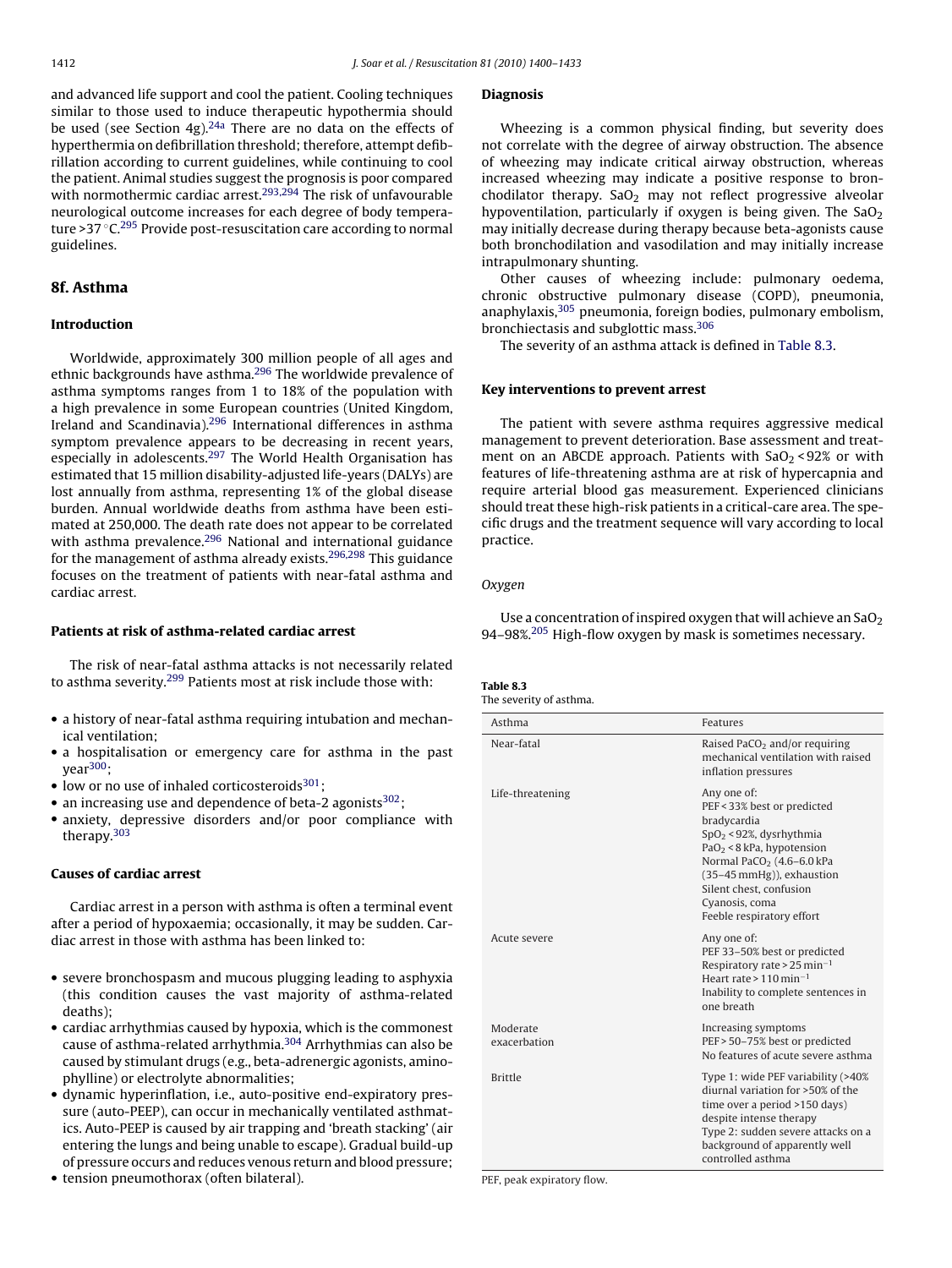# Nebulised beta-2 agonists

Salbutamol, 5 mg nebulised, is the cornerstone of therapy for acute asthma in most of the world. Repeated doses every 15–20 min are often needed. Severe asthma may necessitate continuous nebulised salbutamol. Nebuliser units that can be driven by high-flow oxygen should be available. The hypoventilation associated with severe or near-fatal asthma may prevent effective delivery of nebulised drugs. If a nebuliser is not immediately available beta-2 agonists can be temporarily administered by repeating activations of a metered dose inhaler via a large volume spacer device.[298,307](#page-29-0) Nebulised adrenaline does not provide additional benefit over and above nebulised beta-2 agonists in acute asthma.[308](#page-30-0)

## Intravenous corticosteroids

Early use of systemic corticosteroids for acute asthma in the emergency department significantly reduces hospital admission rates, especially for those patients not receiving concomitant corticosteroid therapy[.309](#page-30-0) Although there is no difference in clinical effects between oral and IV formulations of corticosteroids, $310$  the IV route is preferable because patients with near-fatal asthma may vomit or be unable to swallow.

## Nebulised anticholinergics

Nebulised anticholinergics (ipratropium, 0.5 mg 4–6 hourly) may produce additional bronchodilation in severe asthma or in those who do not respond to beta-agonists.<sup>[311,312](#page-30-0)</sup>

#### Nebulised magnesium sulphate

Results of small randomised controlled trials showed that a nebulised isotonic solution of magnesium sulphate (250 mmol  $l^{-1}$ ) in a volume of 2.5–5 ml in combination with beta-2 agonists is safe and it is associated with both an improvement of pulmonary function tests and a non-significant trend towards lower rates of hospital admission in patients with acute severe asthma.<sup>[313](#page-30-0)</sup> Further studies are needed to confirm those findings.

#### Intravenous bronchodilators

Nebulised bronchodilators are the first line treatment for acute severe and life-threatening exacerbations of asthma. There is a lack of definitive evidence for or against the use of intravenous bronchodilators in this setting. Trials have primarily included spontaneously breathing patients with moderate to life-threatening exacerbations of asthma, evidence in ventilated patients with life-threatening asthma or cardiac arrest is sparse. The use of intravenous bronchodilators should generally be restricted to patients unresponsive to nebulised therapy or where nebulised/inhaled therapy is not possible (e.g., a patient receiving bag-mask ventilation).

## Intravenous magnesium sulphate

Studies of intravenous magnesium sulphate in acute severe and life-threatening asthma have produced conflicting results.<sup>[314,315](#page-30-0)</sup> Magnesium sulphate causes bronchial smooth muscle relaxation independent of the serum magnesium level and has only minor side effects (flushing, light-headedness). Given the low risk of serious side effects from magnesium sulphate it would seem reasonable to use intravenous magnesium sulphate (1.2–2 g IV slowly) in adults with life-threatening unresponsive to nebulised therapy. The multicentre randomised controlled trial 3Mg (ISRCTN04417063) is due to report in 2012 and should provide definitive evidence on the role of magnesium in acute severe asthma.

## Aminophylline

A Cochrane review of intravenous aminophylline found no evidence of benefit and a higher incidence of adverse effects (tachycardia, vomiting) compared with standard care alone.  $316,317$ Whether aminophylline has a place as an additional therapy after treatment with established medications such as inhaled betaagonists and systemic corticosteroids remains uncertain. If after obtaining senior advice the decision is taken to administer IV aminophylline a loading dose of 5 mg kg<sup>-1</sup> is given over 20–30 min (unless on maintenance therapy), followed by an infusion of 500–700  $\mu$ g kg<sup>-1</sup> h<sup>-1</sup>. Serum theophylline concentrations should be maintained below 20  $\mu$ g ml<sup>-1</sup> to avoid toxicity.

#### Beta-2 agonists

A Cochrane review on intravenous beta-2 agonists compared with nebulised beta-2 agonists found no evidence of benefit and some evidence of increased side effects compared with inhaled treatment.[318](#page-30-0) Salbutamol may be given as either a slow IV injection (250  $\mu$ g IV slowly) or continuous infusion of 3–20  $\mu$ g min<sup>-1</sup>.

#### Leukotriene receptor antagonists

There are few data on the use of intravenous leukotriene receptor antagonists[.319](#page-30-0) Further studies are required to confirm the findings of a recent randomised controlled trial which demonstrated evidence of additional bronchodilation when intravenous LRTA montelukast was used as a rescue therapy.<sup>[320](#page-30-0)</sup>

# Subcutaneous or intramuscular adrenaline and terbutaline

Adrenaline and terbutaline are adrenergic agents that may be given subcutaneously to patients with acute severe asthma. The dose of subcutaneous adrenaline is  $300 \,\mu$ g up to a total of 3 doses at 20-min intervals. Adrenaline may cause an increase in heart rate, myocardial irritability and increased oxygen demand; however, its use (even in patients over 35-years old) is well tolerated. $321$ Terbutaline is given in a dose of 250  $\mu$ g subcutaneously, which can be repeated in 30–60 min. These drugs are more commonly given to children with acute asthma and, although most studies have shown them to be equally effective,<sup>322</sup> one study concluded that terbutaline was superior[.323](#page-30-0) These alternative routes may need to be considered when IV access is impossible. Patients with asthma are at increased risk of anaphylaxis. Sometimes it may be difficult to distinguish severe life-threatening asthma from anaphylaxis. In these circumstances intramuscular adrenaline given according to the anaphylaxis guidelines may be appropriate (Section 8g).

#### Intravenous fluids and electrolytes

Severe or near-fatal asthma is associated with dehydration and hypovolaemia, and this will further compromise the circulation in patients with dynamic hyperinflation of the lungs. If there is evidence of hypovolaemia or dehydration, give IV fluids. Beta-2 agonists and steroids may induce hypokalaemia, which should be corrected with electrolyte supplements.

## **Heliox**

Heliox is a mixture of helium and oxygen (usually 80:20 or 70:30). A meta-analysis of four clinical trials did not support the use of heliox in the initial treatment of patients with acute asthma.<sup>[324](#page-30-0)</sup>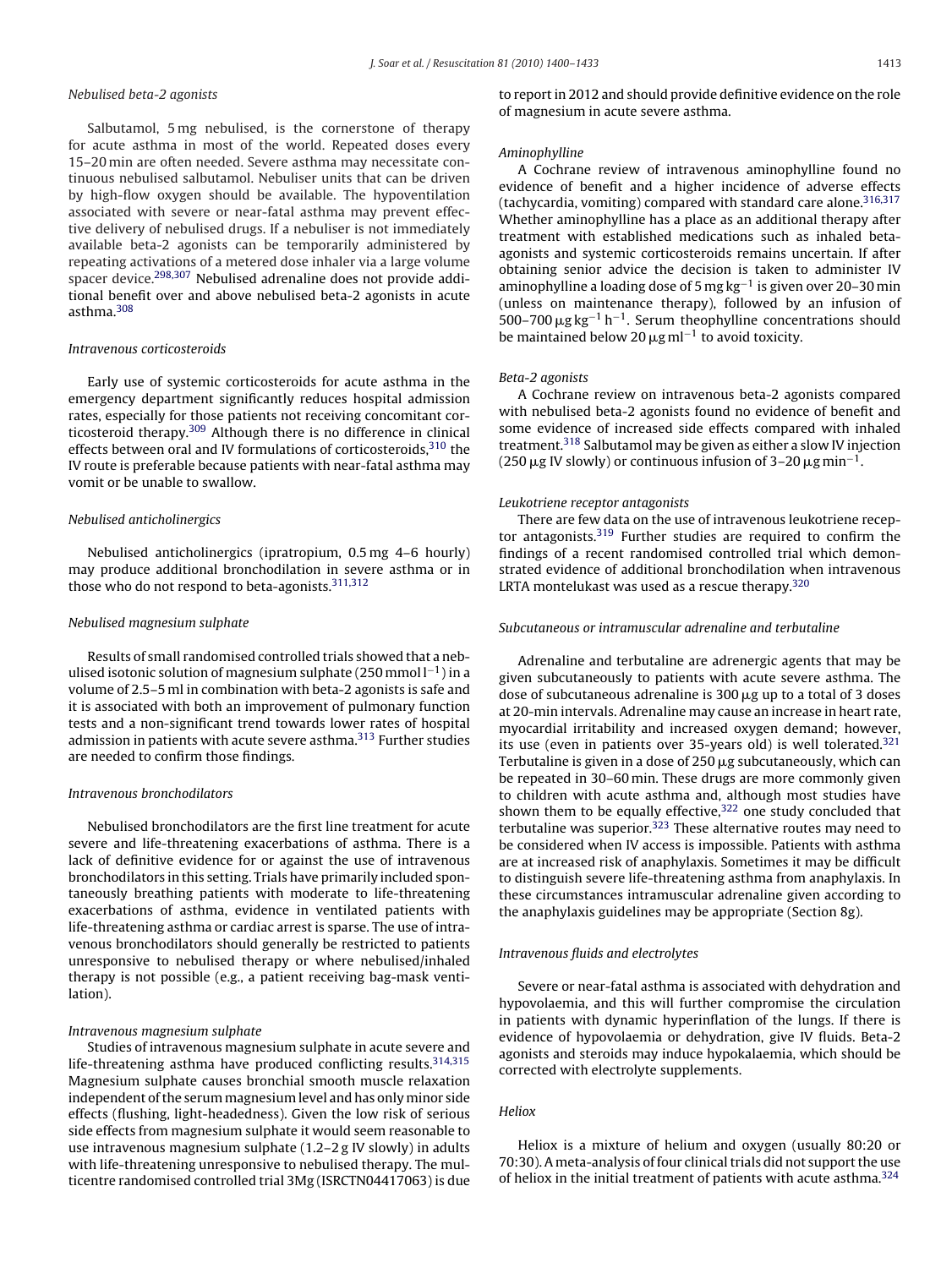## Referral to intensive care

Patients that fail to respond to initial treatment, or develop signs of life-threatening asthma, should be assessed by an intensive care specialist. Admission to intensive care after asthma-related cardiac arrest is associated with significantly poorer outcomes than if cardiac arrest does not occur.[325](#page-30-0)

Rapid sequence induction and tracheal intubation should be considered if, despite efforts to optimize drug therapy, the patient has:

- a decreasing conscious level, coma;
- persisting or worsening hypoxaemia;
- deteriorating respiratory acidosis despite intensive therapy;
- findings of severe agitation, confusion and fighting against the oxygen mask (clinical signs of hypoxaemia);
- progressive exhaustion;
- respiratory or cardiac arrest.

Elevation of the PaCO<sub>2</sub> alone does not indicate the need for tracheal intubation[.326](#page-30-0) Treat the patient, not the numbers.

## Non-invasive ventilation

Non-invasive ventilation decreases the intubation rate and mortality in COPD<sup>327</sup>; however, its role in patients with severe acute asthma is uncertain. There is insufficient evidence to recommend its routine use in asthma[.328](#page-30-0)

# **Treatment of cardiac arrest**

## Basic life support

Give basic life support according to standard guidelines. Ventilation will be difficult because of increased airway resistance; try to avoid gastric inflation.

## Advanced life support

Modifications to standard ALS guidelines include considering the need for early tracheal intubation. The peak airway pressures recorded during ventilation of patients with severe asthma (mean  $67.8 \pm 11.1$  cm H<sub>2</sub>O in 12 patients) are significantly higher than the normal lower oesophageal sphincter pressure (approximately 20 cm  $H_2O$ ).<sup>[329](#page-30-0)</sup> There is a significant risk of gastric inflation and hypoventilation of the lungs when attempting to ventilate a severe asthmatic without a tracheal tube. During cardiac arrest this risk is even higher, because the lower oesophageal sphincter pressure is substantially less than normal.<sup>330</sup>

Respiratory rates of 8–10 breaths min−<sup>1</sup> and tidal volume required for a normal chest rise during CPR should not cause dynamic hyperinflation of the lungs (gas trapping). Tidal volume depends on inspiratory time and inspiratory flow. Lung emptying depends on expiratory time and expiratory flow. In mechanically ventilated severe asthmatics, increasing the expiratory time (achieved by reducing the respiratory rate) provides only moderate gains in terms of reduced gas trapping when a minute volume of less than 101 min<sup>-1</sup> is used.<sup>[329](#page-30-0)</sup>

There is limited evidence from case reports of unexpected ROSC in patients with suspected gas trapping when the tracheal tube is disconnected[.331–335](#page-30-0) If dynamic hyperinflation of the lungs is suspected during CPR, compression of the chest wall and/or a period of apnoea (disconnection of tracheal tube) may relieve gas trapping if dynamic hyperinflation occurs. Although this procedure is supported by limited evidence, it is unlikely to be harmful in an otherwise desperate situation.[336](#page-30-0)

Dynamic hyperinflation increases transthoracic impedance.<sup>[337](#page-30-0)</sup> Consider higher shock energies for defibrillation if initial defibril-lation attempts fail.<sup>[338](#page-30-0)</sup>

There is no good evidence for the use of open-chest cardiac compressions in patients with asthma-associated cardiac arrest. Working through the 4 Hs and 4 Ts will identify potentially reversible causes of asthma-related cardiac arrest. Tension pneumothorax can be difficult to diagnose in cardiac arrest; it may be indicated by unilateral expansion of the chest wall, shifting of the trachea and subcutaneous emphysema. Pleural ultrasound in skilled hands is faster and more sensitive than chest X-ray for the detection of pneumothorax.<sup>[339](#page-30-0)</sup> If pneumothorax is suspected, release air from the pleural space with needle decompression. Insert a large-gauge cannula in the second intercostal space, above the rib, in the mid-clavicular line, being careful to avoid direct puncture of the lung. If air is emitted, insert a chest tube. Always consider bilateral pneumothoraces in asthma-related cardiac arrest.

Extracorporeal life support (ECLS) can ensure both organ perfusion and gas exchange in case of otherwise untreatable respiratory and circulatory failure. Cases of successful treatment of asthma-related cardiac arrest in adults using ECLS have been reported<sup>340,341</sup>; however, the role of ECLS in cardiac arrest caused by asthma has never been investigated in controlled studies. The use of ECLS requires appropriate skills and equipment which may not be available everywhere.

# **8g. Anaphylaxis**

# **Definition of anaphylaxis**

A precise definition of anaphylaxis is not important for its emergency treatment. There is no universally agreed definition. The European Academy of Allergology and Clinical Immunology Nomenclature Committee proposed the following broad definition<sup>342</sup>: Anaphylaxis is a severe, life-threatening, generalised or systemic hypersensitivity reaction. This is characterised by rapidly developing life-threatening airway and/or breathing and/or circulation problems usually associated with skin and mucosal changes[.305,343](#page-30-0)

Anaphylaxis usually involves the release of inflammatory mediators from mast cells and, or basophils triggered by an allergen interacting with cell-bound immunoglobulin E (IgE). Non-IgEmediated or non-immune release of mediators can also occur. Histamine and other inflammatory mediator release are responsible for the vasodilatation, oedema and increased capillary permeability.

# **Epidemiology**

The overall frequency of episodes of anaphylaxis using current data lies between 30 and 950 cases per 100,000 persons per year and a lifetime prevalence of between 50 and 2000 episodes per 100,000 persons or 0.05–2.0%.[344](#page-30-0) Anaphylaxis can be triggered by any of a very broad range of triggers including foods, drugs, stinging insects, and latex. Food is the commonest trigger in children and drugs the commonest in adults. $345$  Virtually any food or drug can be implicated, but certain foods (nuts) and drugs (muscle relaxants, antibiotics, NSAIDs and aspirin) cause most reactions.<sup>346</sup> A significant number of cases of anaphylaxis are idiopathic.

The overall prognosis of anaphylaxis is good, with a case fatality ratio of less than 1% reported in most population-based studies. Anaphylaxis and risk of death is increased in those with preexisting asthma, particularly if the asthma is poorly controlled, severe or in asthmatics who delay treatment with adrenaline.<sup>347,348</sup> When anaphylaxis is fatal, death usually occurs very soon after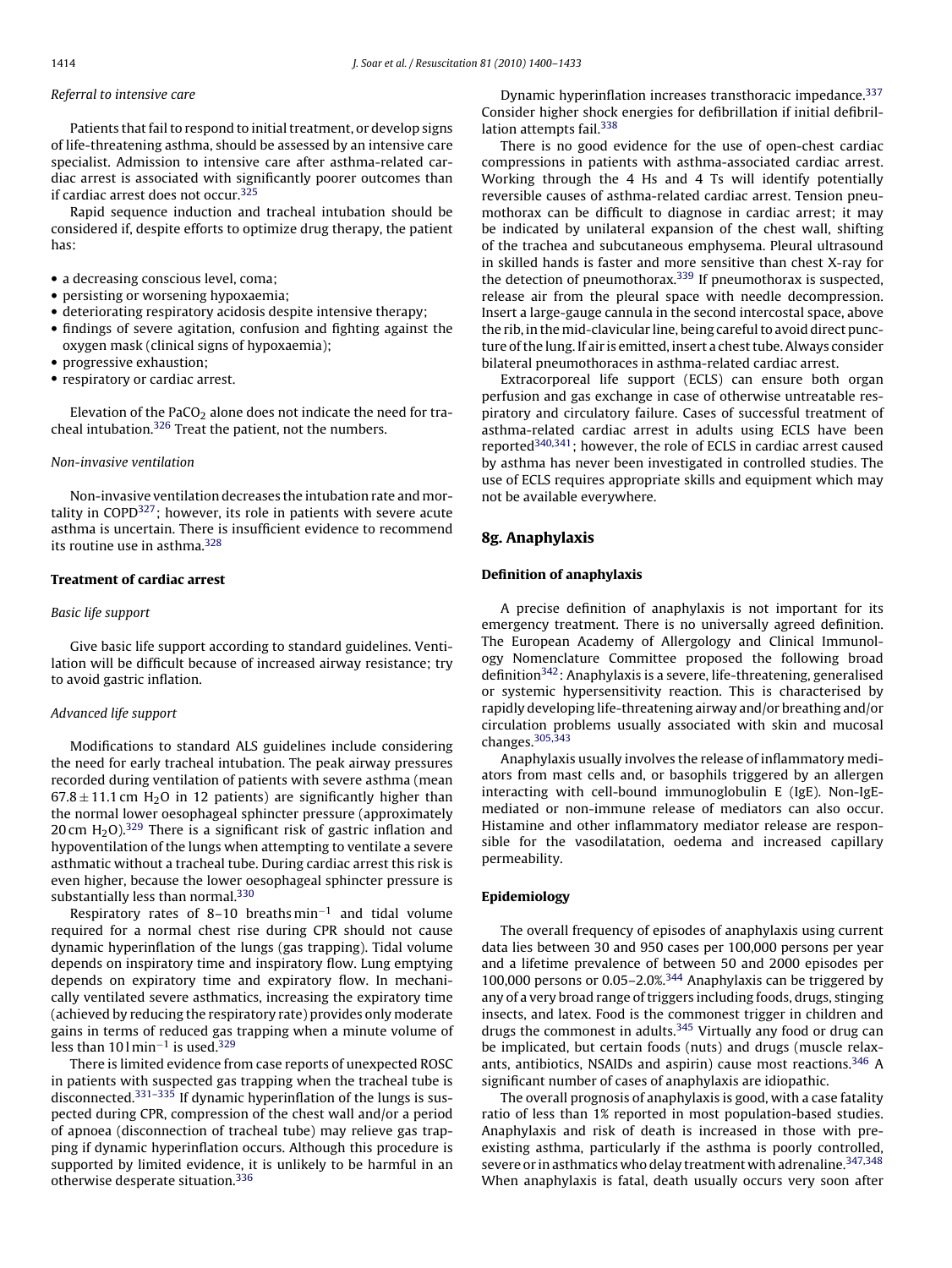contact with the trigger. From a case-series, fatal food reactions cause respiratory arrest typically after 30–35 min; insect stings cause collapse from shock after 10–15 min; and deaths caused by intravenous medication occur most commonly within 5 min. Death never occurred more than 6 h after contact with the trigger.

## **Recognition of an anaphylaxis**

Anaphylaxis is the likely diagnosis if a patient who is exposed to a trigger (allergen) develops a sudden illness (usually within minutes) with rapidly developing life-threatening airway and/or breathing and/or circulation problems usually associated with skin and mucosal changes. The reaction is usually unexpected.

Many patients with anaphylaxis are not given the correct treatment[.349](#page-30-0) Confusion arises because some patients have systemic allergic reactions that are less severe. For example, generalised urticaria, angioedema, and rhinitis would not be described as anaphylaxis, because the life-threatening features are not present. Anaphylaxis guidelines must therefore take into account some inevitable diagnostic errors, with an emphasis on the need for safety. Patients can have either an airway and/or breathing and/or circulation problem:

## Airway problems

- Airway swelling, e.g., throat and tongue swelling (pharyngeal/laryngeal oedema).
- Hoarse voice.
- Stridor.

## Breathing problems

- Shortness of breath.
- Wheeze.
- Confusion caused by hypoxia.
- Respiratory arrest.
- Life-threatening asthma with no features of anaphylaxis can be triggered by food allergy.[350](#page-30-0)

## Circulation problems

- Pale, clammy.
- Tachycardia.
- Hypotension.
- Decreased conscious level.
- Myocardial ischaemia and electrocardiograph (ECG) changes even in individuals with normal coronary arteries.<sup>[351](#page-30-0)</sup>
- Cardiac arrest.

Circulation problems (often referred to as anaphylactic shock) can be caused by direct myocardial depression, vasodilation and capillary leak, and loss of fluid from the circulation. Bradycardia is usually a late feature, often preceding cardiac arrest.<sup>[352](#page-30-0)</sup>

## Skin and, or mucosal changes

These should be assessed as part of the exposure when using the ABCDE approach.

- They are often the first feature and present in over 80% of anaphylaxis cases[.353](#page-30-0)
- They can be subtle or dramatic.
- There may be just skin, just mucosal, or both skin and mucosal changes any where on the body.

• There may be erythema, urticaria (also called hives, nettle rash, weals or welts), or angioedema (eyelids, lips, and sometimes in the mouth and throat).

Most patients who have skin changes caused by allergy do not go on to develop anaphylaxis.

## **Treatment of an anaphylaxis**

Use an ABCDE approach to recognise and treat anaphylaxis. Treat life-threatening problems as you find them. The basic principles of treatment are the same for all age groups. All patients who have suspected anaphylaxis should be monitored (e.g., by ambulance crew, in the emergency department etc,) as soon as possible. Minimal monitoring includes pulse oximetry, non-invasive blood pressure and 3-lead ECG.

## Patient positioning

Patients with anaphylaxis can deteriorate and are at risk of cardiac arrest if made to sit up or stand up[.354](#page-30-0) All patients should be placed in a comfortable position. Patients with airway and breathing problems may prefer to sit up as this will make breathing easier. Lying flat with or without leg elevation is helpful for patients with a low blood pressure (circulation problem).

## Remove the trigger if possible

Stop any drug suspected of causing anaphylaxis. Remove the stinger after a bee sting. Early removal is more important than the method of removal.<sup>[355](#page-30-0)</sup> Do not delay definitive treatment if removing the trigger is not feasible.

#### Cardiorespiratory arrest following an anaphylaxis

Start cardiopulmonary resuscitation (CPR) immediately and follow current guidelines. Prolonged CPR may be necessary. Rescuers should ensure that help is on its way as early advanced life support (ALS) is essential.

#### Airway obstruction

Anaphylaxis can cause airway swelling and obstruction. This will make airway and ventilation interventions (e.g., bag-mask ventilation, tracheal intubation, cricothyroidotomy) difficult. Call for expert help early.

### Drugs and their delivery

# Adrenaline (epinephrine)

Adrenaline is the most important drug for the treatment of anaphylaxis.<sup>[356,357](#page-30-0)</sup> Although there are no randomised controlled trials,[358](#page-30-0) adrenaline is a logical treatment and there is consistent anecdotal evidence supporting its use to ease breathing and circulation problems associated with anaphylaxis. As an alpha-receptor agonist, it reverses peripheral vasodilation and reduces oedema. Its beta-receptor activity dilates the bronchial airways, increases the force of myocardial contraction, and suppresses histamine and leukotriene release. There are beta-2 adrenergic receptors on mast cells that inhibit activation, and so early adrenaline attenuates the severity of IgE-mediated allergic reactions. Adrenaline seems to work best when given early after the onset of the reaction<sup>359</sup> but it is not without risk, particularly when given intravenously. Adverse effects are extremely rare with correct doses injected intramuscularly (IM).

Adrenaline should be given to all patients with life-threatening features. If these features are absent but there are other features of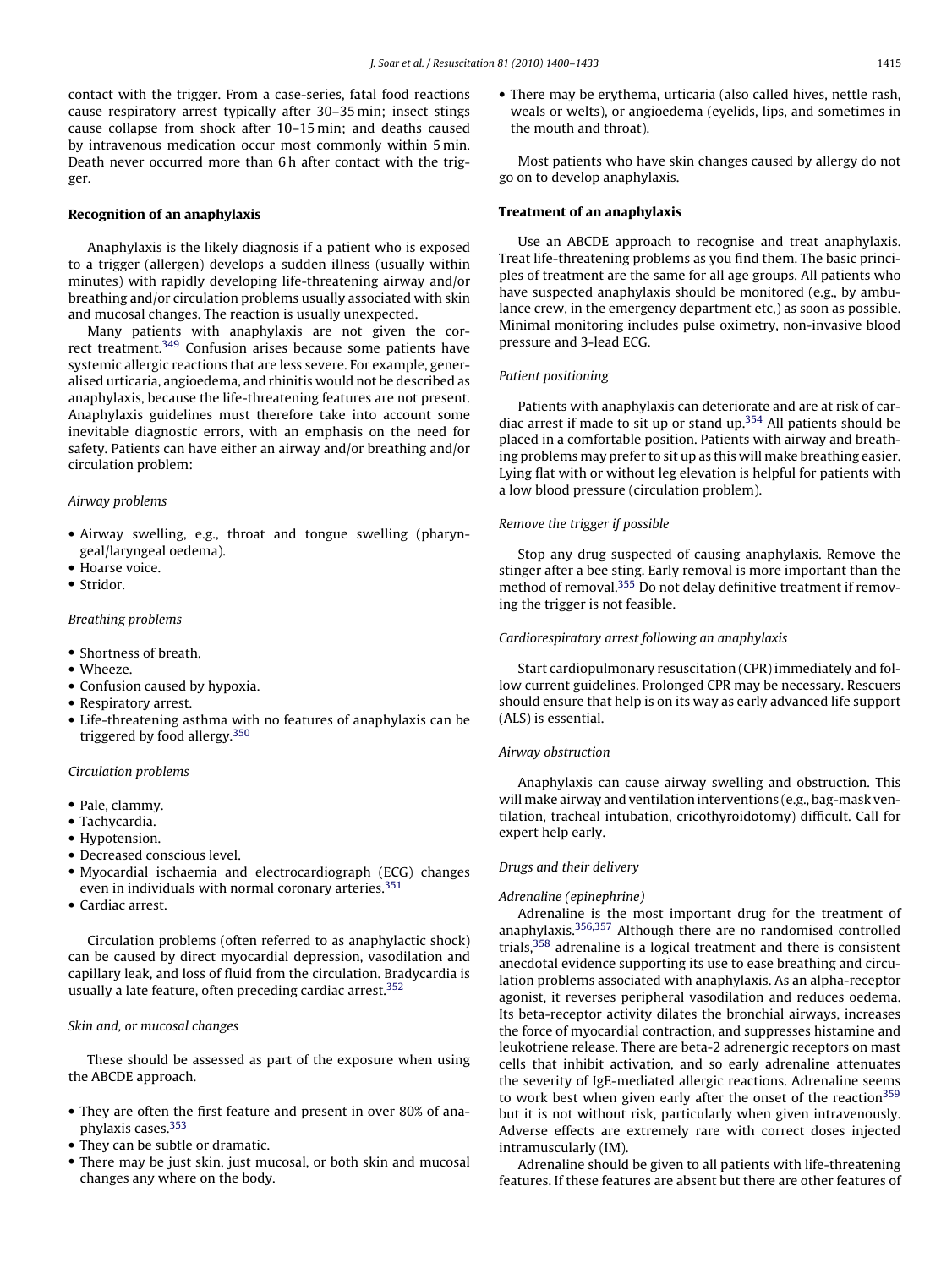a systemic allergic reaction, the patient needs careful observation and symptomatic treatment using the ABCDE approach.

Intramuscular (IM) adrenaline. The intramuscular (IM) route is the best for most individuals who have to give adrenaline to treat anaphylaxis. Monitor the patient as soon as possible (pulse, blood pressure, ECG, and pulse oximetry). This will help monitor the response to adrenaline. The IM route has several benefits:

- There is a greater margin of safety.
- It does not require intravenous access.
- The IM route is easier to learn.

The best site for IM injection is the anterolateral aspect of the middle third of the thigh. The needle for injection needs to be long enough to ensure that the adrenaline is injected into muscle.<sup>360</sup> The subcutaneous or inhaled routes for adrenaline are not recommended for the treatment of anaphylaxis because they are less effective than the IM route.<sup>361-363</sup>

Adrenaline IM dose. The evidence for the recommended doses is weak. Doses are based on what is considered to be safe and practical to draw up and inject in an emergency.

(The equivalent volume of 1:1000 adrenaline is shown in brackets)

| >12 years and adults: | $500 \mu g$ IM $(0.5 \text{ ml})$    |
|-----------------------|--------------------------------------|
| $>6-12$ years:        | $300 \,\mu g$ IM $(0.3 \,\text{ml})$ |
| >6 months-6 years:    | $150 \mu g$ IM $(0.15 \text{ ml})$   |
| $\leq$ 6 months:      | $150 \mu g$ IM $(0.15 \text{ ml})$   |

Repeat the IM adrenaline dose if there is no improvement in the patient's condition. Further doses can be given at about 5-min intervals according to the patient's response.

Intravenous (IV) adrenaline (for specialist use only). There is a much greater risk of causing harmful side effects by inappropriate dosage or misdiagnosis of anaphylaxis when using IV adrenaline.<sup>364</sup> Intravenous adrenaline should be used only by those experienced in the use and titration of vasopressors in their normal clinical practice (e.g., anaesthetists, emergency physicians, intensive care doctors). In patients with a spontaneous circulation, intravenous adrenaline can cause life-threatening hypertension, tachycardia, arrhythmias, and myocardial ischaemia. If IV access is not available or not achieved rapidly, use the IM route for adrenaline. Patients who are given IV adrenaline must be monitored – continuous ECG and pulse oximetry and frequent non-invasive blood pressure measurements as a minimum. Patients who require repeated IM doses of adrenaline may benefit from IV adrenaline. It is essential that these patients receive expert help early.

Adrenaline IV bolus dose – adult. Titrate IV adrenaline using  $50 \,\mathrm{\mu g}$  boluses according to response. If repeated adrenaline doses are needed, start an IV adrenaline infusion[.352,365](#page-30-0)

Adrenaline IV bolus dose – children. IM adrenaline is the preferred route for children having anaphylaxis. The IV route is recommended only in specialist paediatric settings by those familiar with its use (e.g., paediatric anaesthetists, paediatric emergency physicians, paediatric intensivists) and if the patient is monitored and IV access is already available. There is no evidence on which to base a dose recommendation – the dose is titrated according to response. A child may respond to a dose as small as 1  $\mu$ g kg $^{-1}$ . This requires very careful dilution and checking to prevent dose errors.

#### Oxygen (give as soon as available)

Initially, give the highest concentration of oxygen possible using a mask with an oxygen reservoir[.205](#page-28-0) Ensure high-flow oxygen (usually greater than 10 litres min−1) to prevent collapse of the reservoir during inspiration. If the patient's trachea is intubated, ventilate the lungs with high concentration oxygen using a self-inflating bag.

# Fluids (give as soon as available)

Large volumes of fluid may leak from the patient's circulation during anaphylaxis. There will also be vasodilation. If there is intravenous access, infuse intravenous fluids immediately. Give a rapid IV fluid challenge (20 ml kg−1) in a child or 500–1000 ml in an adult) and monitor the response; give further doses as necessary. There is no evidence to support the use of colloids over crystalloids in this setting. Consider colloid infusion as a cause in a patient receiving a colloid at the time of onset of an anaphylaxis and stop the infusion. A large volume of fluid may be needed.

If intravenous access is delayed or impossible, the intra-osseous route can be used for fluids or drugs. Do not delay the administration of IM adrenaline attempting intra-osseous access.

#### Antihistamines (after initial resuscitation)

Antihistamines are a second line treatment for anaphylaxis. The evidence to support their use is weak, but there are logical rea-sons for them.<sup>[366](#page-31-0)</sup> Antihistamines ( $H_1$ -antihistamine) help counter histamine-mediated vasodilation and bronchoconstriction. There is little evidence to support the routine use of an  $H<sub>2</sub>$ -antihistamine (e.g., ranitidine, cimetidine) for the initial treatment of an anaphylaxis.

#### Steroids (give after initial resuscitation)

Corticosteroids may help prevent or shorten protracted reactions although the evidence is very limited. $367$  In asthma, early corticosteroid treatment is beneficial in adults and children. There is little evidence on which to base the optimum dose of hydrocortisone in anaphylaxis.

## Other drugs

Bronchodilators. The presenting symptoms and signs of a severe anaphylaxis and life-threatening asthma can be the same. Consider further bronchodilator therapy with salbutamol (inhaled or IV), ipratropium (inhaled), aminophyline (IV) or magnesium (IV) (see Section 8f above). Intravenous magnesium is a vasodilator and can make hypotension worse.

Cardiac drugs. Adrenaline remains the first line vasopressor for the treatment of anaphylaxis. There are animal studies and case reports describing the use of other vasopressors and inotropes (noradrenaline, vasopressin, terlipressin metaraminol, methoxamine, and glucagon) when initial resuscitation with adrenaline and fluids has not been successful.<sup>368-380</sup> Use these drugs only in specialist settings (e.g., intensive care units) where there is experience in their use. Glucagon can be useful to treat anaphylaxis in a patient taking a beta-blocker.<sup>381</sup> Some case reports of cardiac arrest suggest cardiopulmonary bypass [382,383](#page-31-0) or mechanical support of circulatio[n384](#page-31-0) may also be helpful.

## **Investigations**

Undertake the usual investigations appropriate for a medical emergency, e.g., 12-lead ECG, chest X-ray, urea and electrolytes, arterial blood gases etc.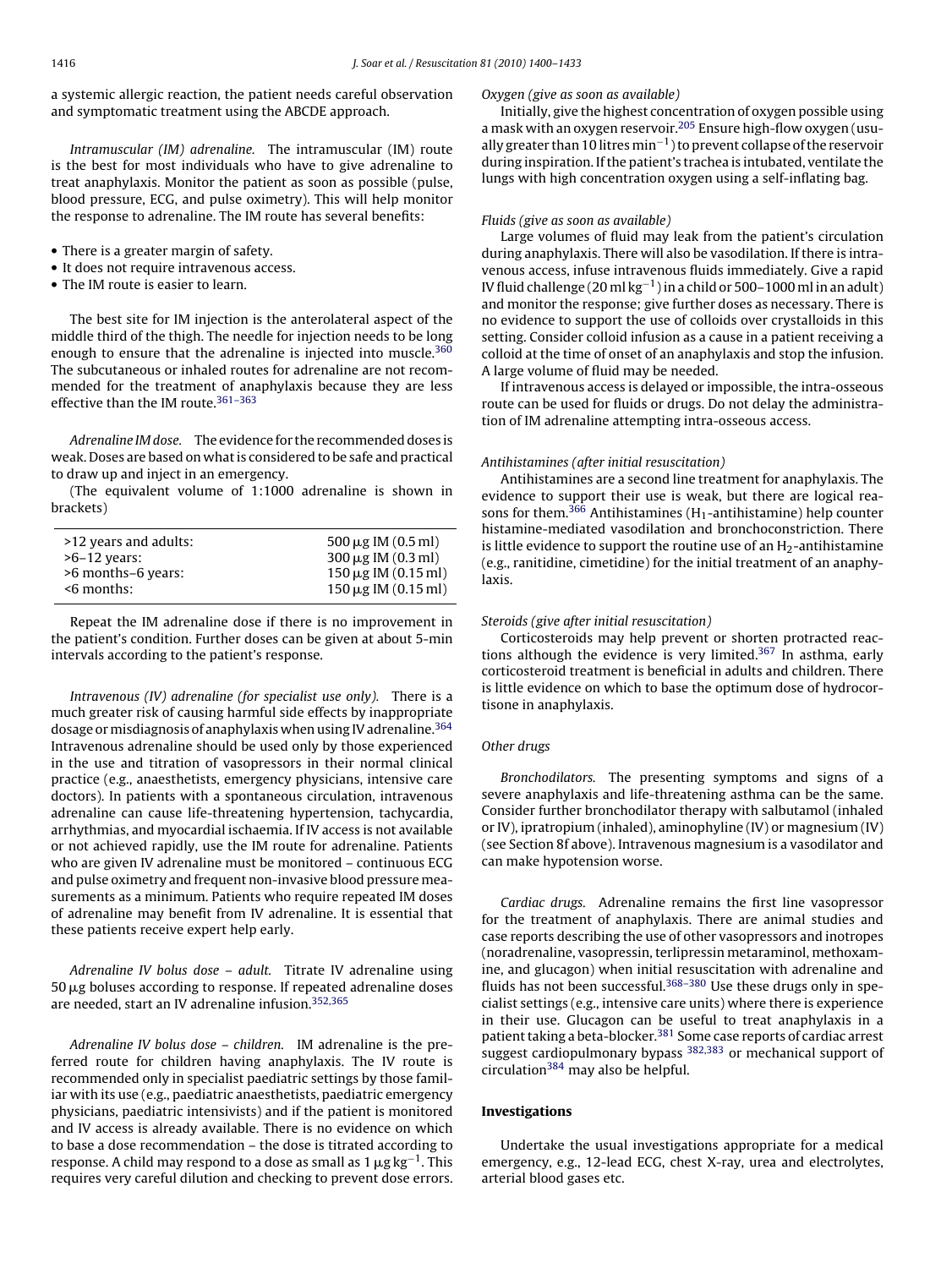## Mast cell tryptase

The specific test to help confirm a diagnosis of anaphylaxis is measurement of mast cell tryptase. Tryptase is the major protein component of mast cell secretory granules. In anaphylaxis, mast cell degranulation leads to markedly increased blood tryptase concentrations. Tryptase concentrations in the blood may not increase significantly until 30 min or more after the onset of symptoms, and peak 1–2 h after onset.<sup>[385](#page-31-0)</sup> The half-life of tryptase is short (approximately 2h), and concentrations may be back to normal within 6–8 h, so timing of any blood samples is very important. The time of onset of the anaphylaxis is the time when symptoms were first noticed.

(a) Minimum: one sample at 1–2 h after the start of symptoms.

- (b) Ideally: three timed samples:
- Initial sample as soon as feasible after resuscitation has started do not delay resuscitation to take sample.
- Second sample at 1–2 h after the start of symptoms
- Third sample either at 24 h or in convalescence (for example in a follow-up allergy clinic). This provides baseline tryptase levels – some individuals have an elevated baseline level.

Serial samples have better specificity and sensitivity than a single measurement in the confirmation of anaphylaxis.<sup>386</sup>

#### **Discharge and follow-up**

Patients who have had suspected anaphylaxis (i.e., an airway, breathing or circulation (ABC) problem) should be treated and then observed in a clinical area with facilities for treating lifethreatening ABC problems. Patients with a good response to initial treatment should be warned of the possibility of an early recurrence of symptoms and in some circumstances should be kept under observation. The exact incidence of biphasic reactions is unknown. Although studies quote an incidence of 1–20%, it is not clear whether all the patients in these studies actually had an ana-phylaxis and whether the initial treatment was appropriate.<sup>[387](#page-31-0)</sup> There is no reliable way of predicting who will have a biphasic reaction. It is therefore important that decisions about discharge are made for each patient by an experienced clinician.

Before discharge from hospital all patients must be:

- Reviewed by a senior clinician.
- Given clear instructions to return to hospital if symptoms return.
- Considered for antihistamines and oral steroids therapy for up to 3 days. This is helpful for treatment of urticaria and may decrease the chance of further reaction.
- Considered for an adrenaline auto-injector, or given a replacement.[388–390](#page-31-0)
- Have a plan for follow-up, including contact with the patient's general practitioner.

An adrenaline auto-injector is an appropriate treatment for patients at increased risk of idiopathic anaphylaxis, or for anyone at continued high risk of reaction, e.g., to triggers such as venom stings and food-induced reactions (unless easy to avoid). An autoinjector is not usually necessary for patients who have suffered drug-induced anaphylaxis, unless it is difficult to avoid the drug. Ideally, all patients should be assessed by an allergy specialist and have a treatment plan based on their individual risk.

Individuals provided with an auto-injector on discharge from hospital must be given instructions and training on when and how to use it. Ensure appropriate follow-up including contact with the patient's general practitioner. All patients presenting with anaphylaxis should be referred to an allergy clinic to identify the cause, and thereby reduce the risk of future reactions and prepare the patient to manage future episodes themselves. Patients need to know the allergen responsible and how to avoid it. Patients need to be able to recognise the early symptoms of anaphylaxis, so that they can summon help quickly and prepare to use their emergency medication. Although there are no randomised clinical trials, there is evidence that individualised action plans for self-management should decrease the risk of recurrence.<sup>391</sup>

# **8h. Cardiac arrest following cardiac surgery**

Cardiac arrest following major cardiac surgery is relatively common in the immediate post-operative phase, with a reported incidence of  $0.7-2.9\%^{392-400}$  It is usually preceded by physiological deterioration, $401$  although it can occur suddenly in stable patients[.398](#page-31-0) There are usually specific causes of cardiac arrest, such as tamponade, hypovolaemia, myocardial ischaemia, tension pneumothorax, or pacing failure. These are all potentially reversible and if treated promptly cardiac arrest after cardiac surgery has a relatively high survival rate. If cardiac arrest occurs during the first 24 h after cardiac surgery, the rate of survival to hospital discharge is 54%<sup>399</sup> to 79%<sup>398,402</sup> in adults and 41% in children.<sup>401</sup>

Key to the successful resuscitation of cardiac arrest in these patients is the need to perform emergency resternotomy early, especially in the context of tamponade or haemorrhage, where external chest compressions may be ineffective.

# **Identification of cardiac arrest**

Patients in the ICU are highly monitored and an arrest is most likely to be signalled by monitoring alarms where absence of pulsation or perfusing pressure on the arterial line, loss of pulse oximeter, pulmonary artery (PA) trace, or end-tidal  $CO<sub>2</sub>$  trace can be sufficient to indicate cardiac arrest without the need to palpate a central pulse.

# **Starting CPR**

Start external chest compressions immediately in all patients who collapse without an output. Consider reversible causes: hypoxia – check tube position, ventilate with 100% oxygen; tension pneumothorax – clinical examination, thoracic ultrasound; hypovolaemia, pacing failure. In asystole, secondary to a loss of cardiac pacing, external massage may be delayed momentarily as long as the surgically inserted temporary pacing wires can be connected rapidly and pacing re-established (DDD at 100 min−<sup>1</sup> at maximum amplitude). The effectiveness of compressions may be verified by looking at the arterial trace, aiming to achieve a systolic blood pressure of at least 80 mmHg at a rate of  $100 \text{ min}^{-1}$ . Inability to attain this pressure may indicate tamponade, tension pneumothorax, or exanguinating haemorrhage and should precipitate emergency resternotomy. Intra-aortic balloon pumps should be changed to pressure triggering during CPR. In PEA, switch off the pacemaker – a temporary pacemaker may potentially hide underlying VF.

## **Defibrillation**

There is concern that external chest compressions can cause sternal disruption or cardiac damage.<sup>403-406</sup> In the post-cardiac surgery ICU, a witnessed andmonitored VF/VT cardiac arrest should be treated immediately with up to three quick successive (stacked) defibrillation attempts. Three failed shocks in the post-cardiac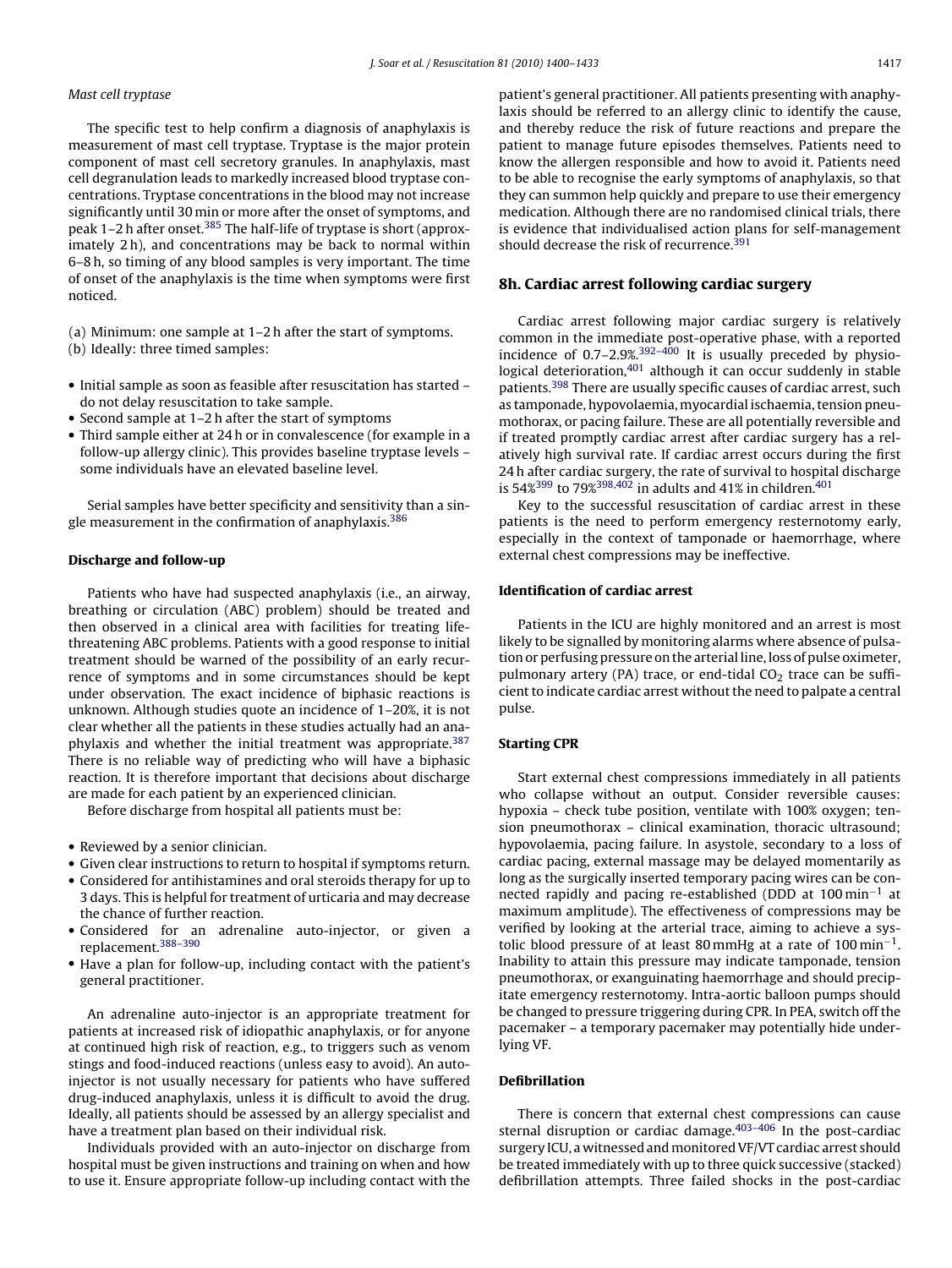surgery setting should trigger the need for emergency resternotomy. Further defibrillation is attempted as indicated in the universal algorithm and should be performed with internal paddles at 20 J if resternotomy has been performed.

#### **Emergency drugs**

Use adrenaline very cautiously and titrate to effect (intravenous doses of 100 or less micrograms in adults). In order to exclude a medication error as the cause of the arrest, stop all drug infusions and check if they are correct. If there is concern about patient awareness, restart the anaesthetic drugs. Atropine is no longer recommended for the treatment of cardiac arrest as there is little evidence to show it is effective in patients who have been given adrenaline. Individual clinicians may use atropine at their discretion in post-cardiac surgery cardiac arrest if they feel it is indicated. Treat bradycardia with atropine, according to the bradycardia algo-rithm (see Section 4 Advanced Life Support).<sup>[24a](#page-25-0)</sup>

Give amiodarone 300 mg after the 3rd failed defibrillation attempt but do not delay resternotomy. An irritable myocardium following cardiac surgery is caused most commonly by myocardial ischaemia and correction of this, rather than giving amiodarone, is more likely to achieve myocardial stability.

#### **Emergency resternotomy**

This is an integral part of resuscitation after cardiac surgery, once all other reversible causes have been excluded. Once adequate an airway and ventilation has been established, and if three attempts at defibrillation have failed in VF/VT, undertake resternotomy without delay. Emergency resternotomy is also indicated in asystole or PEA, when other treatments have failed. Resuscitation teams should be well rehearsed in this technique so that it can be performed safely within 5 min of the onset of cardiac arrest. Resternotomy equipment should be prepared as soon as an arrest is identified. Simplification of the resternotomy tray and regular manikin rehearsals are key measures to ensure a prompt resternotomy.[407,408](#page-31-0) All medical members of the patient care team should be trained to perform resternotomy if a surgeon is not available within 5 min. Improved survival and better quality of life is well documented with rapid resternotomy.<sup>394,395,409</sup>

Resternotomy should be a standard part of resuscitation within 10 days after cardiac surgery. The overall survival to discharge following internal cardiac massage is 17%[394](#page-31-0) to 25%[395](#page-31-0) although survival rates are much lower when chest opening is performed outside the specialised environment of the post-cardiac surgery ICU[.395](#page-31-0)

#### **Reinstitution of emergency cardiopulmonary bypass**

The need for emergency cardiopulmonary bypass (CPB) occurs in approximately 0.8% patients at a mean of 7 h post-operatively<sup>396</sup> and is usually indicated to correct surgical bleeding or graft occlusion and rest the myocardium. Emergency institution of CPB should be available on all units undertaking cardiac surgery. Survival to discharge rates of 32%[,395](#page-31-0) 42[%396](#page-31-0) and 56.3[%410](#page-31-0) have been reported when CPB is reinstituted on the ICU.

Survival rates decline rapidly when this procedure is undertaken more than 24 h after surgery and when performed on the ward rather than the ICU. Emergency CPB should probably be restricted to patients who arrest within 72 h of surgery, as surgically reme-diable problems are unlikely after this time.<sup>[395](#page-31-0)</sup> Ensuring adequate anticoagulation before starting CPB, or the use of a heparin-bonded circuit, is important. The need for a further period of cross-clamping does not preclude a favourable outcome.<sup>[396](#page-31-0)</sup>

#### **Patients with non-sternotomy cardiac surgery**

These guidelines are appropriate for patients following nonsternotomy cardiac surgery, but surgeons performing these operations should have already given clear instructions for chest reopening. Patients undergoing port-access mitral procedures or minimally invasive coronary bypass graft surgery are likely to require an emergency sternotomy, as very poor access is obtained by opening or extending a mini-thoracotomy incision. Equipment and guidelines should be kept close to the patient.

# **Children**

The incidence of cardiac arrest after cardiac surgery in children is 4[%411](#page-31-0) and survival rates are similar to those of adults. The causes are also similar, although one case-series documented primary respiratory arrest in 11%. The guidance given in this section is equally applicable to children, with appropriate modification of defibrillation energy and drug doses (see Section 6 Paediatric Life Support).[411a](#page-31-0) Use extreme caution and check doses carefully when giving intravenous adrenaline doses to children in cardiac arrest after cardiac surgery. Use smaller doses of adrenaline in this setting (e.g., 1  $\mu$ g kg<sup>-1</sup>) under the guidance of experienced clinicians.

# **Internal defibrillation**

Internal defibrillation using paddles applied directly across the ventricles requires considerably less energy than that used for external defibrillation. Biphasic shocks are more effective than monophasic shocks for direct defibrillation[.412](#page-31-0) For biphasic shocks, starting at 5 J creates the optimum conditions for lowest threshold and cumulative energy, whereas 10–20 J offers optimum conditions for more rapid defibrillation and fewer shocks, $412$  thus 20 J is the most applicable energy in an arrest situation, whereas 5 J would be adequate if the patient has been placed on cardiopulmonary bypass.

Continuing cardiac compressions using the internal paddles whilst charging the defibrillator and delivering the shock during the decompression phase of compressions may improve shock success.[413,414](#page-31-0)

It is acceptable to perform external defibrillation after emergency resternotomy. Apply external pads preoperatively to all patients undergoing resternotomy surgery.<sup>[415](#page-31-0)</sup> Use the defibrillation energy level indicated in the universal algorithm. If the sternum is widely open the impedence may be significantly increased – if external defibrillation is chosen over internal defibrillation close the sternal retractor before shock delivery.

# **8i. Traumatic cardiorespiratory arrest**

# **Introduction**

Cardiac arrest caused by trauma has a very high mortality, with an overall survival of just 5.6% (range  $0-17$ %) [\(Table 8.4\).](#page-19-0)<sup>[416–422](#page-31-0)</sup> For reasons that are unclear, reported survival rates in the last 5 years are better than reported previously [\(Table 8.4\) I](#page-19-0)n those who survive (and where data are available) neurological outcome is good in only 1.6% of those sustaining traumatic cardiorespiratory arrest (TCRA).

#### **Diagnosis of traumatic cardiorespiratory arrest**

The diagnosis of TCRA is made clinically: the trauma patient is unresponsive, apnoeic and pulseless. Both asystole and organised cardiac activity without cardiac output are regarded as TCRA.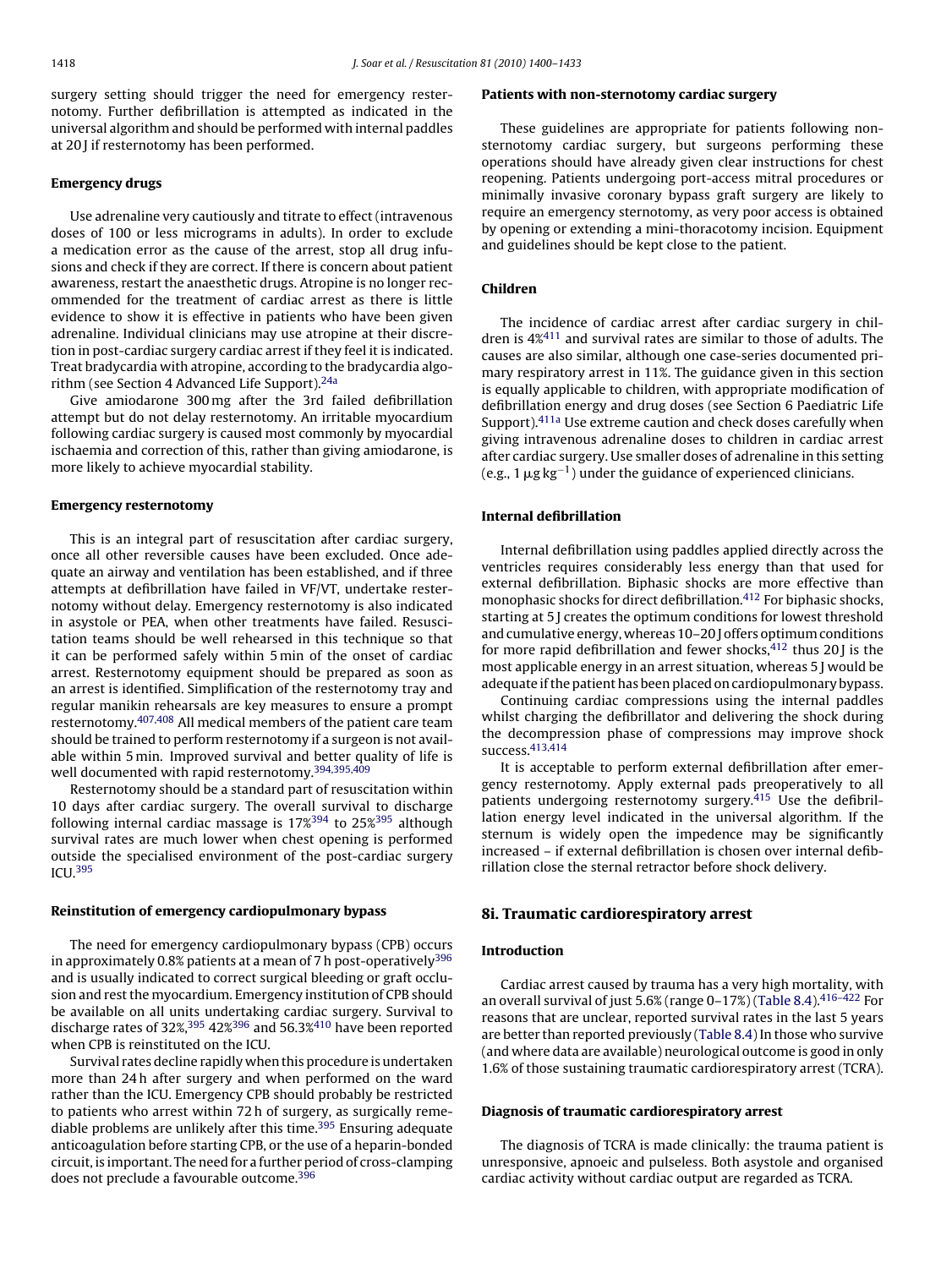## <span id="page-19-0"></span>**Table 8.4**

Survival after out of hospital traumatic cardiac arrest.

| Source                              | Entry criteria:<br>children or adults<br>requiring CPR<br>before or on<br>hospital admission | Number of<br>patients/survivors/ survivors/good<br>good neurological neurological<br>outcome | Penetrating/<br>outcome | Blunt/survivors/<br>good neurological<br>outcome |
|-------------------------------------|----------------------------------------------------------------------------------------------|----------------------------------------------------------------------------------------------|-------------------------|--------------------------------------------------|
| Shimazu and Shatney <sup>417</sup>  | TCRA on admission                                                                            | 267<br>7                                                                                     |                         |                                                  |
| Rosemurgy et al. <sup>416</sup>     | CPR before admission                                                                         | 4<br>138<br>0<br>$\bf{0}$                                                                    | 42<br>0<br>0            | 96<br>0<br>$\mathbf{0}$                          |
| Bouillon et al. <sup>429</sup>      | CPR on scene                                                                                 | 224<br>4<br>3                                                                                |                         |                                                  |
| Battistella et al. <sup>418</sup>   | CPR at scene, en route or in the ED                                                          | 604<br>16<br>9                                                                               | 300<br>12<br>9          | 304<br>4<br>$\bf{0}$                             |
| Fisher and Worthen <sup>430</sup>   | Children requiring CPR before or on<br>admission after blunt trauma                          | 65<br>$\mathbf{1}$<br>$\boldsymbol{0}$                                                       |                         | 65<br>$\mathbf{1}$<br>$\bf{0}$                   |
| Hazinski et al. <sup>431</sup>      | Children requiring CPR or being<br>severely hypotensive on admission<br>after blunt trauma   | 38<br>$\mathbf{1}$<br>$\bf{0}$                                                               |                         | 38<br>$\mathbf{1}$<br>$\bf{0}$                   |
| Stratton et al. <sup>422</sup>      | Unconscious, pulseless at scene                                                              | 879<br>9<br>3                                                                                | 497<br>4<br>3           | 382<br>5<br>$\bf{0}$                             |
| Calkins et al. <sup>432</sup>       | Children requiring CPR after blunt<br>trauma                                                 | 25<br>2<br>$\overline{2}$                                                                    |                         | 25<br>$\boldsymbol{2}$<br>$\overline{2}$         |
| Yanagawa et al. <sup>433</sup>      | OHCA in blunt trauma                                                                         | 332<br>6<br>$\mathbf{0}$                                                                     |                         | 332<br>6<br>$\bf{0}$                             |
| Pickens et al. <sup>434</sup>       | CPR on scene                                                                                 | 184<br>14<br>9                                                                               | 94<br>9<br>5            | 90<br>5<br>4                                     |
| Di Bartolomeo et al. <sup>435</sup> | CPR on scene                                                                                 | 129<br>2<br>$\bf{0}$                                                                         |                         |                                                  |
| Willis et al. <sup>436</sup>        | CPR on scene                                                                                 | 89<br>4<br>$\overline{4}$                                                                    | 18<br>2<br>2            | 71<br>$\overline{c}$<br>$\overline{2}$           |
| David et al. <sup>437</sup>         | CPR on scene                                                                                 | 268<br>5<br>$\mathbf{1}$                                                                     |                         |                                                  |
| Crewdson et al. <sup>438</sup>      | 80 children who required CPR on<br>scene after trauma                                        | 80<br>7<br>3                                                                                 | 7<br>0<br>$\mathbf{0}$  | 73<br>7<br>3                                     |
| Huber-Wagner et al. <sup>439</sup>  | CPR on scene or after arrival                                                                | 757<br>130<br>28                                                                             | 43<br>?<br>?            | 714<br>?<br>$\overline{\mathcal{E}}$             |
| Pasquale et al. <sup>421</sup>      | CPR before or on hospital admission                                                          | 106<br>3                                                                                     | 21<br>1                 | 85<br>2                                          |
| Lockey et al. <sup>440</sup>        | CPR on scene                                                                                 | 871<br>68                                                                                    | 114<br>9                | 757<br>59                                        |
| Cera et al. <sup>441</sup>          | CPR on                                                                                       | 161                                                                                          |                         |                                                  |
| <b>Totals</b>                       | admission                                                                                    | 15<br>5217<br>293 (5.6%)                                                                     | 1136<br>37(3.3%)        | 3032<br>94(3.1%)                                 |

# **Commotio cordis**

Commotio cordis is actual or near cardiac arrest caused by a blunt impact to the chest wall over the heart.<sup>423-427</sup> A blow to the chest during the vulnerable phase of the cardiac cycle may cause malignant arrhythmias (usually ventricular fibrillation). Syncope after chest wall impact may be caused by non-sustained arrhythmic events. Commotio cordis occurs mostly during sports (most commonly baseball) and recreational activities and victims are usually young males (mean age 14 years). In a series of 1866 cardiac arrests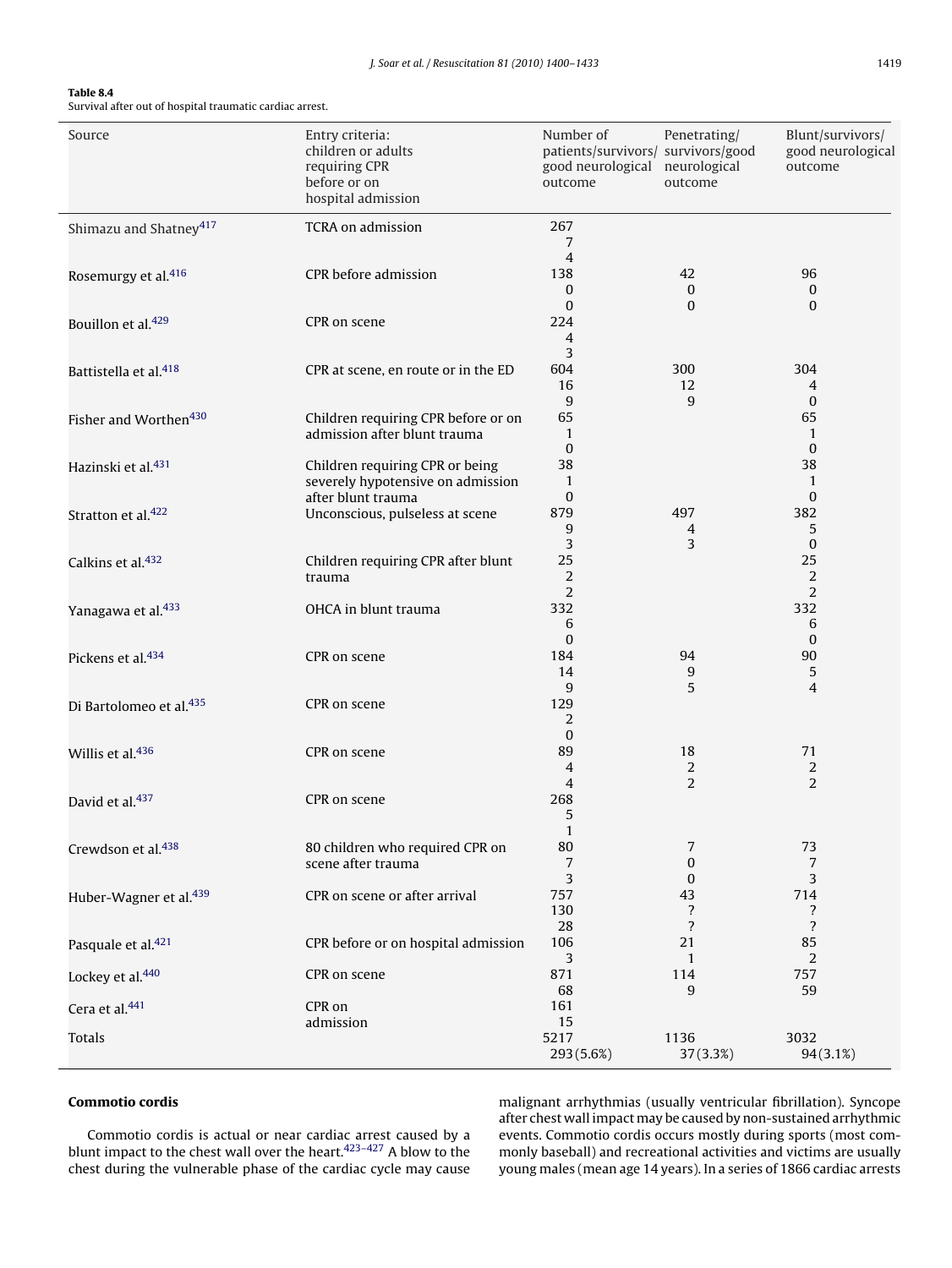in athletes in Minneapolis, 65 (3%) were due to commotio cordis.<sup>428</sup> The registry is accruing 5–15 cases of commotio cordis each year. The overall survival rate from commotio cordis is 15%, but 25% if resuscitation is started within 3 min[.427](#page-31-0)

## **Trauma secondary to medical events**

A cardiorespiratory arrest due to a medical condition (e.g., cardiac arrhythmia, hypoglycaemia, seizure) can cause a secondary traumatic event (e.g., fall, road traffic accident etc). Despite the initial reported mechanism, traumatic injuries may not be the primary cause of a cardiorespiratory arrest and standard advanced life support, including chest compressions, may be appropriate.

# **Mechanism of injury**

# Blunt trauma

Of 3032 patients with cardiac arrest after blunt trauma, 94 (3.1%) survived. Only 15 out of 1476 patients (1%) were reported to have a good neurological outcome [\(Table 8.4\).](#page-19-0)

## Penetrating trauma

Of 1136 patients with cardiac arrest after penetrating injury, there were 37 (3.3%) survivors 19 of which (1.9%) had a good neurological outcome ([Table 8.4\).](#page-19-0)

A confounding factor in both blunt and penetrating trauma survival rates is that some studies report survival including those pronounced dead on scene and others do not.

#### **Signs of life and initial ECG activity**

There are no reliable predictors of survival for TCRA. One study reported that the presence of reactive pupils and sinus rhythm correlate significantly with survival. $441$  In a study of penetrating trauma, pupil reactivity, respiratory activity and sinus rhythm were correlated with survival but were unreliable[.422](#page-31-0) Three studies reported no survivors in patients presenting with asystole or agonal rhythms[.418,422,442](#page-31-0) Another reported no survivors in PEA after blunt trauma.[443](#page-32-0) Based on these studies, the American College of Surgeons and the National Association of EMS physicians produced pre-hospital guidelines on withholding resuscitation[.444](#page-32-0) They recommend withholding resuscitation in:

- (i) blunt trauma patients presenting with apnoea, pulselessness and without organised ECG activity;
- (ii) penetrating trauma patients found apnoeic and pulseless after rapid assessment for signs of life such as pupillary reflexes, spontaneous movement, or organised ECG activity.

Three retrospective studies question these recommendations and report survivors who would have had resuscitation withheld if the guidelines had been followed[.434,436,440](#page-32-0)

# **Treatment**

Survival from TCRA is correlated with duration of CPR and prehospital time[.420,445–449](#page-31-0) Prolonged CPR is associated with a poor outcome; the maximum CPR time associated with favourable outcome is 16 min.[420,445–447](#page-31-0) The level of pre-hospital intervention will depend on the skills of local EMS providers, but treatment on scene should focus on good quality BLS and ALS and exclusion of reversible causes. Look for and treat any medical condition that may have precipitated the trauma event. Undertake only essential life-saving interventions on scene and, if the patient has signs of life, transfer rapidly to the nearest appropriate hospital. Consider on scene thoracostomy for appropriate patients[.450,451](#page-32-0) Do not delay for unproven interventions such as spinal immobilisation.<sup>[452](#page-32-0)</sup> 1. Treatment of reversible causes:

• Hypoxaemia (oxygenation, ventilation).

- Compressible haemorrhage (pressure, pressure dressings, tourniquets, novel haemostatic agents).
- Non-compressible haemorrhage (splints, intravenous fluid).
- Tension pneumothorax (chest decompression).
- Cardiac tamponade (immediate thoracotomy)

2. Chest compressions: although they may not be effective in hypovolaemic cardiac arrest most survivors do not have hypovolaemia and in this subgroup standard advanced life support may be life-saving.

3. Standard CPR should not delay the treatment of reversible causes (e.g., thoracotomy for cardiac tamponade).

#### Resuscitative thoracotomy

## Pre-hospital

Resuscitative thoracotomy has been reported as futile if out of hospital time has exceeded 30 min<sup>448</sup>; others consider thoracotomy to be futile in patients with blunt trauma requiring more than 5 min of pre-hospital CPR and in patients with penetrating trauma requiring more than 15 min of CPR.<sup>[449](#page-32-0)</sup> With these time limits in mind, one UK service recommends that if surgical intervention cannot be accomplished within 10 min after loss of pulse in patients with penetrating chest injury, on scene thoracotomy should be considered.[450](#page-32-0) Based on this approach, of 71 patients who underwent thoracotomy at scene, thirteen patients survived and eleven of these made a good neurological recovery.<sup>[453](#page-32-0)</sup> In contrast, pre-hospital thoracotomy for 34 patients with blunt trauma in Japan has not produced any survivors.<sup>[454](#page-32-0)</sup>

## Hospital

A relatively simple technique for resuscitative thoracotomy has been described recently[.451,455](#page-32-0)

The American College of Surgeons has published practice guidelines for emergency department thoracotomy (EDT) based on a meta-analysis of 42 outcome studies including 7035 EDT's.<sup>[456](#page-32-0)</sup> The overall survival rate was 7.8% and, of 226 survivors (5%), only 34 (15%) had a neurological deficit. The investigators concluded that EDT:

- 1. After blunt trauma, should be limited to those with vital signs on arrival and a witnessed cardiac arrest (estimated survival rate 1.6%).
- 2. Is best applied to patients with penetrating cardiac injuries who arrive at the trauma centre after a short on scene and transport time with witnessed signs of life or ECG activity (estimated survival rate 31%).
- 3. Should be undertaken in penetrating non-cardiac thoracic injuries even though survival rates are low.
- 4. Should be undertaken in patients with exsanguinating abdominal vascular injury even though survival rates are low. This procedure should be used as an adjunct to definitive repair of abdominal vascular injury.

One European study reports a survival rate of 10% in blunt trauma patients undergoing EDT within twenty min after witnessed cardiac arrest. Three of the four survivors had intrabdominal haemorrhage. They conclude that in moribund patients with blunt chest or abdominal trauma EDT should be performed as early as possible.[457](#page-32-0)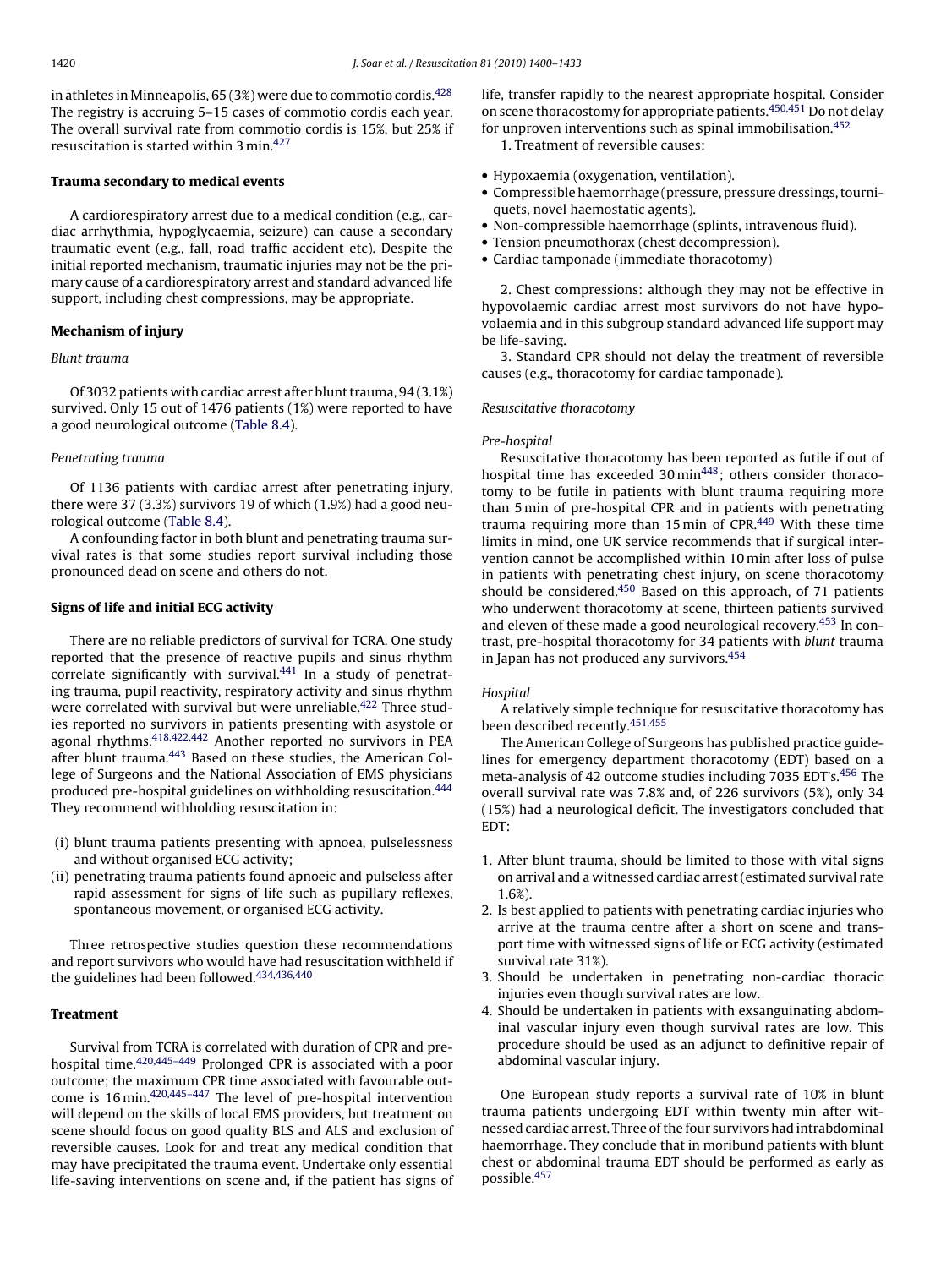## Airway management

Effective airway management is essential to maintain oxygenation of the severely compromised trauma patient. In one study, tracheal intubation on scene of patients with TCRA doubled the tolerated period of CPR before emergency department thoracotomy – the mean duration of CPR for survivors who were intubated in the field was 9.1 versus 4.2 min for those were not intubated.<sup>447</sup>

Tracheal intubation in trauma patients is a difficult procedure with a high failure rate if carried out by less experienced care providers[.458–462](#page-32-0) Use basic airway management manoeuvres and alternative airways to maintain oxygenation if tracheal intubation cannot be accomplished immediately. If these measures fail a surgical airway is indicated.

# Ventilation

In low cardiac output conditions, positive pressure ventilation causes further circulatory depression, or even cardiac arrest, by impeding venous return to the heart.<sup>463</sup> Monitor ventilation with continuous waveform capnography and adjust to achieve normocapnia. This may enable slow respiratory rates and low tidal volumes and the corresponding decrease in transpulmonary pressure may increase venous return and cardiac output.

## Chest decompression

Effective decompression of a tension pneumothorax can be achieved quickly by lateral or anterior thoracostomy, which, in the presence of positive pressure ventilation, is likely to be more effective than needle thoracostomy and quicker than inserting a chest tube.<sup>[464](#page-32-0)</sup>

## Effectiveness of chest compressions in TCRA

In hypovolaemic cardiac arrest, chest compressions are unlikely to be as effective as in cardiac arrest from other causes.<sup>[465](#page-32-0)</sup> However most survivors of TCRA have reasons other than pure hypovolaemia for their arrest and these patients may benefit from standard advanced life support interventions[.436,438,440](#page-32-0) Patients with cardiac tamponade are also less likely to benefit from chest compressions and should, where possible, have immediate surgical release of tamponade. Return of spontaneous circulation with advanced life support in patients with TCRA has been described and chest compressions are still the standard of care in patients with cardiac arrest irrespective of aetiology.

#### Haemorrhage control

Early haemorrhage control is vital. Handle the patient gently at all times to prevent clot disruption. Apply external compression, and pelvic and limb splints when appropriate. Delays in surgical haemostasis are disastrous for patients with exsanguinating trauma. Recent conflicts have seen a resurgence in the use of tourniquets to stop life-threatening limb haemorrhage.<sup>[466](#page-32-0)</sup> It is unlikely that the same benefits will be seen in civilian trauma practice.

# Pericardiocentesis

In patients with suspected trauma-related cardiac tamponade, needle pericardiocentesis is probably not a useful procedure.<sup>[467](#page-32-0)</sup> There is no evidence of benefit in the literature. It may increase scene time, can cause myocardial injury and delays effective therapeutic measures such as emergency thoracotomy.

#### Fluids and blood transfusion on scene

Fluid resuscitation of trauma patients before haemorrhage is controlled is controversial and there is no clear consensus on when it should be started and what fluids should be given.<sup>468,469</sup> Limited evidence and general consensus support a more conservative approach to intravenous fluid infusion, with permissive hypotension until surgical haemostasis is achieved.<sup>470,471</sup> In the UK, the National Institute for Clinical Excellence (NICE) has published guidelines on pre-hospital fluid replacement in trauma[.472](#page-32-0) The recommendations include giving 250 ml boluses of crystalloid solution until a radial pulse is achieved and not delaying rapid transport of trauma victims for fluid infusion in the field. Pre-hospital fluid therapy may have a role in prolonged entrapments but there is no reliable evidence for this[.473,474](#page-32-0)

# Ultrasound

Ultrasound is a valuable tool in the evaluation of the compromised trauma patient. Haemoperitoneum, haemo-or pneumothorax and cardiac tamponade can be diagnosed reliably in minutes even in the pre-hospital phase.<sup>475</sup> Diagnostic peritoneal lavage and needle pericardiocentesis have virtually disappeared from clinical practice since the introduction of sonography in trauma care. Pre-hospital ultrasound is now available, although its benefits are yet to be proven.<sup>[476](#page-32-0)</sup>

#### Vasopressors

The possible role of vasopressors (e.g., vasopressin) in trauma resuscitation is unclear and is based mainly on case reports[.477](#page-32-0)

# **8j. Cardiac arrest associated with pregnancy**

#### **Overview**

Mortality related to pregnancy in developed countries is rare, occurring in an estimated 1:30,000 deliveries[.478](#page-32-0) The fetus must always be considered when an adverse cardiovascular event occurs in a pregnant woman. Fetal survival usually depends on maternal survival. Resuscitation guidelines for pregnancy are based largely on case series, extrapolation from non-pregnant arrests, manikin studies and expert opinion based on the physiology of pregnancy and changes that occur in normal labour. Studies tend to address causes in developed countries, whereas the most pregnancy-related deaths occur in developing countries. There were an estimated 342,900 maternal deaths (death during pregnancy, childbirth, or in the 42 days after delivery) worldwide in 2008[.479](#page-32-0)

Significant physiological changes occur during pregnancy, e.g., cardiac output, blood volume, minute ventilation and oxygen consumption all increase. Furthermore, the gravid uterus can cause significant compression of iliac and abdominal vessels when the mother is in the supine position, resulting in reduced cardiac output and hypotension.

## **Causes**

There are many causes of cardiac arrest in pregnant women. A review of nearly 2 million pregnancies in the UK[480](#page-32-0) showed that maternal deaths (death during pregnancy, childbirth, or in the 42 days after delivery) between 2003 and 2005 were associated with:

- cardiac disease;
- pulmonary embolism;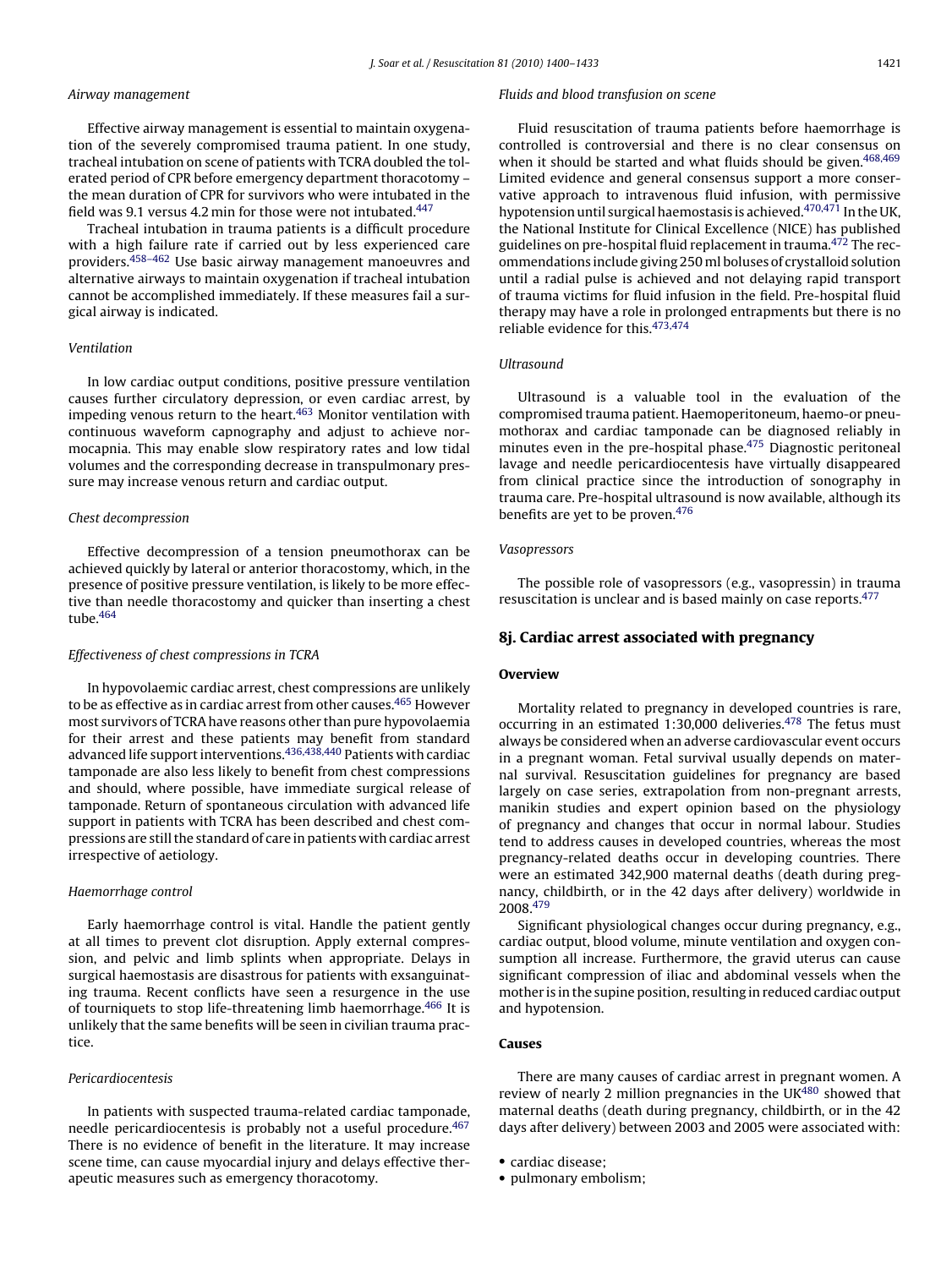- psychiatric disorders;
- hypertensive disorders of pregnancy;
- sepsis;
- haemorrhage;
- amniotic-fluid embolism;
- ectopic pregnancy.

Pregnant women can also sustain cardiac arrest from the same causes as women of the same age group.

## **Key interventions to prevent cardiac arrest**

In an emergency, use an ABCDE approach. Many cardiovascular problems associated with pregnancy are caused by aortocaval compression. Treat a distressed or compromised pregnant patient as follows:

- Place the patient in the left lateral position or manually and gently displace the uterus to the left.
- Give high-flow oxygen guided by pulse oximetry.
- Give a fluid bolus if there is hypotension or evidence of hyovolaemia.
- Immediately re-evaluate the need for any drugs being given.
- Seek expert help early. Obstetric and neonatal specialists should be involved early in the resuscitation.
- Identify and treat the underlying cause.

# **Modifications to BLS guidelines for cardiac arrest**

After 20 weeks gestation, the pregnant woman's uterus can press down against the inferior vena cava and the aorta, impeding venous return and cardiac output. Uterine obstruction of venous return can cause pre-arrest hypotension or shock and, in the critically ill patient, may precipitate arrest.<sup>481,482</sup> After cardiac arrest, the compromise in venous return and cardiac output by the gravid uterus limits the effectiveness of chest compressions.

Non-arrest studies show that left lateral tilt improves maternal blood pressure, cardiac output and stroke volume [483–485](#page-32-0) and improves fetal oxygenation and heart rate[.486–488](#page-32-0) Two studies found no improvement in maternal or fetal variables with 10–20◦ left lateral tilt.[489,490](#page-32-0) One study found more aortic compression at 15° left lateral tilt when compared with a full left lateral tilt.<sup>484</sup> Aortic compression has been found to persist at over 30 $^{\circ}$  of tilt.<sup>491</sup> Two non-arrest studies show that manual left uterine displacement with the patient supine is as good as or better than left lateral tilt in relieving aortocaval compression, as assessed by the incidence of hypotension and ephedrine use[.492,493](#page-32-0) Non-cardiac arrest data show that the gravid uterus can be shifted away from the cava in most cases by placing the patient in 15◦ of left lateral decubitus position[.494](#page-32-0) The value of relieving aortic or caval compression during CPR is, however, unknown.

Unless the pregnant victim is on a tilting operating table, left lateral tilt is not easy to perform whilst maintaining good quality chest compressions. A variety of methods to achieve a left lateral tilt have been described including placing the victim on the rescuers knees<sup>495</sup>, pillows or blankets, and the Cardiff wedge<sup>496</sup> although their efficacy in actual cardiac arrests is unknown. Even when a tilting table is used, the angle of tilt is often overestimated. $497$  In a manikin study, the ability to provide effective chest compressions decreased as the angle of left lateral tilt increased and that at an angle of greater than 30 $\degree$  the manikin tended to roll.<sup>496</sup>

The key steps for BLS in a pregnant patient are:

• Call for expert help early (including an obstetrician and neonatologist).

- Start basic life support according to standard guidelines. Ensure good quality chest compressions with minimal interruptions.
- Manually displace the uterus to the left to remove caval compression.
- Add left lateral tilt if this is feasible the optimal angle of tilt is unknown. Aim for between 15◦ and 30◦. Even a small amount of tilt may be better than no tilt. The angle of tilt used needs to allow good quality chest compressions and if needed allow Caesarean delivery of the fetus.
- Start preparing for emergency Caesarean section (see below) the fetus will need to be delivered if initial resuscitation efforts fail.

# **Modifications to advanced life support**

There is a greater potential for gastro-oesophageal sphincter insufficiency and risk of pulmonary aspiration of gastric contents. Early tracheal intubation with correctly applied cricoid pressure decreases this risk. Tracheal intubation will make ventilation of the lungs easier in the presence of increased intra-abdominal pressure.

A tracheal tube 0.5–1 mm internal diameter (ID) smaller than that used for a non-pregnant woman of similar size may be necessary because of maternal airway narrowing from oedema and swelling.<sup>498</sup> One study documented that the upper airways in the third trimester of pregnancy are narrower compared with their postpartum state and to non-pregnant controls.[499](#page-33-0) Tracheal intuba-tion may be more difficult in the pregnant patient.<sup>[500](#page-33-0)</sup> Expert help, a failed intubation drill and the use of alternative airway devices may be needed (see Section 4).<sup>[24a,501](#page-25-0)</sup>

There is no change in transthoracic impedance during pregnancy, suggesting that standard shock energies for defibrillation attempts should be used in pregnant patients.<sup>502</sup> There is no evidence that shocks from a direct current defibrillator have adverse effects on the fetal heart. Left lateral tilt and large breasts will make it difficult to place an apical defibrillator paddle. Adhesive defibrillator pads are preferable to paddles in pregnancy.

### **Reversible causes**

Rescuers should attempt to identify common and reversible causes of cardiac arrest in pregnancy during resuscitation attempts. The 4 Hs and 4 Ts approach helps identify all the common causes of cardiac arrest in pregnancy. Pregnant patients are at risk of all the other causes of cardiac arrest for their age group (e.g., anaphylaxis, drug overdose, trauma). Consider the use of abdominal ultrasound by a skilled operator to detect pregnancy and possible causes during cardiac arrest in pregnancy; however, do not delay other treatments. Specific causes of cardiac arrest in pregnancy include the following.

## Haemorrhage

Life-threatening haemorrhage can occur both antenatally and postnatally. Postpartum haemorrhage is the commonest single cause of maternal death worldwide and is estimated to cause one maternal death every 7 min.<sup>[503](#page-33-0)</sup> Associations include ectopic pregnancy, placental abruption, placenta praevia, placenta accreta, and uterine rupture.[480](#page-32-0) A massive haemorrhage protocol must be available in all units and should be updated and rehearsed regularly in conjunction with the blood bank. Women at high risk of bleeding should be delivered in centres with facilities for blood transfusion, intensive care and other interventions, and plans should be made in advance for their management. Treatment is based on an ABCDE approach. The key step is to stop the bleeding. Consider the following: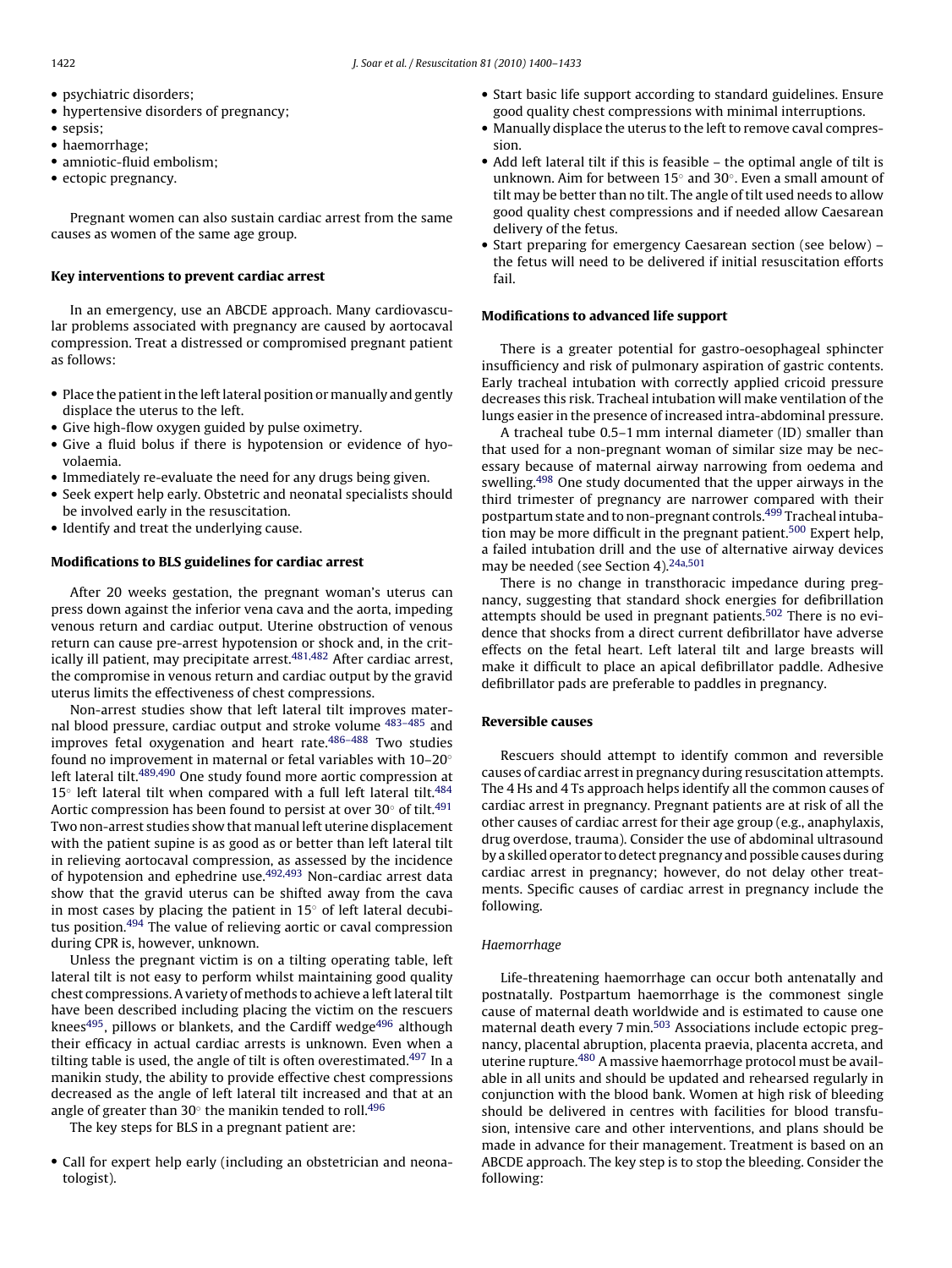- fluid resuscitation including use of rapid transfusion system and cell salvage<sup>504</sup>;
- oxytocin and prostaglandin analogues to correct uterine atony[505;](#page-33-0)
- massaging the uterus<sup>506</sup>:
- correction of coagulopathy including use of tranexamic acid or recombinant activated factor VII<sup>507-509</sup>;
- uterine balloon tamponade<sup>510,511</sup>;
- uterine compression sutures<sup>512</sup>:
- angiography and endovascular embolization $513$ ;
- hysterectomy<sup>514,515</sup>;
- aortic cross-clamping in catastrophic haemorrhage.<sup>[516](#page-33-0)</sup>

#### Cardiovascular disease

Myocardial infarction and aneurysm or dissection of the aorta or its branches, and peripartum cardiomyopathy cause most deaths from acquired cardiac disease.[517,518](#page-33-0) Patients with known cardiac disease need to be managed in a specialist unit. Pregnant women may develop an acute coronary syndrome, typically in association with risk factors such as obesity, older age, higher parity, smoking, diabetes, pre-existing hypertension and a family history of ischaemic heart disease.<sup>480,519</sup> Pregnant patients can have atypical features such as epigastric pain and vomiting. Percutaneous coronary intervention (PCI) is the reperfusion strategy of choice for ST-elevation myocardial infarction in pregnancy. Thrombolysis should be considered if urgent PCI is unavailable. A review of 200 cases of thrombolysis for massive pulmonary embolism in pregnancy reported a maternal death rate of 1% and concluded that thrombolytic therapy is reasonably safe in pregnancy.<sup>520</sup>

Increasing numbers of women with congenital heart disease are becoming pregnant.[521](#page-33-0) Heart failure and arrhythmias are the commonest problems, especially in those with cyanotic heart disease. Pregnant women with known congenital heart disease should be managed in specialist centres.

#### Pre-eclampsia and eclampsia

Eclampsia is defined as the development of convulsions and/or unexplained coma during pregnancy or postpartum in patients with signs and symptoms of pre-eclampsia.<sup>[522,523](#page-33-0)</sup> Magnesium sulphate is effective in preventing approximately half of the cases of eclampsia developing in labour or immediately postpartum in women with pre-eclampsia.[524–526](#page-33-0)

# Pulmonary embolism

The estimated incidence of pulmonary embolism is 1–1.5 per 10,000 pregnancies, with a case fatality of  $3.5\%$  (95% CI 1.1–8.0%).<sup>[527](#page-33-0)</sup> Risk factors include obesity, increased age, and immobility. Successful use of fibrinolytics for massive, life-threatening pulmonary embolism in pregnant women has been reported.[520,528–531](#page-33-0)

## Amniotic-fluid embolism

Amniotic-fluid embolism usually presents around the time of delivery with sudden cardiovascular collapse, breathlessness, cyanosis, arrhythmias, hypotension and haemorrhage associated with disseminated intravascular coagulopathy.<sup>532</sup> Patients may have warning signs preceding collapse including breathlessness, chest pain, feeling cold, light-headedness, distress, panic, a feeling of pins and needles in the fingers, nausea, and vomiting.

The UK Obstetric Surveillance System identified 60 cases of amniotic-fluid embolism between 2005 and 2009. The reported incidence was 2.0 per 100,000 deliveries (95% CI 1.5-2.5%)<sup>[533](#page-33-0)</sup> The case fatality is 13-30% and perinatal mortality is 9-44%.<sup>[532](#page-33-0)</sup>

Amniotic-fluid embolism was associated with induction of labour, multiple pregnancy, older, and ethnic-minority women. Caesarean delivery was associated with postnatal amniotic-fluid embolism.

Treatment is supportive, as there is no specific therapy based on an ABCDE approach and correction of coagulopathy. Successful use of extracorporeal life support techniques for women suffering lifethreatening amniotic-fluid embolism during labour and delivery is reported[.534](#page-33-0)

#### **If immediate resuscitation attempts fail**

Consider the need for an emergency hysterotomy or Caesarean section as soon as a pregnant woman goes into cardiac arrest. In some circumstances immediate resuscitation attempts will restore a perfusing rhythm; in early pregnancy this may enable the pregnancy to proceed to term. When initial resuscitation attempts fail, delivery of the fetus may improve the chances of successful resuscitation of the mother and fetus[.535–537](#page-33-0) One systematic review documented 38 cases of Caesarean section during CPR, with 34 surviving infants and 13 maternal survivors at discharge, suggesting that Caesarean section may have improved maternal and neonatal outcomes[.538](#page-33-0) The best survival rate for infants over 24–25 weeks gestation occurs when delivery of the infant is achieved within 5 min after the mother's cardiac arrest.[535,539–541](#page-33-0) This requires that the provider commence the hysterotomy at about 4 min after cardiac arrest. At older gestational ages (30–38 weeks), infant survival is possible even when delivery was after 5 min from the onset of maternal cardiac arrest.<sup>[538](#page-33-0)</sup> A case-series suggests increased use of Caesarean section during CPR with team training<sup>542</sup>; in this series no deliveries were achieved within 5 min after starting resuscitation. Eight of the twelve women had ROSC after delivery, with two maternal and five newborn survivors. Maternal case fatality rate was 83%. Neonatal case fatality rate was 58%[.542](#page-33-0)

Delivery will relieve caval compression and may improve chances of maternal resuscitation. The Caesarean delivery also enables access to the infant so that newborn resuscitation can begin.

#### Decision-making for emergency hysterotomy (Caesarean section)

The gravid uterus reaches a size that will begin to compromise aortocaval blood flow at approximately 20 weeks gestation; however, fetal viability begins at approximately 24-25 weeks.<sup>543</sup> Portable ultrasound is available in some emergency departments and may aid in determination of gestational age (in experienced hands) and positioning, provided its use does not delay the decision to perform emergency hysterotomy.[544](#page-33-0) Aim for delivery within 5 min of onset of cardiac arrest. This will mean that Caesarean section needs to ideally take place where the cardiac arrest has occurred to avoid delays.

- At gestational age less than 20 weeks, urgent Caesarean delivery need not be considered, because a gravid uterus of this size is unlikely to significantly compromise maternal cardiac output.
- At gestational age approximately 20–23 weeks, initiate emergency hysterotomy to enable successful resuscitation of the mother, not survival of the delivered infant, which is unlikely at this gestational age.
- At gestational age approximately  $\geq$ 24-25 weeks, initiate emergency hysterotomy to save the life of both the mother and the infant.

#### **Post-resuscitation care**

Post-resuscitation care should follow standard guidelines. Therapeutic hypothermia has been used safely and effectively in early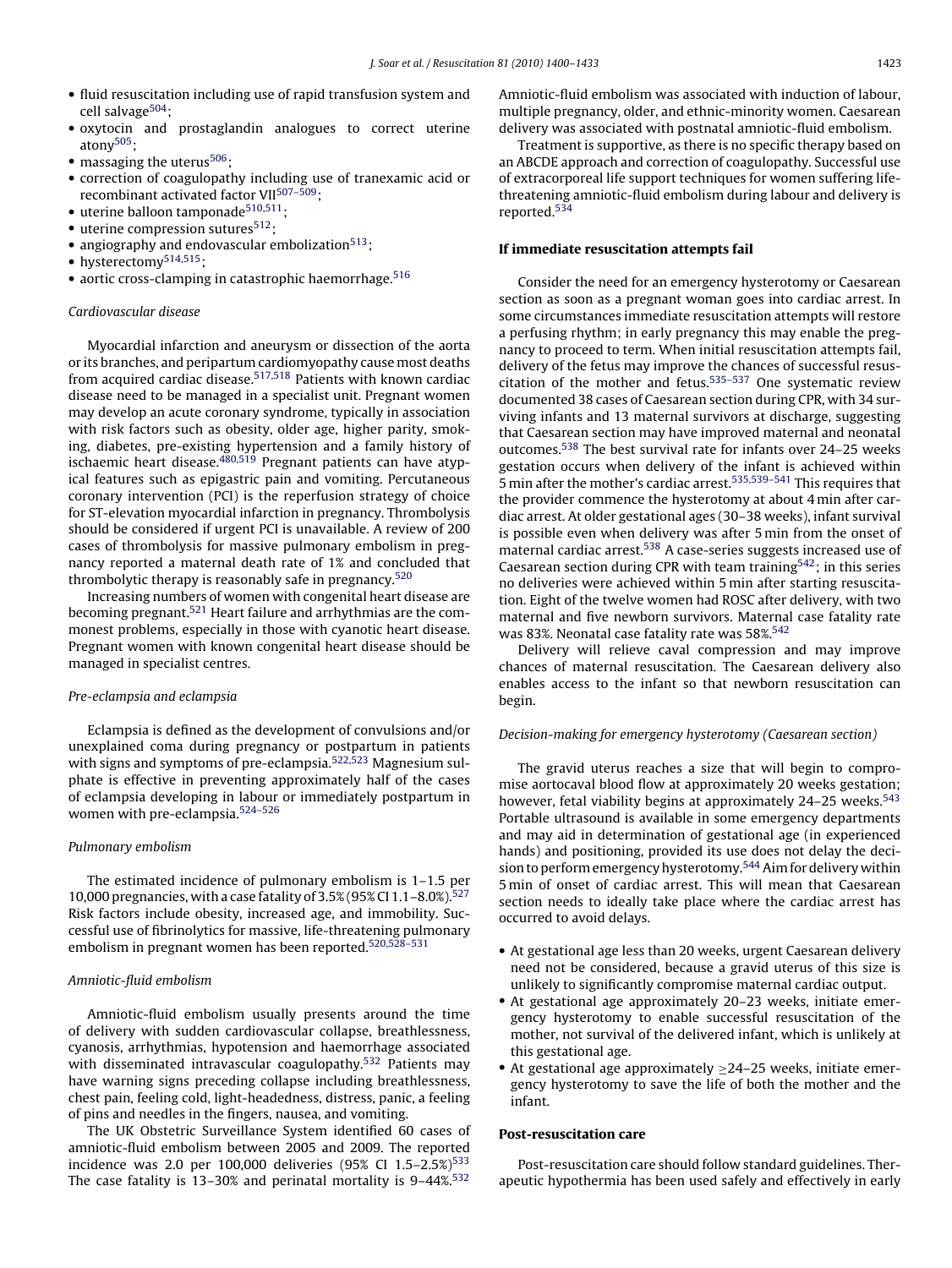pregnancy with fetal heart monitoring and resulted in favourable maternal and fetal outcome after a term delivery.[544a](#page-33-0) Implantable cardioverter defibrillators (ICDs) have been used in patients during pregnancy.[545](#page-33-0)

## **Preparation for cardiac arrest in pregnancy**

Advanced life support in pregnancy requires coordination of maternal resuscitation, Caesarean delivery of the fetus and newborn resuscitation ideally within 5 min. To achieve this, units likely to deal with cardiac arrest in pregnancy should:

- have plans and equipment in place for resuscitation of both the pregnant woman and newborn;
- ensure early involvement of obstetric, anaesthetic and neonatal teams;
- ensure regular training in obstetric emergencies.<sup>546</sup>

# **8k. Electrocution**

#### **Introduction**

Electrical injury is a relatively infrequent but potentially devastating multisystem injury with high morbidity and mortality, causing 0.54 deaths per 100,000 people each year. Most electrical injuries in adults occur in the workplace and are associated generally with high voltage, whereas children are at risk primarily at home, where the voltage is lower (220 V in Europe, Australia and Asia; 110 V in the USA and Canada).<sup>[547](#page-33-0)</sup> Electrocution from lightning strikes is rare, but worldwide it causes 1000 deaths each year.<sup>548</sup>

Electric shock injuries are caused by the direct effects of current on cell membranes and vascular smooth muscle. The thermal energy associated with high-voltage electrocution will also cause burns. Factors influencing the severity of electrical injury include whether the current is alternating (AC) or direct (DC), voltage, magnitude of energy delivered, resistance to current flow, pathway of current through the patient, and the area and duration of contact. Skin resistance is decreased by moisture, which increases the likelihood of injury. Electric current follows the path of least resistance; conductive neurovascular bundles within limbs are particularly prone to damage.

Contact with AC may cause tetanic contraction of skeletal muscle, which may prevent release from the source of electricity. Myocardial or respiratory failure may cause immediate death.

- Respiratory arrest may be caused by paralysis of the central respiratory control system or the respiratory muscles.
- Current may precipitate VF if it traverses the myocardium during the vulnerable period (analogous to an R-on-T phenomenon).<sup>549</sup> Electrical current may also cause myocardial ischaemia because of coronary artery spasm. Asystole may be primary, or secondary to asphyxia following respiratory arrest.

Current that traverses the myocardium is more likely to be fatal. A transthoracic (hand-to-hand) pathway is more likely to be fatal than a vertical (hand-to-foot) or straddle (foot-to-foot) pathway. There may be extensive tissue destruction along the current pathway.

## **Lightning strike**

Lightning strikes deliver as much as 300 kV over a few milliseconds. Most of the current from a lightning strike passes over the surface of the body in a process called 'external flashover'. Both industrial shocks and lightning strikes cause deep burns at the point of contact. For industrial shocks the points of contact are usually on the upper limbs, hands and wrists, whereas for lightning they are mostly on the head, neck and shoulders. Injury may also occur indirectly through ground current or current "splashing" from a tree or other object that is hit by lightning[.550](#page-33-0) Explosive force may cause blunt trauma.<sup>551</sup> The pattern and severity of injury from a lightning strike varies considerably, even among affected individuals from a single group[.552–554](#page-33-0) As with industrial and domestic electric shock, death is caused by cardiac<sup>553–557</sup> or respiratory arrest.<sup>550,558</sup> In those who survive the initial shock, extensive catecholamine release or autonomic stimulation may occur, causing hypertension, tachycardia, non-specific ECG changes (including prolongation of the QT interval and transient T-wave inversion), and myocardial necrosis. Creatine kinase may be released from myocardial and skeletal muscle. Lightning can also cause central and peripheral nerve damage; brain haemorrhage and oedema, and peripheral nerve injury are common. Mortality from lightning injuries is as high as 30%, with up to 70% of survivors sustaining significant morbidity[.559–561](#page-33-0)

## Diagnosis

The circumstances surrounding the incident are not always known. Unconscious patients with linear or punctuate burns or feathering should be treated as a victims of lightning strike.<sup>[550](#page-33-0)</sup>

## **Rescue**

Ensure that any power source is switched off and do not approach the casualty until it is safe. High-voltage (above domestic mains) electricity can arc and conduct through the ground for up to a few metres around the casualty. It is safe to approach and handle casualties after lightning strike, although it would be wise to move to a safer environment, particularly if lightning has been seen within 30 min.<sup>550</sup>

## **Resuscitation**

Start standard basic and advanced life support without delay.

- Airway management may be difficult if there are electrical burns around the face and neck. Early tracheal intubation is needed in these cases, as extensive soft-tissue oedema may develop causing airway obstruction. Head and spine trauma can occur after electrocution. Immobilise the spine until evaluation can be performed.
- Muscular paralysis, especially after high voltage, may persist for several hours<sup>560</sup>; ventilatory support is required during this period.
- VF is the commonest initial arrhythmia after high-voltage AC shock; treat with prompt attempted defibrillation. Asystole is more common after DC shock; use standard protocols for this and other arrhythmias.
- Remove smouldering clothing and shoes to prevent further thermal injury.
- Vigorous fluid therapy is required if there is significant tissue destruction. Maintain a good urine output to enhance the excretion of myoglobin, potassium and other products of tissue damage.[557](#page-33-0)
- Consider early surgical intervention in patients with severe thermal injuries.
- Maintain spinal immobilisation if there is a likelihood of head or neck trauma[.562,563](#page-33-0)
- Conduct a thorough secondary survey to exclude traumatic injuries caused by tetanic muscular contraction or by the person being thrown.<sup>563,564</sup>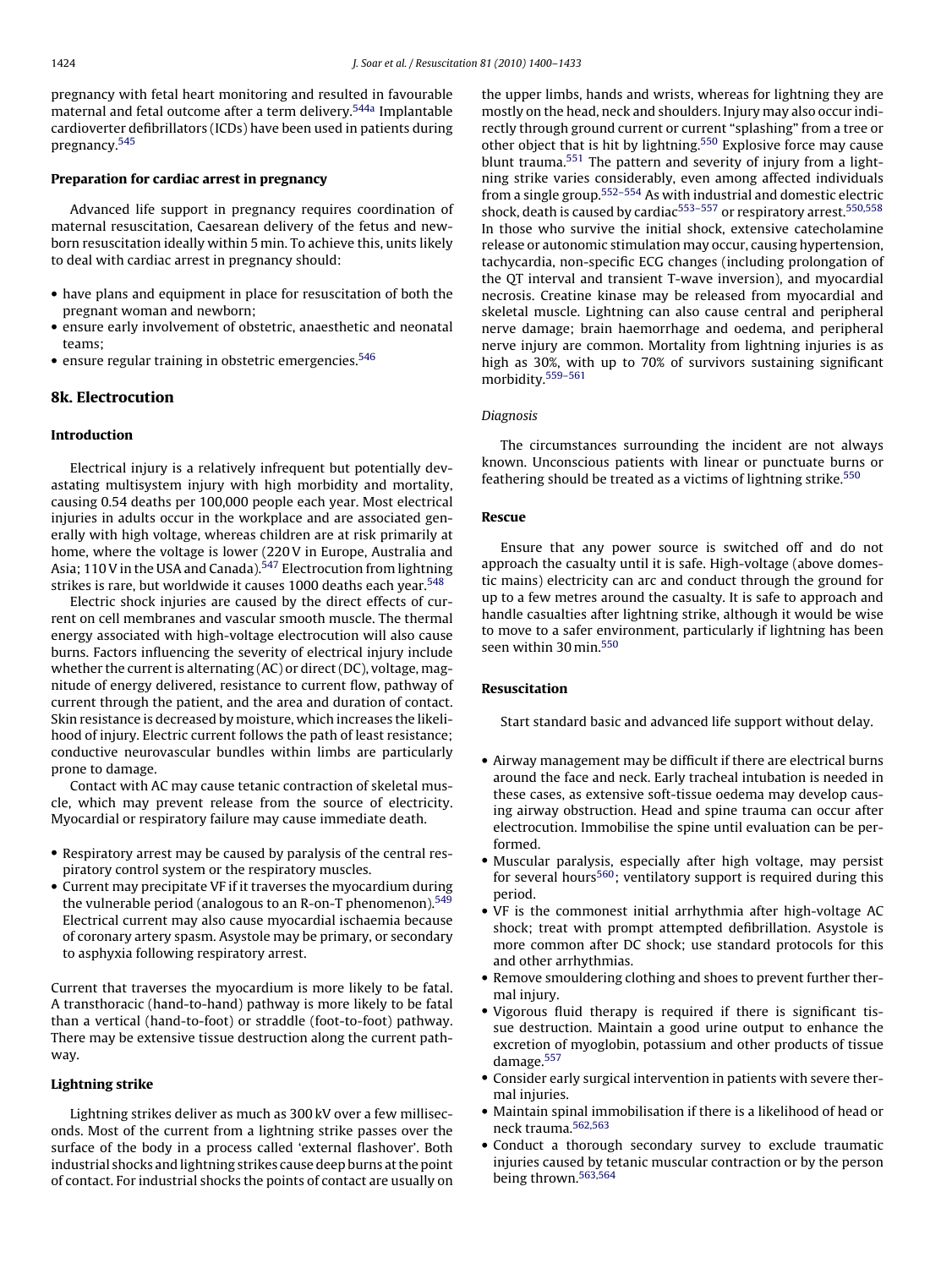<span id="page-25-0"></span>• Electrocution can cause severe, deep soft-tissue injury with relatively minor skin wounds, because current tends to follow neurovascular bundles; look carefully for features of compartment syndrome, which will necessitate fasciotomy.

Patients struck by lightning are most likely to die if they sustain immediate cardiac or respiratory arrest and are not treated rapidly. When multiple victims are struck simultaneously by lightning, rescuers should give highest priority to patients in respiratory or cardiac arrest. Victims with respiratory arrest may require only ventilation to avoid secondary hypoxic cardiac arrest. Resuscitative attempts may have higher success rates in lightning victims than in patients with cardiac arrest from other causes, and efforts may be effective even when the interval before the resuscitative attempt is prolonged.[558](#page-33-0) Dilated or non-reactive pupils should never be used as a prognostic sign, particularly in patients suffering a lightning strike[.550](#page-33-0)

There are conflicting reports on the vulnerability of the fetus to electric shock. The clinical spectrum of electrical injury ranges from a transient unpleasant sensation for the mother with no effect on her fetus, to fetal death either immediately or a few days later. Several factors, such as the magnitude of the current and the duration of contact, are thought to affect outcome.<sup>[565](#page-33-0)</sup>

## **Further treatment and prognosis**

Immediate resuscitation of young victims in cardiac arrest from electrocution can result in long-term survival. Successful resuscitation has been reported after prolonged life support. All those who survive electrical injury should be monitored in hospital if they have a history of cardiorespiratory problems or have had:

- loss of consciousness;
- cardiac arrest;
- electrocardiographic abnormalities;
- soft-tissue damage and burns.

Severe burns (thermal or electrical), myocardial necrosis, the extent of central nervous system injury, and secondary multisystem organ failure determine the morbidity and long-term prognosis. There is no specific therapy for electrical injury, and the management is symptomatic. Prevention remains the best way to minimize the prevalence and severity of electrical injury.

#### **References**

- 1. Soar J, Deakin CD, Nolan JP, et al. European Resuscitation Council guidelines for resuscitation 2005. Section 7. Cardiac arrest in special circumstances. Resuscitation 2005;67:S135–70.
- 2. Smellie WS. Spurious hyperkalaemia. BMJ 2007;334:693–5.
- 3. Niemann JT, Cairns CB. Hyperkalemia and ionized hypocalcemia during cardiac arrest and resuscitation: possible culprits for postcountershock arrhythmias? Ann Emerg Med 1999;34:1–7.
- 4. Ahmed J, Weisberg LS. Hyperkalemia in dialysis patients. Semin Dial  $2001 \cdot 14 \cdot 348 - 56$
- 5. Alfonzo AV, Isles C, Geddes C, Deighan C. Potassium disorders clinical spectrum and emergency management. Resuscitation 2006;70:10–25.
- 6. Mahoney B, Smith W, Lo D, Tsoi K, Tonelli M, Clase C. Emergency interventions for hyperkalaemia. Cochrane Database Syst Rev 2005:CD003235.
- 7. Ngugi NN, McLigeyo SO, Kayima JK. Treatment of hyperkalaemia by altering the transcellular gradient in patients with renal failure: effect of various therapeutic approaches. East Afr Med J 1997;74:503–9.
- 8. Allon M, Shanklin N. Effect of bicarbonate administration on plasma potassium in dialysis patients: interactions with insulin and albuterol. Am J Kidney Dis 1996;28:508–14.
- 9. Zehnder C, Gutzwiller JP, Huber A, Schindler C, Schneditz D. Low-potassium and glucose-free dialysis maintains urea but enhances potassium removal. Nephrol Dial Transplant 2001;16:78–84.
- 10. Gutzwiller JP, Schneditz D, Huber AR, Schindler C, Garbani E, Zehnder CE. Increasing blood flow increases kt/V(urea) and potassium removal but fails to improve phosphate removal. Clin Nephrol 2003;59:130–6.
- 11. Heguilen RM, Sciurano C, Bellusci AD, et al. The faster potassium-lowering effect of high dialysate bicarbonate concentrations in chronic haemodialysis patients. Nephrol Dial Transplant 2005;20:591–7.
- 12. Pun PH, Lehrich RW, Smith SR, Middleton JP. Predictors of survival after cardiac arrest in outpatient hemodialysis clinics. Clin J Am Soc Nephrol 2007;2:491–500.
- 13. Alfonzo AV, Simpson K, Deighan C, Campbell S, Fox J. Modifications to advanced life support in renal failure. Resuscitation 2007;73:12–28.
- 14. Davis TR, Young BA, Eisenberg MS, Rea TD, Copass MK, Cobb LA. Outcome of cardiac arrests attended by emergency medical services staff at community outpatient dialysis centers. Kidney Int 2008;73:933–9.
- 15. Lafrance JP, Nolin L, Senecal L, Leblanc M. Predictors and outcome of cardiopulmonary resuscitation (CPR) calls in a large haemodialysis unit over a seven-year period. Nephrol Dial Transplant 2006;21:1006–12.
- 16. Sandroni C, Nolan J, Cavallaro F, Antonelli M. In-hospital cardiac arrest: incidence, prognosis and possible measures to improve survival. Intensive Care Med 2007;33:237–45.
- 17. Meaney PA, Nadkarni VM, Kern KB, Indik JH, Halperin HR, Berg RA. Rhythms and outcomes of adult in-hospital cardiac arrest. Crit Care Med 2010;38:101–8.
- 18. Bird S, Petley GW, Deakin CD, Clewlow F. Defibrillation during renal dialysis: a survey of UK practice and procedural recommendations. Resuscitation 2007;73:347–53.
- 19. Lehrich RW, Pun PH, Tanenbaum ND, Smith SR, Middleton JP. Automated external defibrillators and survival from cardiac arrest in the outpatient hemodialysis clinic. J Am Soc Nephrol 2007;18:312–20.
- 20. Rastegar A, Soleimani M. Hypokalaemia and hyperkalaemia. Postgrad Med J 2001;77:759–64.
- 21. Cohn JN, Kowey PR, Whelton PK, Prisant LM. New guidelines for potassium replacement in clinical practice: a contemporary review by the National Council on Potassium in Clinical Practice. Arch Intern Med 2000;160: 2429–36.
- 22. Bronstein AC, Spyker DA, Cantilena Jr LR, Green JL, Rumack BH, Giffin SL. 2008 annual report of the American Association of Poison Control Centers' National Poison Data System (NPDS): 26th Annual Report. Clin Toxicol (Phila) 2009;47:911–1084.
- 23. Yanagawa Y, Sakamoto T, Okada Y. Recovery from a psychotropic drug overdose tends to depend on the time from ingestion to arrival, the Glasgow Coma Scale, and a sign of circulatory insufficiency on arrival. Am J Emerg Med 2007;25:757–61.
- 24. Zimmerman JL. Poisonings and overdoses in the intensive care unit: general and specific management issues. Crit Care Med 2003;31:2794–801.
- 24a. European Resuscitation Council Guidelines for Resuscitation 2010: Section 4: Adult advanced life support. Resuscitation 2010; 81:1305–52.
- 25. Proudfoot AT, Krenzelok EP, Vale JA. Position paper on urine alkalinization. J Toxicol Clin Toxicol 2004;42:1–26.
- 26. Greene S, Harris C, Singer J. Gastrointestinal decontamination of the poisoned patient. Pediatr Emerg Care 2008;24:176–86, quiz 87–9.
- 27. Vale JA. Position statement: gastric lavage. American Academy of Clinical Toxicology; European Association of Poisons Centres and Clinical Toxicologists. J Toxicol Clin Toxicol 1997;35:711–9.
- 28. Vale JA, Kulig K. Position paper: gastric lavage. J Toxicol Clin Toxicol 2004;42:933–43.
- 29. Krenzelok EP, McGuigan M, Lheur P. Position statement: ipecac syrup, American Academy of Clinical Toxicology; European Association of Poisons Centres and Clinical Toxicologists. J Toxicol Clin Toxicol 1997;35:699– 709.
- 30. Chyka PA, Seger D, Krenzelok EP, Vale JA. Position paper: single-dose activated charcoal. Clin Toxicol (Phila) 2005;43:61–87.
- 31. Position paper: whole bowel irrigation. J Toxicol Clin Toxicol 2004;42:843–54.
- 32. Krenzelok EP. Ipecac syrup-induced emesis...no evidence of benefit. Clin Toxicol (Phila) 2005;43:11–2.
- 33. Position paper: ipecac syrup. J Toxicol Clin Toxicol 2004;42:133–43.
- 34. Pitetti RD, Singh S, Pierce MC. Safe and efficacious use of procedural sedation and analgesia by nonanesthesiologists in a pediatric emergency department. Arch Pediatr Adolesc Med 2003;157:1090–6.
- 35. Treatment of benzodiazepine overdose with flumazenil. The Flumazenil in Benzodiazepine Intoxication Multicenter Study Group. Clin Ther 1992;14:978– 95.
- 36. Lheureux P, Vranckx M, Leduc D, Askenasi R. Flumazenil in mixed benzodiazepine/tricyclic antidepressant overdose: a placebo-controlled study in the dog. Am J Emerg Med 1992;10:184–8.
- 37. Beauvoir C, Passeron D, du Cailar G, Millet E. Diltiazem poisoning: hemodynamic aspects. Ann Fr Anesth Reanim 1991;10:154–7.
- 38. Gillart T, Loiseau S, Azarnoush K, Gonzalez D, Guelon D. Resuscitation after three hours of cardiac arrest with severe hypothermia following a toxic coma. Ann Fr Anesth Reanim 2008;27:510–3.
- 39. Nordt SP, Clark RF. Midazolam: a review of therapeutic uses and toxicity. J Emerg Med 1997;15:357–65.
- 40. Machin KL, Caulkett NA. Cardiopulmonary effects of propofol and a medetomidine-midazolam-ketamine combination in mallard ducks. Am J Vet Res 1998;59:598–602.
- 41. Osterwalder JJ. Naloxone for intoxications with intravenous heroin and heroin mixtures - harmless or hazardous? A prospective clinical study. J Toxicol Clin Toxicol 1996;34:409–16.
- 42. Sporer KA, Firestone J, Isaacs SM. Out-of-hospital treatment of opioid overdoses in an urban setting. Acad Emerg Med 1996;3:660–7.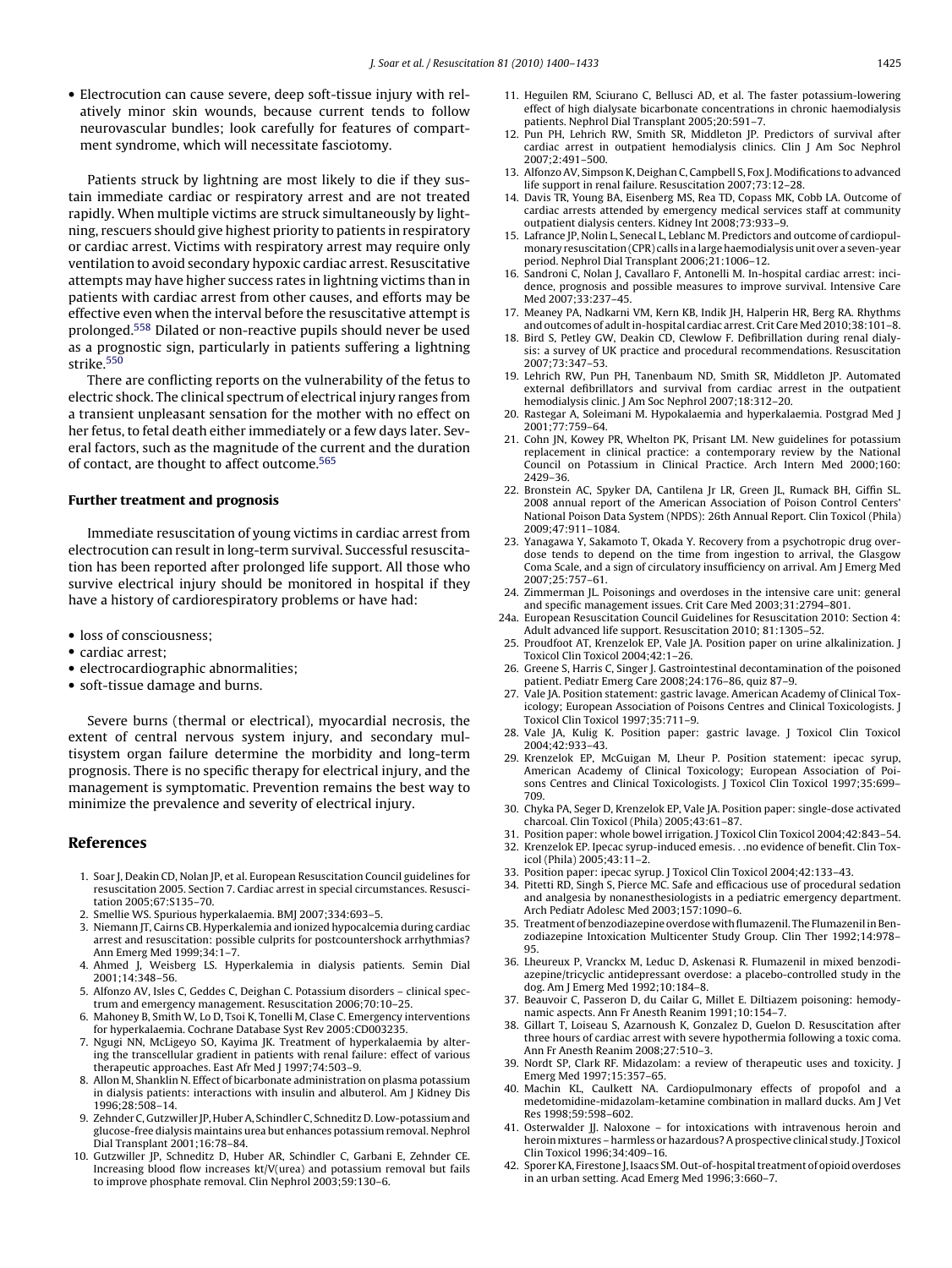- <span id="page-26-0"></span>43. Wanger K, Brough L, Macmillan I, Goulding J, MacPhail I, Christenson JM. Intravenous vs subcutaneous naloxone for out-of-hospital management of presumed opioid overdose. Acad Emerg Med 1998;5:293–9.
- 44. Hasan RA, Benko AS, Nolan BM, Campe J, Duff J, Zureikat GY. Cardiorespiratory effects of naloxone in children. Ann Pharmacother 2003;37:1587–92.
- 45. Sporer KA. Acute heroin overdose. Ann Intern Med 1999;130:584–90.
- 46. Kaplan JL, Marx JA, Calabro JJ, et al. Double-blind, randomized study of nalmefene and naloxone in emergency department patients with suspected narcotic overdose. Ann Emerg Med 1999;34:42–50.
- 47. Schneir AB, Vadeboncoeur TF, Offerman SR, et al. Massive OxyContin ingestion refractory to naloxone therapy. Ann Emerg Med 2002;40:425–8.
- 48. Kelly AM, Kerr D, Dietze P, Patrick I, Walker T, Koutsogiannis Z. Randomised trial of intranasal versus intramuscular naloxone in prehospital treatment for suspected opioid overdose. Med J Aust 2005;182:24–7.
- 49. Robertson TM, Hendey GW, Stroh G, Shalit M. Intranasal naloxone is a viable alternative to intravenous naloxone for prehospital narcotic overdose. Prehosp Emerg Care 2009;13:512–5.
- 50. Tokarski GF, Young MJ. Criteria for admitting patients with tricyclic antidepressant overdose. J Emerg Med 1988;6:121–4.
- 51. Banahan Jr BF, Schelkun PH. Tricyclic antidepressant overdose: conservative management in a community hospital with cost-saving implications. J Emerg Med 1990;8:451–4.
- 52. Hulten BA, Adams R, Askenasi R, et al. Predicting severity of tricyclic antidepressant overdose. J Toxicol Clin Toxicol 1992;30:161–70.
- 53. Bailey B, Buckley NA, Amre DK. A meta-analysis of prognostic indicators to predict seizures, arrhythmias or death after tricyclic antidepressant overdose. J Toxicol Clin Toxicol 2004;42:877–88.
- 54. Thanacoody HK, Thomas SH. Tricyclic antidepressant poisoning: cardiovascular toxicity. Toxicol Rev 2005;24:205–14.
- 55. Woolf AD, Erdman AR, Nelson LS, et al. Tricyclic antidepressant poisoning: an evidence-based consensus guideline for out-of-hospital management. Clin Toxicol (Phila) 2007;45:203–33.
- 56. Hoffman JR, Votey SR, Bayer M, Silver L. Effect of hypertonic sodium bicarbonate in the treatment of moderate-to-severe cyclic antidepressant overdose. Am J Emerg Med 1993;11:336–41.
- 57. Koppel C, Wiegreffe A, Tenczer J. Clinical course, therapy, outcome and analytical data in amitriptyline and combined amitriptyline/chlordiazepoxide overdose. Hum Exp Toxicol 1992;11:458–65.
- 58. Brown TC. Tricyclic antidepressant overdosage: experimental studies on the management of circulatory complications. Clin Toxicol 1976;9:255–72.
- 59. Hedges JR, Baker PB, Tasset JJ, Otten EJ, Dalsey WC, Syverud SA. Bicarbonate therapy for the cardiovascular toxicity of amitriptyline in an animal model. J Emerg Med 1985;3:253–60.
- 60. Knudsen K, Abrahamsson J. Epinephrine and sodium bicarbonate independently and additively increase survival in experimental amitriptyline poisoning. Crit Care Med 1997;25:669–74.
- 61. Nattel S, Mittleman M. Treatment of ventricular tachyarrhythmias resulting from amitriptyline toxicity in dogs. J Pharmacol Exp Ther 1984;231: 430–5.
- 62. Pentel P, Benowitz N. Efficacy and mechanism of action of sodium bicarbonate in the treatment of desipramine toxicity in rats. J Pharmacol Exp Ther 1984;230:12–9.
- 63. Sasyniuk BI, Jhamandas V, Valois M. Experimental amitriptyline intoxication: treatment of cardiac toxicity with sodium bicarbonate. Ann Emerg Med 1986;15:1052–9.
- 64. Yoav G, Odelia G, Shaltiel C. A lipid emulsion reduces mortality from clomipramine overdose in rats. Vet Hum Toxicol 2002;44:30.
- 65. Harvey M, Cave G. Intralipid outperforms sodium bicarbonate in a rabbit model of clomipramine toxicity. Ann Emerg Med 2007;49:178–85, 85e1–4.
- 66. Brunn GJ, Keyler DE, Pond SM, Pentel PR. Reversal of desipramine toxicity in rats using drug-specific antibody Fab' fragment: effects on hypotension and interaction with sodium bicarbonate. J Pharmacol Exp Ther 1992;260: 1392–9.
- 67. Brunn GJ, Keyler DE, Ross CA, Pond SM, Pentel PR. Drug-specific F(ab')2 fragment reduces desipramine cardiotoxicity in rats. Int J Immunopharmacol 1991;13:841–51.
- 68. Hursting MJ, Opheim KE, Raisys VA, Kenny MA, Metzger G. Tricyclic antidepressant-specific Fab fragments alter the distribution and elimination of desipramine in the rabbit: a model for overdose treatment. J Toxicol Clin Toxicol 1989;27:53–66.
- 69. Pentel PR, Scarlett W, Ross CA, Landon J, Sidki A, Keyler DE. Reduction of desipramine cardiotoxicity and prolongation of survival in rats with the use of polyclonal drug-specific antibody Fab fragments. Ann Emerg Med 1995;26:334–41.
- 70. Pentel PR, Ross CA, Landon J, Sidki A, Shelver WL, Keyler DE. Reversal of desipramine toxicity in rats with polyclonal drug-specific antibody Fab fragments. J Lab Clin Med 1994;123:387–93.
- 71. Dart RC, Sidki A, Sullivan Jr JB, Egen NB, Garcia RA. Ovine desipramine antibody fragments reverse desipramine cardiovascular toxicity in the rat. Ann Emerg Med 1996;27:309–15.
- 72. Heard K, Dart RC, Bogdan G, et al. A preliminary study of tricyclic antidepressant (TCA) ovine FAB for TCA toxicity. Clin Toxicol (Phila) 2006;44:275–81.
- 73. Pentel P, Peterson CD. Asystole complicating physostigmine treatment of tricyclic antidepressant overdose. Ann Emerg Med 1980;9:588–90.
- 74. Lange RA, Cigarroa RG, Yancy Jr CW, et al. Cocaine-induced coronary-artery vasoconstriction. N Engl J Med 1989;321:1557–62.
- 75. Baumann BM, Perrone J, Hornig SE, Shofer FS, Hollander JE. Randomized, double-blind, placebo-controlled trial of diazepam, nitroglycerin, or both for treatment of patients with potential cocaine-associated acute coronary syndromes. Acad Emerg Med 2000;7:878–85.
- 76. Honderick T, Williams D, Seaberg D, Wears R. A prospective, randomized, controlled trial of benzodiazepines and nitroglycerine or nitroglycerine alone in the treatment of cocaine-associated acute coronary syndromes. Am J Emerg Med 2003;21:39–42.
- 77. Negus BH, Willard JE, Hillis LD, et al. Alleviation of cocaine-induced coronary vasoconstriction with intravenous verapamil. Am J Cardiol 1994;73:510–3.
- 78. Saland KE, Hillis LD, Lange RA, Cigarroa JE. Influence of morphine sulfate on cocaine-induced coronary vasoconstriction. Am J Cardiol 2002;90:810–1.
- 79. Brogan WCI, Lange RA, Kim AS, Moliterno DJ, Hillis LD. Alleviation of cocaine-induced coronary vasoconstriction by nitroglycerin. J Am Coll Cardiol 1991;18:581–6.
- 80. Hollander JE, Hoffman RS, Gennis P, et al. Nitroglycerin in the treatment of cocaine associated chest pain – clinical safety and efficacy. J Toxicol Clin Toxicol 1994;32:243–56.
- 81. Dattilo PB, Hailpern SM, Fearon K, Sohal D, Nordin C. Beta-blockers are associated with reduced risk of myocardial infarction after cocaine use. Ann Emerg Med 2008;51:117–25.
- 82. Vongpatanasin W, Mansour Y, Chavoshan B, Arbique D, Victor RG. Cocaine stimulates the human cardiovascular system via a central mechanism of action. Circulation 1999;100:497–502.
- 83. Lange RA, Cigarroa RG, Flores ED, et al. Potentiation of cocaine-induced coronary vasoconstriction by beta-adrenergic blockade. Ann Intern Med 1990;112:897–903.
- 84. Sand IC, Brody SL, Wrenn KD, Slovis CM. Experience with esmolol for the treatment of cocaine-associated cardiovascular complications. Am J Emerg Med 1991;9:161–3.
- 85. Sofuoglu M, Brown S, Babb DA, Pentel PR, Hatsukami DK. Carvedilol affects the physiological and behavioral response to smoked cocaine in humans. Drug Alcohol Depend 2000;60:69–76.
- 86. Sofuoglu M, Brown S, Babb DA, Pentel PR, Hatsukami DK. Effects of labetalol treatment on the physiological and subjective response to smoked cocaine. Pharmacol Biochem Behav 2000;65:255–9.
- 87. Boehrer JD, Moliterno DJ, Willard JE, Hillis LD, Lange RA. Influence of labetalol on cocaine-induced coronary vasoconstriction in humans. Am J Med 1993;94:608–10.
- 88. Hsue PY, McManus D, Selby V, et al. Cardiac arrest in patients who smoke crack cocaine. Am J Cardiol 2007;99:822–4.
- 89. Litz RJ, Popp M, Stehr SN, Koch T. Successful resuscitation of a patient with ropivacaine-induced asystole after axillary plexus block using lipid infusion. Anaesthesia 2006;61:800–1.
- 90. Rosenblatt MA, Abel M, Fischer GW, Itzkovich CJ, Eisenkraft JB. Successful use of a 20% lipid emulsion to resuscitate a patient after a presumed bupivacainerelated cardiac arrest. Anesthesiology 2006;105:217–8.
- 91. Marwick PC, Levin AI, Coetzee AR. Recurrence of cardiotoxicity after lipid rescue from bupivacaine-induced cardiac arrest. Anesth Analg 2009;108: 1344–6.
- 92. Smith HM, Jacob AK, Segura LG, Dilger JA, Torsher LC. Simulation education in anesthesia training: a case report of successful resuscitation of bupivacaineinduced cardiac arrest linked to recent simulation training. Anesth Analg 2008;106:1581–4, table of contents.
- 93. Warren JA, Thoma RB, Georgescu A, Shah SJ. Intravenous lipid infusion in the successful resuscitation of local anesthetic-induced cardiovascular collapse after supraclavicular brachial plexus block. Anesth Analg 2008;106:1578–80, table of contents.
- 94. Foxall GL, Hardman JG, Bedforth NM. Three-dimensional, multiplanar, ultrasound-guided, radial nerve block. Reg Anesth Pain Med 2007;32: 516–21.
- 95. Shah S, Gopalakrishnan S, Apuya J, Martin T. Use of Intralipid in an infant with impending cardiovascular collapse due to local anesthetic toxicity. J Anesth 2009;23:439–41.
- 96. Zimmer C, Piepenbrink K, Riest G, Peters J. Cardiotoxic and neurotoxic effects after accidental intravascular bupivacaine administration. Therapy with lidocaine propofol and lipid emulsion. Anaesthesist 2007;56:449–53.
- 97. Litz RJ, Roessel T, Heller AR, Stehr SN. Reversal of central nervous system and cardiac toxicity after local anesthetic intoxication by lipid emulsion injection. Anesth Analg 2008;106:1575–7, table of contents.
- 98. Ludot H, Tharin JY, Belouadah M, Mazoit JX, Malinovsky JM. Successful resuscitation after ropivacaine and lidocaine-induced ventricular arrhythmia following posterior lumbar plexus block in a child. Anesth Analg 2008;106:1572–4, table of contents.
- 99. Cave G, Harvey MG, Winterbottom T. Evaluation of the Association of Anaesthetists of Great Britain and Ireland lipid infusion protocol in bupivacaine induced cardiac arrest in rabbits. Anaesthesia 2009;64:732–7.
- 100. Di Gregorio G, Schwartz D, Ripper R, et al. Lipid emulsion is superior to vasopressin in a rodent model of resuscitation from toxin-induced cardiac arrest. Crit Care Med 2009;37:993–9.
- 101. Weinberg GL, VadeBoncouer T, Ramaraju GA, Garcia-Amaro MF, Cwik MJ. Pretreatment or resuscitation with a lipid infusion shifts the dose–response to bupivacaine-induced asystole in rats. Anesthesiology 1998;88:1071–5.
- 102. Weinberg G, Ripper R, Feinstein DL, Hoffman W. Lipid emulsion infusion rescues dogs from bupivacaine-induced cardiac toxicity. Reg Anesth Pain Med 2003;28:198–202.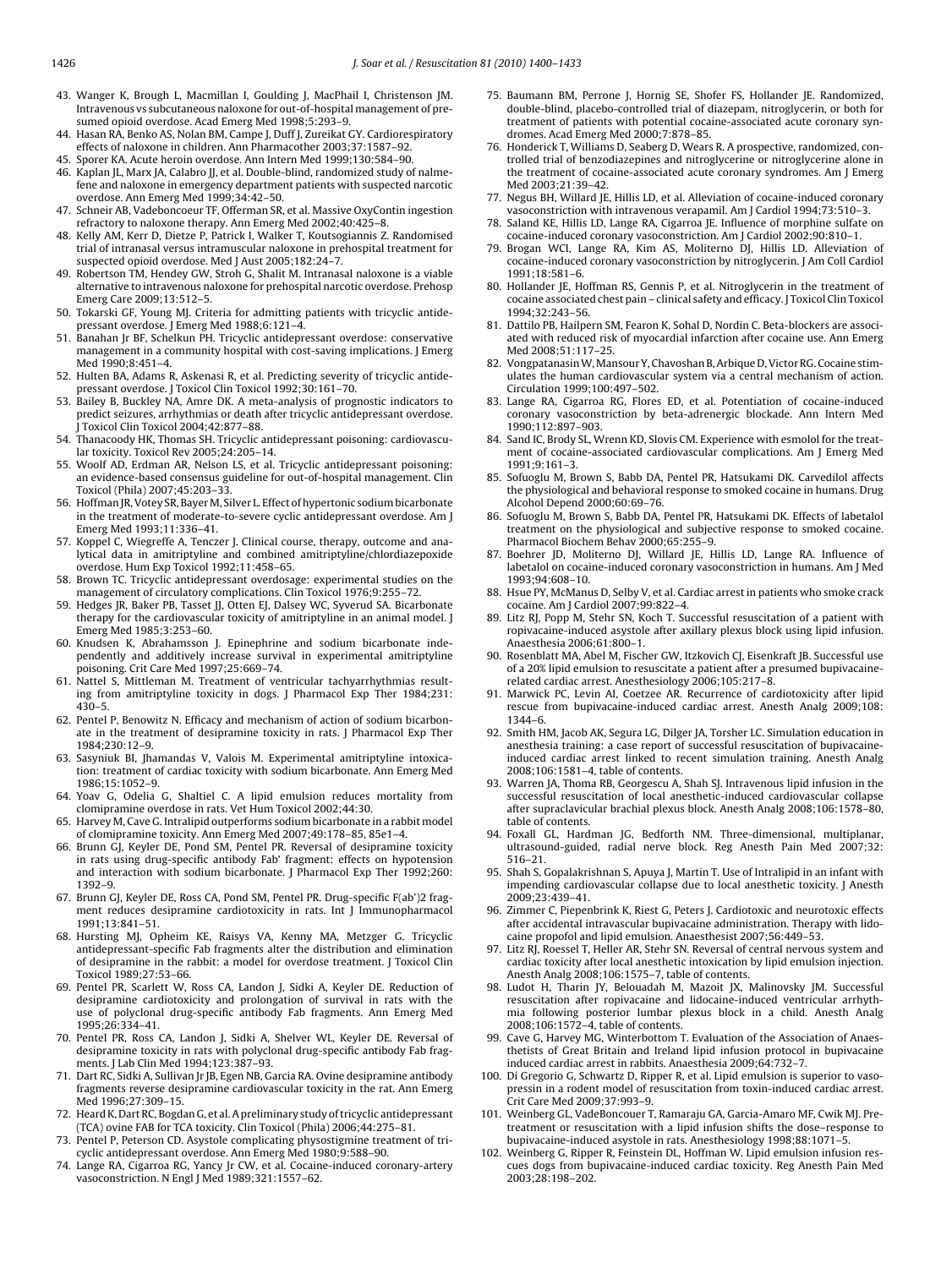- <span id="page-27-0"></span>103. Weinberg GL, Di Gregorio G, Ripper R, et al. Resuscitation with lipid versus epinephrine in a rat model of bupivacaine overdose. Anesthesiology 2008;108:907–13.
- 104. Management of severe local anaesthetic toxicity. Association of Anaesthetists of Great Britain and Ireland; 2010 [accessed 28.06.10].
- 105. Mayr VD, Mitterschiffthaler L, Neurauter A, et al. A comparison of the combination of epinephrine and vasopressin with lipid emulsion in a porcine model of asphyxial cardiac arrest after intravenous injection of bupivacaine. Anesth Analg 2008;106:1566–71, table of contents.
- 106. Hicks SD, Salcido DD, Logue ES, et al. Lipid emulsion combined with epinephrine and vasopressin does not improve survival in a swine model of bupivacaine-induced cardiac arrest. Anesthesiology 2009;111:138–46.
- 107. Hiller DB, Gregorio GD, Ripper R, et al. Epinephrine impairs lipid resuscitation from bupivacaine overdose: a threshold effect. Anesthesiology 2009;111:498–505.
- 108. Bailey B. Glucagon in beta-blocker and calcium channel blocker overdoses: a systematic review. J Toxicol Clin Toxicol 2003;41:595–602.
- 109. Fahed S, Grum DF, Papadimos TJ. Labetalol infusion for refractory hypertension causing severe hypotension and bradycardia: an issue of patient safety. Patient Saf Surg 2008;2:13.
- 110. Fernandes CM, Daya MR. Sotalol-induced bradycardia reversed by glucagon. Can Fam Physician 1995;41:659–60f, 63–5.
- 111. Frishman W, Jacob H, Eisenberg E, Ribner H. Clinical pharmacology of the new beta-adrenergic blocking drugs. Part 8. Self-poisoning with beta-adrenoceptor blocking agents: recognition and management. Am Heart J 1979;98: 798–811.
- 112. Gabry AL, Pourriat JL, Hoang TD, Lapandry C. Cardiogenic shock caused bymetoprolol poisoning. Reversibility with high doses of glucagon and isoproterenol. Presse Med 1985;14:229.
- 113. Hazouard E, Ferrandiere M, Lesire V, Joye F, Perrotin D, de Toffol B. Peduncular hallucinosis related to propranolol self-poisoning: efficacy of intravenous glucagon. Intensive Care Med 1999;25:336–7.
- 114. Khan MI, Miller MT. Beta-blocker toxicity the role of glucagon. Report of 2 cases. S Afr Med J 1985;67:1062–3.
- 115. Moller BH. Letter: massive intoxication with metoprolol. Br Med J 1976;1: 222.
- 116. O'Mahony D, O'Leary P, Molloy MG. Severe oxprenolol poisoning: the importance of glucagon infusion. Hum Exp Toxicol 1990;9:101–3.
- 117. Wallin CJ, Hulting J. Massive metoprolol poisoning treated with prenalterol. Acta Med Scand 1983;214:253–5.
- 118. Weinstein RS, Cole S, Knaster HB, Dahlbert T. Beta blocker overdose with propranolol and with atenolol. Ann Emerg Med 1985;14:161–3.
- 119. Alderfliegel F, Leeman M, Demaeyer P, Kahn RJ. Sotalol poisoning associated with asystole. Intensive Care Med 1993;19:57–8.
- 120. Kenyon CJ, Aldinger GE, Joshipura P, Zaid GJ. Successful resuscitation using external cardiac pacing in beta adrenergic antagonist-induced bradyasystolic arrest. Ann Emerg Med 1988;17:711–3.
- 121. Freestone S, Thomas HM, Bhamra RK, Dyson EH. Severe atenolol poisoning: treatment with prenalterol. Hum Toxicol 1986;5:343–5.
- 122. Kerns 2nd W, Schroeder D, Williams C, Tomaszewski C, Raymond R. Insulin improves survival in a canine model of acute beta-blocker toxicity. Ann Emerg Med 1997;29:748–57.
- 123. Holger JS, Engebretsen KM, Fritzlar SJ, Patten LC, Harris CR, Flottemesch TJ. Insulin versus vasopressin and epinephrine to treat beta-blocker toxicity. Clin Toxicol (Phila) 2007;45:396–401.
- 124. Page C, Hacket LP, Isbister GK. The use of high-dose insulin-glucose euglycemia in beta-blocker overdose: a case report. J Med Toxicol 2009;5: 139–43.
- 125. Kollef MH. Labetalol overdose successfully treated with amrinone and alphaadrenergic receptor agonists. Chest 1994;105:626–7.
- 126. O'Grady J, Anderson S, Pringle D. Successful treatment of severe atenolol overdose with calcium chloride. CJEM 2001;3:224-7.
- 127. Pertoldi F, D'Orlando L, Mercante WP. Electromechanical dissociation 48 hours after atenolol overdose: usefulness of calcium chloride. Ann Emerg Med 1998;31:777–81.
- 128. McVey FK, Corke CF. Extracorporeal circulation in the management of massive propranolol overdose. Anaesthesia 1991;46:744–6.
- 129. Lane AS, Woodward AC, Goldman MR. Massive propranolol overdose poorly responsive to pharmacologic therapy: use of the intra-aortic balloon pump. Ann Emerg Med 1987;16:1381–3.
- 130. Rooney M, Massey KL, Jamali F, Rosin M, Thomson D, Johnson DH. Acebutolol overdose treated with hemodialysis and extracorporeal membrane oxygenation. J Clin Pharmacol 1996;36:760–3.
- 131. Brimacombe JR, Scully M, Swainston R. Propranolol overdose a dramatic response to calcium chloride. Med J Aust 1991;155:267–8.
- 132. Olson KR, Erdman AR, Woolf AD, et al. Calcium channel blocker ingestion: an evidence-based consensus guideline for out-of-hospital management. Clin Toxicol (Phila) 2005;43:797–822.
- 133. Boyer EW, Duic PA, Evans A. Hyperinsulinemia/euglycemia therapy for calcium channel blocker poisoning. Pediatr Emerg Care 2002;18:36–7.
- 134. Cohen V, Jellinek SP, Fancher L, et al. Tarka(R) (Trandolapril/Verapamil Hydrochloride Extended-Release) overdose. J Emerg Med 2009.
- 135. Greene SL, Gawarammana I, Wood DM, Jones AL, Dargan PI. Relative safety of hyperinsulinaemia/euglycaemia therapy in the management of calcium channel blocker overdose: a prospective observational study. Intensive Care Med 2007;33:2019–24.
- 136. Harris NS. Case records of the Massachusetts General Hospital. Case 24-2006. A 40-year-old woman with hypotension after an overdose of amlodipine. N Engl J Med 2006;355:602–11.
- 137. Herbert J, O'Malley C, Tracey J, Dwyer R, Power M. Verapamil overdosage unresponsive to dextrose/insulin therapy. J Toxicol Clin Toxicol 2001;39:293–4.
- 138. Johansen KK, Belhage B. A 48-year-old woman's survival from a massive verapamil overdose. Ugeskr Laeger 2007;169:4074–5.
- 139. Kanagarajan K, Marraffa JM, Bouchard NC, Krishnan P, Hoffman RS, Stork CM. The use of vasopressin in the setting of recalcitrant hypotension due to calcium channel blocker overdose. Clin Toxicol (Phila) 2007;45:56–9.
- 140. Marques M, Gomes E, de Oliveira J. Treatment of calcium channel blocker intoxication with insulin infusion: case report and literature review. Resuscitation 2003;57:211–3.
- 141. Meyer M, Stremski E, Scanlon M. Successful resuscitation of a verapamil intoxicated child with a dextrose-insulin infusion. Clin Intensive Care 2003;14:109–13.
- 142. Morris-Kukoski C, Biswas A, Para M. Insulin "euglycemia" therapy for accidental nifedipine overdose. J Toxicol Clin Toxicol 2000;38:557.
- 143. Ortiz-Munoz L, Rodriguez-Ospina LF, Figueroa-Gonzalez M. Hyperinsulinemiceuglycemic therapy for intoxication with calcium channel blockers. Bol Asoc Med P R 2005;97:182–9.
- 144. Patel NP, Pugh ME, Goldberg S, Eiger G. Hyperinsulinemic euglycemia therapy for verapamil poisoning: case report. Am J Crit Care 2007;16:18–9.
- 145. Place R, Carlson A, Leikin J, Hanashiro P. Hyperinsulin therapy in the treatment of verapamil overdose. J Toxicol Clin Toxicol 2000:576–7.
- 146. Rasmussen L, Husted SE, Johnsen SP. Severe intoxication after an intentional overdose of amlodipine. Acta Anaesthesiol Scand 2003;47:1038–40.
- 147. Smith SW, Ferguson KL, Hoffman RS, Nelson LS, Greller HA. Prolonged severe hypotension following combined amlodipine and valsartan ingestion. Clin Toxicol (Phila) 2008;46:470–4.
- 148. Yuan TH, Kerns WPI, Tomaszewski CA, Ford MD, Kline JA. Insulin-glucose as adjunctive therapy for severe calcium channel antagonist poisoning. J Toxicol Clin Toxicol 1999;37:463–74.
- 149. Dewitt CR, Waksman JC, Pharmacology. Pathophysiology and management of calcium channel blocker and beta-blocker toxicity. Toxicol Rev 2004;23:223–38.
- 150. EddlestonM, Rajapakse S, Rajakanthan, et al. Anti-digoxin Fab fragments in cardiotoxicity induced by ingestion of yellow oleander: a randomised controlled trial. Lancet 2000;355:967–72.
- 151. Smith TW, Butler Jr VP, Haber E, et al. Treatment of life-threatening digitalis intoxication with digoxin-specific Fab antibody fragments: experience in 26 cases. N Engl J Med 1982;307:1357–62.
- 152. Wenger TL, Butler VPJ, Haber E, Smith TW. Treatment of 63 severely digitalistoxic patients with digoxin-specific antibody fragments. J Am Coll Cardiol 1985;5:118A–23A.
- 153. Antman EM,Wenger TL, Butler Jr VP, Haber E, Smith TW. Treatment of 150 cases of life-threatening digitalis intoxication with digoxin-specific Fab antibody fragments: final report of a multicenter study. Circulation 1990;81:1744–52.
- 154. Woolf AD, Wenger T, Smith TW, Lovejoy FHJ. The use of digoxin-specific Fab fragments for severe digitalis intoxication in children. N Engl J Med 1992;326:1739–44.
- 155. Hickey AR, Wenger TL, Carpenter VP, et al. Digoxin Immune Fab therapy in the management of digitalis intoxication: safety and efficacy results of an observational surveillance study. J Am Coll Cardiol 1991;17:590–8.
- 156. Wenger TL. Experience with digoxin immune Fab (ovine) in patients with renal impairment. Am J Emerg Med 1991;9:21–3, discussion 33–4.
- 157. Wolf U, Bauer D, Traub WH. Metalloproteases of Serratia liquefaciens: degradation of purified human serum proteins. Zentralbl Bakteriol 1991;276:16–26.
- 158. Taboulet P, Baud FJ, Bismuth C, Vicaut E. Acute digitalis intoxication is pacing still appropriate? J Toxicol Clin Toxicol 1993;31:261–73.
- 159. Lapostolle F, Borron SW, Verdier C, et al. Digoxin-specific Fab fragments as single first-line therapy in digitalis poisoning. Crit Care Med 2008;36:3014–8.
- 160. Hougen TJ, Lloyd BL, Smith TW. Effects of inotropic and arrhythmogenic digoxin doses and of digoxin-specific antibody on myocardial monovalent cation transport in the dog. Circ Res 1979;44:23–31.
- 161. Clark RF, Selden BS, Curry SC. Digoxin-specific Fab fragments in the treatment of oleander toxicity in a canine model. Ann Emerg Med 1991;20:1073–7.
- 162. Brubacher JR, Lachmanen D, Ravikumar PR, Hoffman RS. Efficacy of digoxin specific Fab fragments (Digibind) in the treatment of toad venom poisoning. Toxicon 1999;37:931–42.
- 163. Lechat P, Mudgett-Hunter M, Margolies MN, Haber E, Smith TW. Reversal of lethal digoxin toxicity in guinea pigs using monoclonal antibodies and Fab fragments. J Pharmacol Exp Ther 1984;229:210–3.
- 164. Dasgupta A, Szelei-Stevens KA. Neutralization of free digoxin-like immunoreactive components of oriental medicines Dan Shen and Lu-Shen-Wan by the Fab fragment of antidigoxin antibody (Digibind). Am J Clin Pathol 2004;121:276–81.
- 165. Bosse GM, Pope TM. Recurrent digoxin overdose and treatment with digoxinspecific Fab antibody fragments. J Emerg Med 1994;12:179–85.
- 166. Borron SW, Baud FJ, Barriot P, Imbert M, Bismuth C. Prospective study of hydroxocobalamin for acute cyanide poisoning in smoke inhalation. Ann Emerg Med 2007;49:794–801, e1–2.
- 167. Fortin JL, Giocanti JP, Ruttimann M, Kowalski JJ. Prehospital administration of hydroxocobalamin for smoke inhalation-associated cyanide poisoning: 8 years of experience in the Paris Fire Brigade. Clin Toxicol (Phila) 2006;44: 37–44.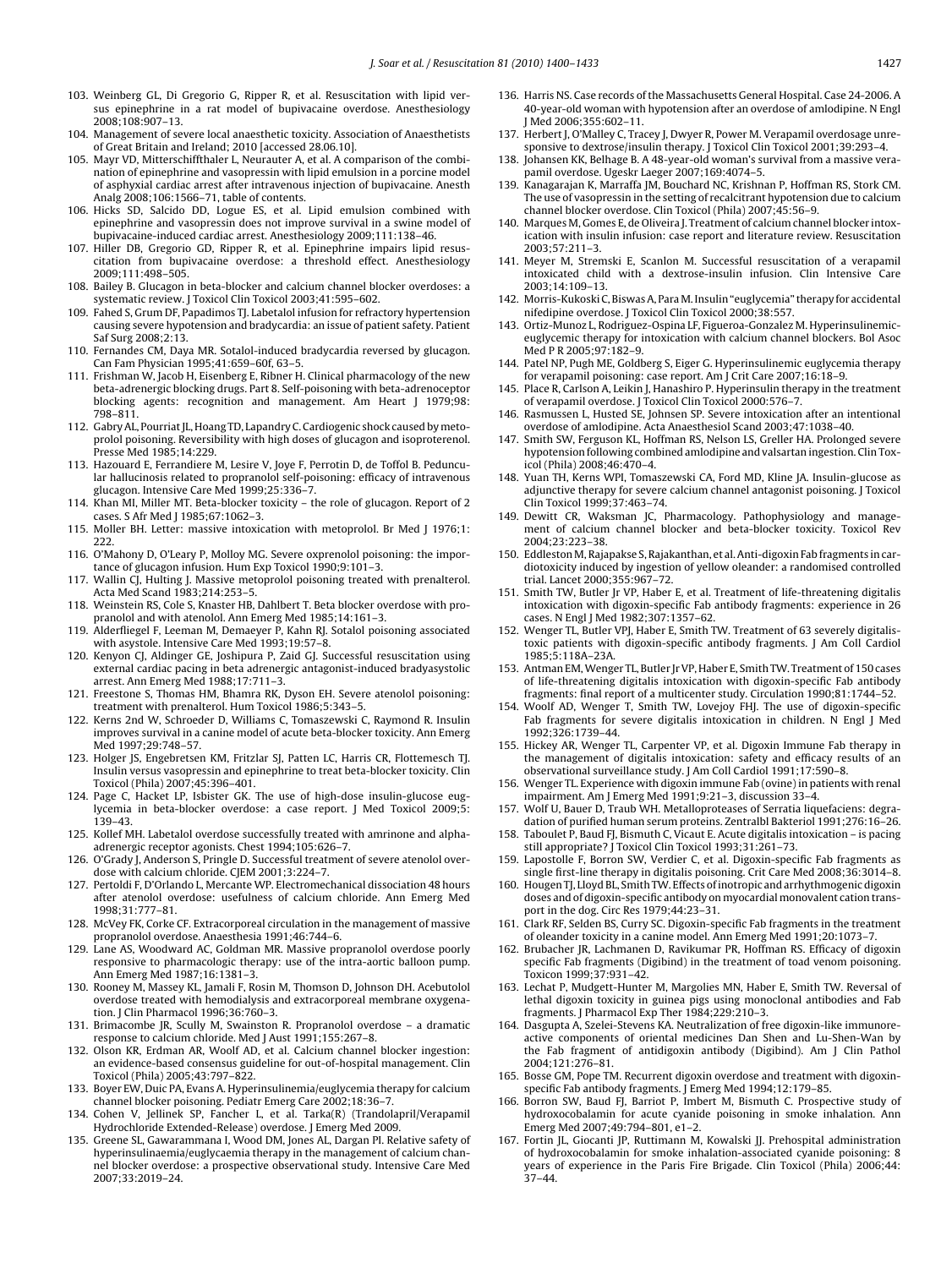- <span id="page-28-0"></span>168. Baud FJ, Barriot P, Toffis V, et al. Elevated blood cyanide concentrations in victims of smoke inhalation. N Engl J Med 1991;325:1761–6.
- 169. Borron SW, Baud FJ, Megarbane B, Bismuth C. Hydroxocobalamin for severe acute cyanide poisoning by ingestion or inhalation. Am J Emerg Med 2007;25:551–8.
- 170. Espinoza OB, Perez M, Ramirez MS. Bitter cassava poisoning in eight children: a case report. Vet Hum Toxicol 1992;34:65.
- 171. Houeto P, Hoffman JR, Imbert M, Levillain P, Baud FJ. Relation of blood cyanide to plasma cyanocobalamin concentration after a fixed dose of hydroxocobalamin in cyanide poisoning. Lancet 1995;346:605–8.
- 172. Pontal P, Bismuth C, Garnier R. Therapeutic attitude in cyanide poisoning: retrospective study of 24 non-lethal cases. Vet Hum Toxicol 1982;24:286–7.
- 173. Kirk MA, Gerace R, Kulig KW. Cyanide and methemoglobin kinetics in smoke inhalation victims treated with the cyanide antidote kit. Ann Emerg Med 1993;22:1413–8.
- 174. Chen KK, Rose CL. Nitrite and thiosulfate therapy in cyanide poisoning. J Am Med Assoc 1952;149:113–9.
- 175. Yen D, Tsai J,Wang LM, et al. The clinical experience of acute cyanide poisoning. Am J Emerg Med 1995;13:524–8.
- 176. Iqbal S, Clower JH, Boehmer TK, Yip FY, Garbe P. Carbon monoxide-related hospitalizations in the U.S.: evaluation of a web-based query system for public health surveillance. Public Health Rep 2010;125:423–32.
- 177. Hampson NB, Zmaeff JL. Outcome of patients experiencing cardiac arrest with carbon monoxide poisoning treated with hyperbaric oxygen. Ann Emerg Med 2001;38:36–41.
- 178. Sloan EP, Murphy DG, Hart R, et al. Complications and protocol considerations in carbon monoxide-poisoned patients who require hyperbaric oxygen therapy: report from a ten-year experience. Ann Emerg Med 1989;18:629
- 179. Chou KJ, Fisher JL, Silver EJ. Characteristics and outcome of children with carbon monoxide poisoning with and without smoke exposure referred for hyperbaric oxygen therapy. Pediatr Emerg Care 2000;16:151–5.
- 180. Weaver LK, Hopkins RO, Chan KJ, et al. Hyperbaric oxygen for acute carbon monoxide poisoning. N Engl J Med 2002;347:1057–67.
- 181. Thom SR, Taber RL, Mendiguren II, Clark JM, Hardy KR, Fisher AB. Delayed neuropsychologic sequelae after carbon monoxide poisoning: prevention by treatment with hyperbaric oxygen. Ann Emerg Med 1995;25:474–80.
- 182. Scheinkestel CD, Bailey M, Myles PS, et al. Hyperbaric or normobaric oxygen for acute carbon monoxide poisoning: a randomised controlled clinical trial. Med J Aust 1999;170:203–10.
- 183. Raphael JC, Elkharrat D, Jars-Guincestre MC, et al. Trial of normobaric and hyperbaric oxygen for acute carbon monoxide intoxication. Lancet 1989;2:414–9.
- 184. Juurlink DN, Buckley NA, Stanbrook MB, Isbister GK, Bennett M, McGuigan MA. Hyperbaric oxygen for carbon monoxide poisoning. Cochrane Database Syst Rev 2005:CD002041.
- 185. Buckley NA, Isbister GK, Stokes B, Juurlink DN. Hyperbaric oxygen for carbon monoxide poisoning: a systematic review and critical analysis of the evidence. Toxicol Rev 2005;24:75–92.
- 186. Satran D, Henry CR, Adkinson C, Nicholson CI, Bracha Y, Henry TD. Cardiovascular manifestations of moderate to severe carbon monoxide poisoning. J Am Coll Cardiol 2005;45:1513–6.
- 187. Henry CR, Satran D, Lindgren B, Adkinson C, Nicholson CI, Henry TD. Myocardial injury and long-term mortality following moderate to severe carbon monoxide poisoning. JAMA 2006;295:398–402.
- 188. Warner DS, Bierens JJ, Beerman SB, Katz LM. Drowning: a cry for help. Anesthesiology 2009;110:1211–3.
- 189. Peden MM, McGee K. The epidemiology of drowning worldwide. Inj Control Saf Promot 2003;10:195–9.
- 190. National water safety statistics; 2006 [accessed 28.06.10].
- 191. Centers for Disease Control and Prevention. Web-based injury statistics query and reporting system (WISQARS) (Online). National Center for Injury Prevention and Control, Centers for Disease Control and Prevention (producer); 2005. Available from: URL: [wwwcdcgov/ncipc/wisqars](http://wwwcdcgov/ncipc/wisqars) [3.02.2005].
- 192. Hu G, Baker SP. Trends in unintentional injury deaths, U.S., 1999–2005: age, gender, and racial/ethnic differences. Am J Prev Med 2009;37:188–94.
- 193. Driscoll TR, Harrison JA, Steenkamp M. Review of the role of alcohol in drowning associated with recreational aquatic activity. Inj Prev 2004;10:107–13.
- 194. Papa L, Hoelle R, Idris A. Systematic review of definitions for drowning incidents. Resuscitation 2005;65:255–64.
- 195. Idris AH, Berg RA, Bierens J, et al. Recommended guidelines for uniform reporting of data from drowning: the "Utstein style". Resuscitation 2003;59:45–57.
- 196. Layon AJ, Modell JH. Drowning: update 2009. Anesthesiology 2009;110:1390–401.
- 197. Eaton D. Lifesaving. 6th ed. London: Royal Life Saving Society UK; 1995.
- 198. Watson RS, Cummings P, Quan L, Bratton S, Weiss NS. Cervical spine injuries among submersion victims. J Trauma 2001;51:658–62.
- 199. Dodd FM, Simon E, McKeown D, Patrick MR. The effect of a cervical collar on the tidal volume of anaesthetised adult patients. Anaesthesia 1995;50:961–3.
- 200. Proceedings of the 2005 International Consensus on Cardiopulmonary Resuscitation and Emergency Cardiovascular Care Science with Treatment Recommendations, vol. 67. 2005. p. 157–341.
- 201. Venema AM, Groothoff JW, Bierens JJ. The role of bystanders during rescue and resuscitation of drowning victims. Resuscitation 2010;81:434–9.
- 202. Youn CS, Choi SP, Yim HW, Park KN. Out-of-hospital cardiac arrest due to drowning: an utstein style report of 10 years of experience from St Mary's Hospital. Resuscitation 2009;80:778–83.
- 203. Goh SH, Low BY. Drowning and near-drowning some lessons learnt. Ann Acad Med Singapore 1999;28:183–8.
- 204. Quan L, Wentz KR, Gore EJ, Copass MK. Outcome and predictors of outcome in pediatric submersion victims receiving prehospital care in King County, Washington. Pediatrics 1990;86:586–93.
- 205. O'Driscoll BR, Howard LS, Davison AG. BTS guideline for emergency oxygen use in adult patients. Thorax 2008;63:vi1–68.
- 206. Perkins GD. In-water resuscitation: a pilot evaluation. Resuscitation 2005;65:321–4.
- 207. Szpilman D, Soares M. In-water resuscitation is it worthwhile? Resuscitation 2004;63:25–31.
- 208. March NF, Matthews RC. New techniques in external cardiac compressions. Aquatic cardiopulmonary resuscitation. JAMA 1980;244:1229–32.
- 209. March NF, Matthews RC. Feasibility study of CPR in the water. Undersea Biomed Res 1980;7:141–8.
- 210. Manolios N, Mackie I. Drowning and near-drowning on Australian beaches patrolled by life-savers: a 10-year study, 1973–1983. Med J Aust 1988;148:165–7, 70–1.
- 211. Rosen P, Stoto M, Harley J. The use of the Heimlich maneuver in near-drowning: institute of Medicine report. J Emerg Med 1995;13:397–405.
- 212. Modell JH, Calderwood HW, Ruiz BC, Downs JB, Chapman Jr R. Effects of ventilatory patterns on arterial oxygenation after near-drowning in sea water. Anesthesiology 1974;40:376–84.
- 213. Golden FS, Tipton MJ, Scott RC. Immersion, near-drowning and drowning. Br J Anaesth 1997;79:214–25.
- 214. Moran I, Zavala E, Fernandez R, Blanch L, Mancebo J. Recruitment manoeuvres in acute lung injury/acute respiratory distress syndrome. Eur Respir J Suppl 2003;42:37s–42s.
- 215. Koster RW, Sayre MR, Botha M, et al. 2010 International Consensus on Cardiopulmonary Resuscitation and Emergency Cardiovascular Care Science with Treatment Recommendations. Part 5. Adult Basic Life Support. Resuscitation; [doi:10.1016/j.resuscitation.2010.08.005](http://dx.doi.org/10.1016/j.resuscitation.2010.08.005), in press.
- 216. Wyatt JP, Tomlinson GS, Busuttil A. Resuscitation of drowning victims in southeast Scotland. Resuscitation 1999;41:101–4.
- 217. Schmidt U, Fritz KW, Kasperczyk W, Tscherne H. Successful resuscitation of a child with severe hypothermia after cardiac arrest of 88 minutes. Prehospital Disaster Med 1995;10:60–2.
- 218. Bolte RG, Black PG, Bowers RS, Thorne JK, Corneli HM. The use of extracorporeal rewarming in a child submerged for 66 minutes. JAMA 1988;260:377–9.
- 219. Gregorakos L, Markou N, Psalida V, et al. Near-drowning: clinical course of lung injury in adults. Lung 2009;187:93–7.
- 220. The Acute Respiratory Distress Syndrome Network. Ventilation with lower tidal volumes as compared with traditional tidal volumes for acute lung injury and the acute respiratory distress syndrome. N Engl J Med 2000;342: 1301–8.
- 221. Eich C, Brauer A, Timmermann A, et al. Outcome of 12 drowned children with attempted resuscitation on cardiopulmonary bypass: an analysis of variables based on the "Utstein Style for Drowning". Resuscitation 2007;75: 42–52.
- 222. Guenther U, Varelmann D, Putensen C, Wrigge H. Extended therapeutic hypothermia for several days during extracorporeal membrane-oxygenation after drowning and cardiac arrest two cases of survival with no neurological sequelae. Resuscitation 2009;80:379–81.
- 223. Wood C. Towards evidence based emergency medicine: best BETs from the Manchester Royal Infirmary. BET, 1, prophylactic antibiotics in near-drowning. Emerg Med J 2010;27:393–4.
- 224. Van Berkel M, Bierens JJLM, Lie RLK, et al. Pulmonary oedema, pneumonia and mortality in submersion victims a retrospective study in 125 patients. Intensive Care Med 1996;22:101–7.
- 225. Nolan JP, Morley PT, Vanden Hoek TL, Hickey RW. Therapeutic hypothermia after cardiac arrest. An advisory statement by the Advancement Life support Task Force of the International Liaison committee on Resuscitation. Resuscitation 2003;57:231–5.
- 226. Nolan JP, Neumar RW, Adrie C, et al. Post-cardiac arrest syndrome: epidemiology, pathophysiology, treatment, and prognostication. A Scientific Statement from the International Liaison Committee on Resuscitation; the American Heart Association Emergency Cardiovascular Care Committee; the Council on Cardiovascular Surgery and Anesthesia; the Council on Cardiopulmonary, Perioperative, and Critical Care; the Council on Clinical Cardiology; the Council on Stroke. Resuscitation 2008;79:350–79.
- 227. Tester DJ, Kopplin LJ, Creighton W, Burke AP, Ackerman MJ. Pathogenesis of unexplained drowning: new insights from a molecular autopsy. Mayo Clin Proc 2005;80:596–600.
- 228. Soar J, Mancini ME, Bhanji F, et al. 2010 International Consensus on Cardiopulmonary Resuscitation and Emergency Cardiovascular Care Science with Treatment Recommendations. Part 12. Education, Implementation, and Teams. Resuscitation; [doi:10.1016/j.resuscitation.2010.08.030](http://dx.doi.org/10.1016/j.resuscitation.2010.08.030), in press.
- 229. Choi G, Kopplin LJ, Tester DJ, Will ML, Haglund CM, Ackerman MJ. Spectrum and frequency of cardiac channel defects in swimming-triggered arrhythmia syndromes. Circulation 2004;110:2119–24.
- 230. Danzl D. Accidental hypothermia. In: Auerbach P, editor. Wilderness medicine. St. Louis: Mosby; 2007. p. 125–60.
- 231. Durrer B, Brugger H, Syme D. The medical on-site treatment of hypothermia ICAR-MEDCOM recommendation. High Alt Med Biol 2003;4:99– 103.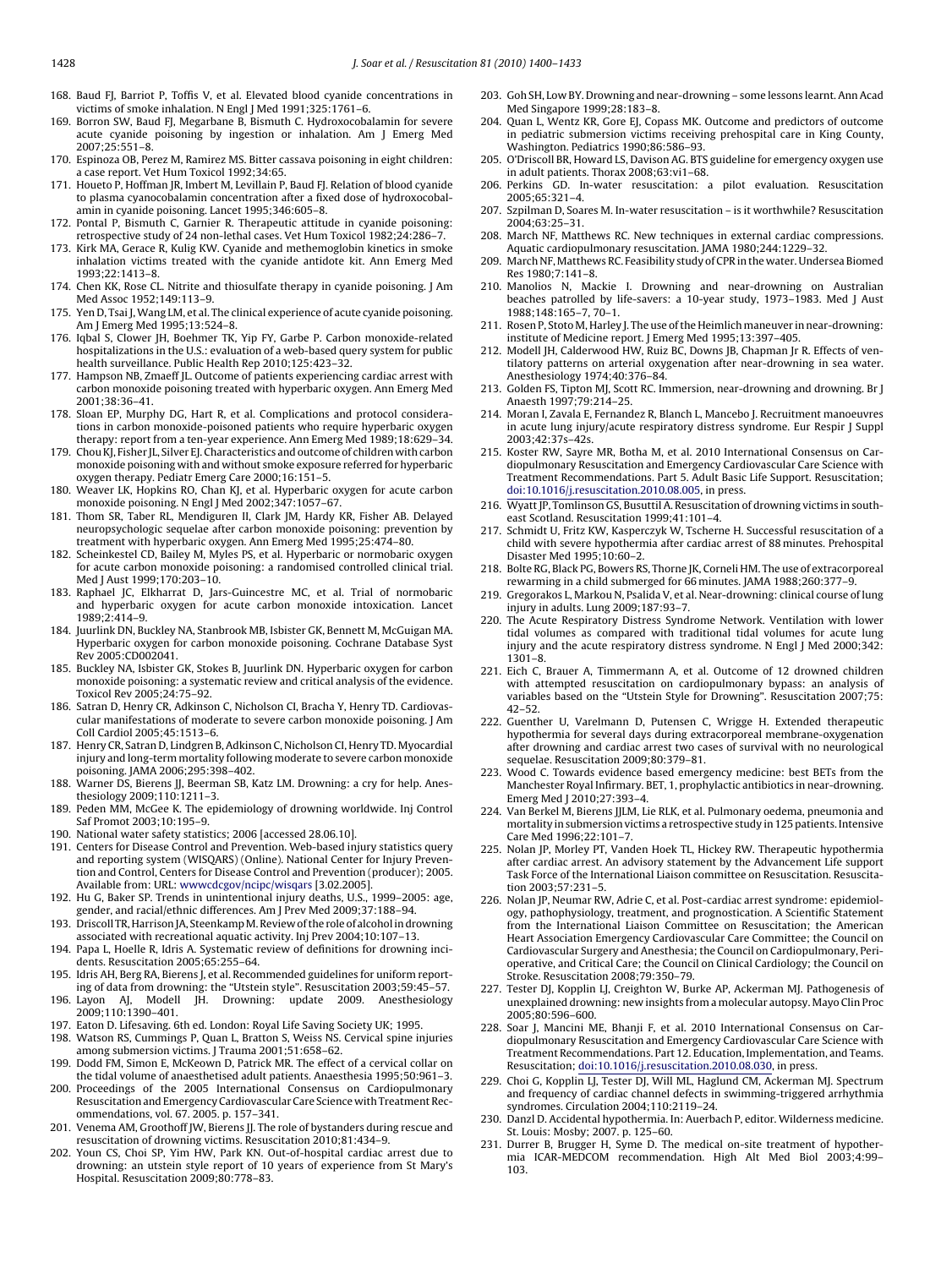- <span id="page-29-0"></span>232. Walpoth BH, Galdikas J, Leupi F, Muehlemann W, Schlaepfer P, Althaus U. Assessment of hypothermia with a new "tympanic" thermometer. J Clin Monit 1994;10:91–6.
- 233. Brugger H, Oberhammer R, Adler-Kastner L, Beikircher W. The rate of cooling during avalanche burial; a "Core" issue. Resuscitation 2009;80:956–8.
- 234. Lefrant JY, Muller L, de La Coussaye JE, et al. Temperature measurement in intensive care patients: comparison of urinary bladder, oesophageal, rectal, axillary, and inguinal methods versus pulmonary artery core method. Intensive Care Med 2003;29:414–8.
- 235. Robinson J, Charlton J, Seal R, Spady D, Joffres MR. Oesophageal, rectal, axillary, tympanic and pulmonary artery temperatures during cardiac surgery. Can J Anaesth 1998;45:317–23.
- 236. Wood S. Interactions between hypoxia and hypothermia. Annu Rev Physiol 1991;53:71–85.
- 237. Schneider SM. Hypothermia: from recognition to rewarming. Emerg Med Rep 1992;13:1–20.
- 238. Gilbert M, Busund R, Skagseth A, Nilsen PÅ, Solbø JP. Resuscitation from accidental hypothermia of 13.7 °C with circulatory arrest. Lancet 2000;355:375-6.
- 239. Lexow K. Severe accidental hypothermia: survival after 6 hours 30 minutes of cardiopulmonary resuscitation. Arctic Med Res 1991;50:112–4.
- 240. Danzl DF, Pozos RS, Auerbach PS, et al. Multicenter hypothermia survey. Ann Emerg Med 1987;16:1042–55.
- 241. Paal P, Beikircher W, Brugger H. Avalanche emergencies. Review of the current situation. Anaesthesist 2006;55:314–24.
- 242. Krismer AC, Lindner KH, Kornberger R, et al. Cardiopulmonary resuscitation during severe hypothermia in pigs: does epinephrine or vasopressin increase coronary perfusion pressure? Anesth Analg 2000;90:69–73.
- 243. Kornberger E, Lindner KH, Mayr VD, et al. Effects of epinephrine in a pig model of hypothermic cardiac arrest and closed-chest cardiopulmonary resuscitation combined with active rewarming. Resuscitation 2001;50:301–8.
- 244. Stoner J, Martin G, O'Mara K, Ehlers J, Tomlanovich M. Amiodarone and bretylium in the treatment of hypothermic ventricular fibrillation in a canine model. Acad Emerg Med 2003;10:187–91.
- 245. Mattu A, Brady WJ, Perron AD. Electrocardiographic manifestations of hypothermia. Am J Emerg Med 2002;20:314–26.
- Ujhelyi MR, Sims JJ, Dubin SA, Vender J, Miller AW. Defibrillation energy requirements and electrical heterogeneity during total body hypothermia. Crit Care Med 2001;29:1006–11.
- 247. Kornberger E, Schwarz B, Lindner KH, Mair P. Forced air surface rewarming in patients with severe accidental hypothermia. Resuscitation 1999;41:105–11.
- 248. Roggla M, Frossard M, Wagner A, Holzer M, Bur A, Roggla G. Severe accidental hypothermia with or without hemodynamic instability: rewarming without the use of extracorporeal circulation. Wien Klin Wochenschr 2002;114:315–20.
- 249. Weinberg AD, Hamlet MP, Paturas JL, White RD, McAninch GW. Cold weather emergencies: principles of patient management. Branford, CN: American Medical Publishing Co.; 1990.
- 250. Reuler JB. Hypothermia: pathophysiology, clinical settings, and management. Ann Intern Med 1978;89:519–27.
- 251. Zell SC, Kurtz KJ. Severe exposure hypothermia: a resuscitation protocol. Ann Emerg Med 1985;14:339–45.
- 252. Althaus U, Aeberhard P, Schupbach P, Nachbur BH, Muhlemann W. Management of profound accidental hypothermia with cardiorespiratory arrest. Ann Surg 1982;195:492–5.
- 253. Walpoth BH, Walpoth-Aslan BN, Mattle HP, et al. Outcome of survivors of accidental deep hypothermia and circulatory arrest treated with extracorporeal blood warming. N Engl J Med 1997;337:1500–5.
- 254. Silfvast T, Pettila V. Outcome from severe accidental hypothermia in Southern Finland – a 10-year review. Resuscitation 2003;59:285–90.
- 255. Ruttmann E, Weissenbacher A, Ulmer H, et al. Prolonged extracorporeal membrane oxygenation-assisted support provides improved survival in hypothermic patients with cardiocirculatory arrest. J Thorac Cardiovasc Surg 2007;134:594–600.
- 256. Boyd J, Brugger H, Shuster M. Prognostic factors in avalanche resuscitation: a systematic review. Resuscitation 2010;81:645–52.
- 257. Bouchama A, Knochel JP. Heat stroke. N Engl J Med 2002;346:1978–88.
- 258. Wappler F. Malignant hyperthermia. Eur J Anaesthesiol 2001;18:632–52.
- 259. Ali SZ, Taguchi A, Rosenberg H. Malignant hyperthermia. Best Pract Res Clin Anaesthesiol 2003;17:519–33.
- 260. Bouchama A. The 2003 European heat wave. Intensive Care Med 2004;30:1–3.
- 261. Empana JP, Sauval P, Ducimetiere P, Tafflet M, Carli P, Jouven X. Increase in outof-hospital cardiac arrest attended by the medical mobile intensive care units, but not myocardial infarction, during the 2003 heat wave in Paris, France. Crit Care Med 2009;37:3079–84.
- 262. Coris EE, Ramirez AM, Van Durme DJ. Heat illness in athletes: the dangerous combination of heat, humidity and exercise. Sports Med 2004;34:9–16.
- 263. Grogan H, Hopkins PM. Heat stroke: implications for critical care and anaesthesia. Br J Anaesth 2002;88:700–7.
- Bouchama A, De Vol EB. Acid-base alterations in heatstroke. Intensive Care Med 2001;27:680–5.
- 265. Pease S, Bouadma L, Kermarrec N, Schortgen F, Regnier B, Wolff M. Early organ dysfunction course, cooling time and outcome in classic heatstroke. Intensive Care Med 2009;35:1454–8.
- 266. Akhtar M, Jazayeri MR, Sra J, Blanck Z, Deshpande S, Dhala A. Atrioventricular nodal reentry: clinical, electrophysiological, and therapeutic considerations. Circulation 1993;88:282–95.
- 267. el-Kassimi FA, Al-Mashhadani S, Abdullah AK, Akhtar J. Adult respiratory distress syndrome and disseminated intravascular coagulation complicating heat stroke. Chest 1986;90:571–4.
- 268. Waruiru C, Appleton R. Febrile seizures: an update. Arch Dis Child 2004;89:751–6.
- 269. Berger J, Hart J, Millis M, Baker AL. Fulminant hepatic failure from heat stroke requiring liver transplantation. J Clin Gastroenterol 2000;30:429–31.
- 270. Huerta-Alardin AL, Varon J, Marik PE. Bench-to-bedside review: rhabdomyolysis – an overview for clinicians. Crit Care 2005;9:158–69.
- 271. Wolff ED, Driessen OMJ. Theophylline intoxication in a child. Ned Tijdschr Geneeskd 1977;121:896–901.
- 272. Sidor K, Mikolajczyk W, Horwath-Stolarczyk A. Acute poisoning in children hospitalized at the Medical University Hospital No 3 in Warsaw, between 1996 and 2000. Pediatr Pol 2002;77:509–16.
- 273. Boyer EW, Shannon M. The serotonin syndrome. N Engl J Med 2005;352:1112–20.
- 274. Bhanushali MJ, Tuite PJ. The evaluation and management of patients with neuroleptic malignant syndrome. Neurol Clin 2004;22:389–411.
- 275. Abraham E, Matthay MA, Dinarello CA, et al. Consensus conference definitions for sepsis, septic shock, acute lung injury, and acute respiratory distress syndrome: time for a reevaluation. Crit Care Med 2000;28:232–5.
- 276. Savage MW, Mah PM, Weetman AP, Newell-Price J. Endocrine emergencies. Postgrad Med J 2004;80:506–15.
- 277. Hadad E, Weinbroum AA, Ben-Abraham R. Drug-induced hyperthermia and muscle rigidity: a practical approach. Eur J Emerg Med 2003;10:149–54.
- 278. Halloran LL, Bernard DW. Management of drug-induced hyperthermia. Curr Opin Pediatr 2004;16:211–5.
- 279. Bouchama A, Dehbi M, Chaves-Carballo E. Cooling and hemodynamic management in heatstroke: practical recommendations. Crit Care 2007;11:R54.
- 280. Armstrong LE, Crago AE, Adams R, Roberts WO, Maresh CM. Whole-body cooling of hyperthermic runners: comparison of two field therapies. Am J Emerg Med 1996;14:355–8.
- 281. Horowitz BZ. The golden hour in heat stroke: use of iced peritoneal lavage. Am J Emerg Med 1989;7:616–9.
- 282. Bernard S, Buist M, Monteiro O, Smith K. Induced hypothermia using large volume, ice-cold intravenous fluid in comatose survivors of out-of-hospital cardiac arrest: a preliminary report. Resuscitation 2003;56:9–13.
- 283. Schmutzhard E, Engelhardt K, Beer R, et al. Safety and efficacy of a novel intravascular cooling device to control body temperature in neurologic intensive care patients: a prospective pilot study. Crit Care Med 2002;30:2481–8.
- 284. Al-Senani FM, Graffagnino C, Grotta JC, et al. A prospective, multicenter pilot study to evaluate the feasibility and safety of using the CoolGard System and Icy catheter following cardiac arrest. Resuscitation 2004;62:143– 50.
- 285. Behringer W, Safar P, Wu X, et al. Veno-venous extracorporeal blood shunt cooling to induce mild hypothermia in dog experiments and review of cooling methods. Resuscitation 2002;54:89–98.
- 286. Hostler D, Northington WE, Callaway CW. High-dose diazepam facilitates core cooling during cold saline infusion in healthy volunteers. Appl Physiol Nutr Metab 2009;34:582–6.
- 287. Hadad E, Cohen-Sivan Y, Heled Y, Epstein Y. Clinical review: treatment of heat stroke: should dantrolene be considered? Crit Care 2005;9:86–91.
- 288. Channa AB, Seraj MA, Saddique AA, Kadiwal GH, Shaikh MH, Samarkandi AH. Is dantrolene effective in heat stroke patients? Crit Care Med 1990;18:290–2.
- 289. Bouchama A, Cafege A, Devol EB, Labdi O, el-Assil K, Seraj M. Ineffectiveness of dantrolene sodium in the treatment of heatstroke. Crit Care Med 1991;19:176–80.
- 290. Larach MG, Gronert GA, Allen GC, Brandom BW, Lehman EB. Clinical presentation, treatment, and complications of malignant hyperthermia in North America from 1987 to 2006. Anesth Analg 2010;110:498–507.
- 291. Krause T, Gerbershagen MU, Fiege M, Weisshorn R, Wappler F. Dantrolene a review of its pharmacology, therapeutic use and new developments. Anaesthesia 2004;59:364–73.
- 292. Hall AP, Henry JA. Acute toxic effects of 'Ecstasy' (MDMA) and related compounds: overview of pathophysiology and clinical management. Br J Anaesth 2006;96:678–85.
- 293. Eshel G, Safar P, Sassano J, Stezoski W. Hyperthermia-induced cardiac arrest in dogs and monkeys. Resuscitation 1990;20:129–43.
- 294. Eshel G, Safar P, Radovsky A, Stezoski SW. Hyperthermia-induced cardiac arrest in monkeys: limited efficacy of standard CPR. Aviat Space Environ Med 1997;68:415–20.
- 295. Zeiner A, Holzer M, Sterz F, et al. Hyperthermia after cardiac arrest is associated with an unfavorable neurologic outcome. Arch Intern Med 2001;161:2007–12.
- 296. Masoli M, Fabian D, Holt S, Beasley R. The global burden of asthma: executive summary of the GINA Dissemination Committee report. Allergy 2004;59:469–78.
- 297. Pearce N, Ait-Khaled N, Beasley R, et al. Worldwide trends in the prevalence of asthma symptoms: phase III of the International Study of Asthma and Allergies in Childhood (ISAAC). Thorax 2007;62:758–66.
- 298. Global strategy for asthma management and prevention 2009; 2009 [accessed 24.06.10].
- 299. Romagnoli M, Caramori G, Braccioni F, et al. Near-fatal asthma phenotype in the ENFUMOSA Cohort. Clin Exp Allergy 2007;37:552–7.
- 300. Turner MO, Noertjojo K, Vedal S, Bai T, Crump S, Fitzgerald JM. Risk factors for near-fatal asthma: a case-control study in hospitalized patients with asthma. Am J Respir Crit Care Med 1998;157:1804–9.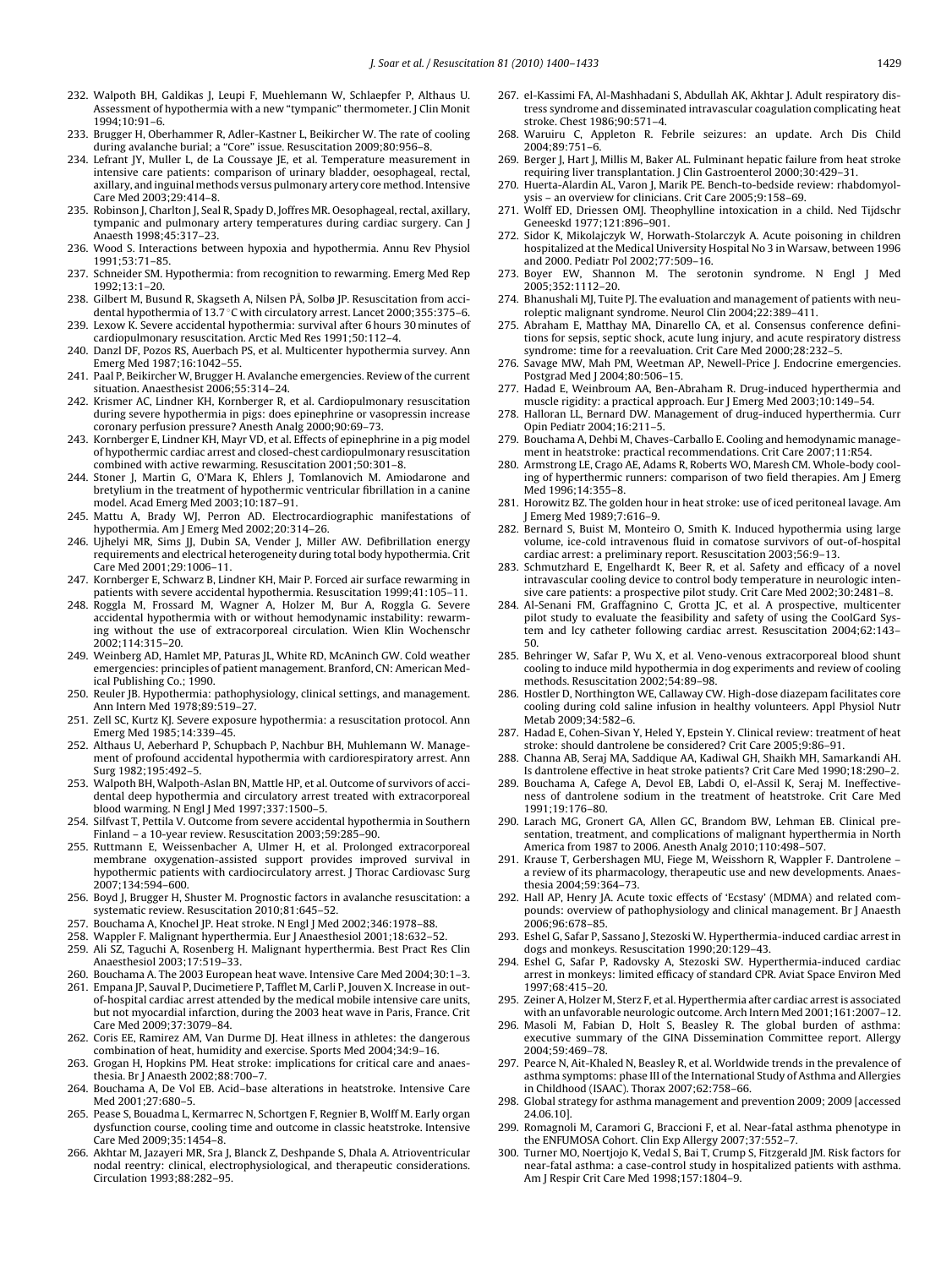- <span id="page-30-0"></span>301. Ernst P, SpitzerWO, Suissa S, et al. Risk of fatal and near-fatal asthma in relation to inhaled corticosteroid use. JAMA 1992;268:3462–4.
- 302. Suissa S, Blais L, Ernst P. Patterns of increasing beta-agonist use and the risk of fatal or near-fatal asthma. Eur Respir J 1994;7:1602–9.
- 303. Alvarez GG, Fitzgerald JM. A systematic review of the psychological risk factors associated with near fatal asthma or fatal asthma. Respiration 2007;74:228–36.
- 304. Williams TJ, Tuxen DV, Scheinkestel CD, Czarny D, Bowes G. Risk factors for morbidity in mechanically ventilated patients with acute severe asthma. Am Rev Respir Dis 1992;146:607–15.
- 305. Soar J, Pumphrey R, Cant A, et al. Emergency treatment of anaphylactic reactions – guidelines for healthcare providers. Resuscitation 2008;77:157–69.
- 306. Kokturk N, Demir N, Kervan F, Dinc E, Koybasioglu A, Turktas H. A subglottic mass mimicking near-fatal asthma: a challenge of diagnosis. J Emerg Med 2004;26:57–60.
- 307. Levy ML, Thomas M, Small I, Pearce L, Pinnock H, Stephenson P. Summary of the 2008 BTS/SIGN British Guideline on the management of asthma. Prim Care Respir J 2009;18:S1–16.
- 308. Rodrigo GJ, Nannini LJ. Comparison between nebulized adrenaline and beta2 agonists for the treatment of acute asthma. A meta-analysis of randomized trials. Am J Emerg Med 2006;24:217–22.
- 309. Rowe BH, Spooner CH, Ducharme FM, Bretzlaff JA, Bota GW. Corticosteroids for preventing relapse following acute exacerbations of asthma. Cochrane Database Syst Rev 2001:CD000195.
- 310. Ratto D, Alfaro C, Sipsey J, Glovsky MM, Sharma OP. Are intravenous corticosteroids required in status asthmaticus? JAMA 1988;260:527–9.
- 311. Aaron SD. The use of ipratropium bromide for the management of acute asthma exacerbation in adults and children: a systematic review. J Asthma 2001;38:521–30.
- 312. Rodrigo G, Rodrigo C, Burschtin O. A meta-analysis of the effects of ipratropium bromide in adults with acute asthma. Am J Med 1999;107:363–70.
- 313. Blitz M, Blitz S, Beasely R, et al. Inhaled magnesium sulfate in the treatment of acute asthma. Cochrane Database Syst Rev 2005:CD003898.
- 314. Mohammed S, Goodacre S. Intravenous and nebulised magnesium sulphate for acute asthma: systematic review and meta-analysis. Emerg Med J 2007;24:823–30.
- 315. Bradshaw TA, Matusiewicz SP, Crompton GK, Innes JA, Greening AP. Intravenous magnesium sulphate provides no additive benefit to standard management in acute asthma. Respir Med 2008;102:143–9.
- 316. Cowman S, Butler J. Towards evidence based emergency medicine: best BETs from the Manchester Royal Infirmary. BET 3. The use of intravenous aminophylline in addition to beta-agonists and steroids in acute asthma. Emerg Med J 2008;25:289–90.
- 317. Parameswaran K, Belda J, Rowe BH. Addition of intravenous aminophylline to  $\beta_2$ -agonists in adults with acute asthma. Cochrane Database Syst Rev 2000:CD002742.
- 318. Travers A, Jones AP, Kelly K, Barker SJ, Camargo CA, Rowe BH. Intravenous beta2-agonists for acute asthma in the emergency department. Cochrane Database Syst Rev 2001:CD002988.
- 319. Kuitert LM, Watson D. Antileukotrienes as adjunctive therapy in acute asthma. Drugs 2007;67:1665–70.
- 320. Camargo Jr CA, Gurner DM, Smithline HA, et al. A randomized placebocontrolled study of intravenous montelukast for the treatment of acute asthma. J Allergy Clin Immunol 2010;125:374–80.
- 321. Cydulka R, Davison R, Grammer L, Parker M, Mathews JIV. The use of epinephrine in the treatment of older adult asthmatics. Ann Emerg Med 1988;17:322–6.
- 322. Victoria MS, Battista CJ, Nangia BS. Comparison of subcutaneous terbutaline with epinephrine in the treatment of asthma in children. J Allergy Clin Immunol 1977;59:128–35.
- 323. Victoria MS, Battista CJ, Nangia BS. Comparison between epinephrine and terbutaline injections in the acute management of asthma. J Asthma 1989;26:287–90.
- 324. Rodrigo GJ, Rodrigo C, Pollack CV, Rowe B. Use of helium-oxygen mixtures in the treatment of acute asthma: a systematic review. Chest 2003;123:891–6.
- 325. Gupta D, Keogh B, Chung KF, et al. Characteristics and outcome for admissions to adult, general critical care units with acute severe asthma: a secondary analysis of the ICNARC Case Mix Programme Database. Crit Care 2004;8:R112–21.
- 326. Brenner B, Corbridge T, Kazzi A. Intubation and mechanical ventilation of the asthmatic patient in respiratory failure. J Allergy Clin Immunol 2009;124:S19–28.
- 327. Antonelli M, Pennisi MA, Montini L. Clinical review: noninvasive ventilation in the clinical setting – experience from the past 10 years. Crit Care 2005;9:98–103.
- 328. Ram FS, Wellington S, Rowe BH, Wedzicha JA. Non-invasive positive pressure ventilation for treatment of respiratory failure due to severe acute exacerbations of asthma. Cochrane Database Syst Rev 2005:CD004360.
- 329. Leatherman JW, McArthur C, Shapiro RS. Effect of prolongation of expiratory time on dynamic hyperinflation in mechanically ventilated patients with severe asthma. Crit Care Med 2004;32:1542–5.
- 330. Bowman FP, Menegazzi JJ, Check BD, Duckett TM. Lower esophageal sphincter pressure during prolonged cardiac arrest and resuscitation. Ann Emerg Med 1995;26:216–9.
- 331. Lapinsky SE, Leung RS. Auto-PEEP and electromechanical dissociation. N Engl J Med 1996;335:674.
- 332. Rogers PL, Schlichtig R, Miro A, Pinsky M. Auto-PEEP during CPR. An "occult" cause of electromechanical dissociation? Chest 1991;99:492–3.
- 333. Rosengarten PL, Tuxen DV, Dziukas L, Scheinkestel C, Merrett K, Bowes G. Circulatory arrest induced by intermittent positive pressure ventilation in a patient with severe asthma. Anaesth Intensive Care 1991;19:118–21.
- 334. Sprung J, Hunter K, Barnas GM, Bourke DL. Abdominal distention is not always a sign of esophageal intubation: cardiac arrest due to "auto-PEEP". Anesth Analg 1994;78:801–4.
- 335. Harrison R. Chest compression first aid for respiratory arrest due to acute asphyxic asthma. Emerg Med J 2010;27:59–61.
- 336. Deakin CD, Morrison LJ, Morley PT, et al. 2010 International Consensus on Cardiopulmonary Resuscitation and Emergency Cardiovascular Care Science with Treatment Recommendations. Part 8. Advanced Life Support. Resuscitation; [doi:10.1016/j.resuscitation.2010.08.027](http://dx.doi.org/10.1016/j.resuscitation.2010.08.027), in press.
- 337. Deakin CD, McLaren RM, Petley GW, Clewlow F, Dalrymple-Hay MJ. Effects of positive end-expiratory pressure on transthoracic impedance – implications for defibrillation. Resuscitation 1998;37:9–12.
- 338. Sunde K, Jacobs I, Deakin CD, et al. 2010 International Consensus on Cardiopulmonary Resuscitation and Emergency Cardiovascular Care Science with Treatment Recommendations. Part 6. Defibrillation. Resuscitation; [doi:10.1016/j.resuscitation.2010.08.025](http://dx.doi.org/10.1016/j.resuscitation.2010.08.025), in press.
- 339. Galbois A, Ait-Oufella H, Baudel JL, et al. Pleural ultrasound compared to chest radiographic detection of pneumothorax resolution after drainage. Chest 2010.
- 340. Mabuchi N, Takasu H, Ito S, et al. Successful extracorporeal lung assist (ECLA) for a patient with severe asthma and cardiac arrest. Clin Intensive Care  $1991:2:292-4$
- 341. Martin GB, Rivers EP, Paradis NA, Goetting MG, Morris DC, Nowak RM. Emergency department cardiopulmonary bypass in the treatment of human cardiac arrest. Chest 1998;113:743–51.
- 342. Johansson SG, Bieber T, Dahl R, et al. Revised nomenclature for allergy for global use: report of the Nomenclature Review Committee of the World Allergy Organization, October 2003. J Allergy Clin Immunol 2004;113: 832–6.
- 343. Soar J. Emergency treatment of anaphylaxis in adults: concise guidance. Clin Med 2009;9:181–5.
- 344. Lieberman P, Camargo Jr CA, Bohlke K, et al. Epidemiology of anaphylaxis: findings of the American College of Allergy, Asthma and Immunology Epidemiology of Anaphylaxis Working Group. Ann Allergy Asthma Immunol 2006;97:596–602.
- 345. Muraro A, Roberts G, Clark A, et al. The management of anaphylaxis in childhood: position paper of the European academy of allergology and clinical immunology. Allergy 2007;62:857–71.
- 346. Harper NJ, Dixon T, Dugue P, et al. Suspected anaphylactic reactions associated with anaesthesia. Anaesthesia 2009;64:199–211.
- 347. Pumphrey RS. Fatal anaphylaxis in the UK, 1992–2001. Novartis Found Symp 2004;257:116–28, discussion 28–32, 57–60, 185–276.
- 348. Gonzalez-Perez A, Aponte Z, Vidaurre CF, Rodriguez LA. Anaphylaxis epidemiology in patients with and patients without asthma: a United Kingdom database review. J Allergy Clin Immunol 2010;125, 1098–104 e1.
- 349. Capps JA, Sharma V, Arkwright PD. Prevalence, outcome and pre-hospital management of anaphylaxis by first aiders and paramedical ambulance staff in Manchester, UK. Resuscitation 2010;81:653–7.
- 350. Roberts G, Patel N, Levi-Schaffer F, Habibi P, Lack G. Food allergy as a risk factor for life-threatening asthma in childhood: a case-controlled study. J Allergy Clin Immunol 2003;112:168–74.
- 351. Gikas A, Lazaros G, Kontou-Fili K. Acute ST-segment elevation myocardial infarction after amoxycillin-induced anaphylactic shock in a young adult with normal coronary arteries: a case report. BMC Cardiovasc Disord 2005;5:6.
- 352. Brown SG. Cardiovascular aspects of anaphylaxis: implications for treatment and diagnosis. Curr Opin Allergy Clin Immunol 2005;5:359–64.
- 353. Sampson HA, Munoz-Furlong A, Campbell RL, et al. Second symposium on the definition and management of anaphylaxis: summary report – Second National Institute of Allergy and Infectious Disease/Food Allergy and Anaphylaxis Network symposium. J Allergy Clin Immunol 2006;117:391–7.
- 354. Pumphrey RSH. Fatal posture in anaphylactic shock. J Allergy Clin Immunol 2003;112:451–2.
- 355. Visscher PK, Vetter RS, Camazine S. Removing bee stings. Lancet 1996;348:301–2.
- 356. Simpson CR, Sheikh A. Adrenaline is first line treatment for the emergency treatment of anaphylaxis. Resuscitation 2010;81:641–2.
- 357. Kemp SF, Lockey RF, Simons FE. Epinephrine: the drug of choice for anaphylaxis. A statement of the World Allergy Organization. Allergy 2008;63:1061–70.
- 358. Sheikh A, Shehata YA, Brown SG, Simons FE. Adrenaline (epinephrine) for the treatment of anaphylaxis with and without shock. Cochrane Database Syst Rev 2008:CD006312.
- 359. Bautista E, Simons FE, Simons KJ, et al. Epinephrine fails to hasten hemodynamic recovery in fully developed canine anaphylactic shock. Int Arch Allergy Immunol 2002;128:151–64.
- 360. Song TT, Nelson MR, Chang JH, Engler RJ, Chowdhury BA. Adequacy of the epinephrine autoinjector needle length in delivering epinephrine to the intramuscular tissues. Ann Allergy Asthma Immunol 2005;94:539–42.
- 361. Simons FE, Gu X, Simons KJ. Epinephrine absorption in adults: intramuscular versus subcutaneous injection. J Allergy Clin Immunol 2001;108:871–3.
- 362. Simons FE, Roberts JR, Gu X, Simons KJ. Epinephrine absorption in children with a history of anaphylaxis. J Allergy Clin Immunol 1998;101:33–7.
- 363. Simons FE, Gu X, Johnston LM, Simons KJ. Can epinephrine inhalations be substituted for epinephrine injection in children at risk for systemic anaphylaxis? Pediatrics 2000;106:1040–4.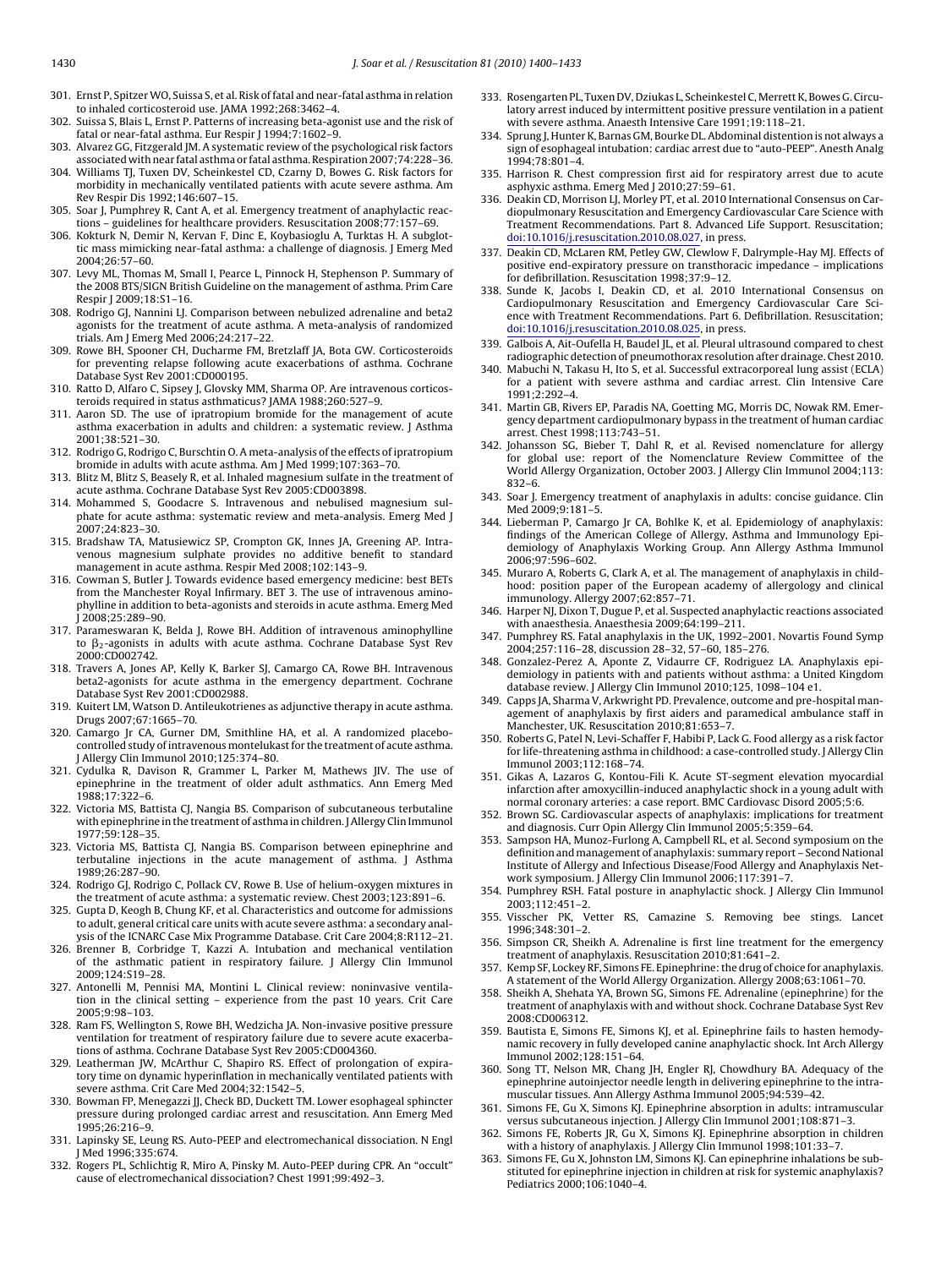- <span id="page-31-0"></span>364. Gompels LL, Bethune C, Johnston SL, Gompels MM. Proposed use of adrenaline (epinephrine) in anaphylaxis and related conditions: a study of senior house officers starting accident and emergency posts. Postgrad Med J 2002;78:416–8.
- 365. Brown SG, Blackman KE, Stenlake V, Heddle RJ. Insect sting anaphylaxis; prospective evaluation of treatment with intravenous adrenaline and volume resuscitation. Emerg Med J 2004;21:149–54.
- 366. Sheikh A, Ten Broek V, Brown SG, Simons FE. H1-antihistamines for the treatment of anaphylaxis: Cochrane systematic review. Allergy 2007;62:830–7.
- 367. Choo KJ, Simons FE, Sheikh A. Glucocorticoids for the treatment of anaphylaxis. Cochrane Database Syst Rev 2010;3:CD007596.
- 368. Green R, Ball A. Alpha-agonists for the treatment of anaphylactic shock. Anaesthesia 2005;60:621–2.
- 369. Kluger MT. The Bispectral Index during an anaphylactic circulatory arrest. Anaesth Intensive Care 2001;29:544–7.
- 370. McBrien ME, Breslin DS, Atkinson S, Johnston JR. Use of methoxamine in the resuscitation of epinephrine-resistant electromechanical dissociation. Anaesthesia 2001;56:1085–9.
- 371. Rocq N, Favier JC, Plancade D, Steiner T, Mertes PM. Successful use of terlipressin in post-cardiac arrest resuscitation after an epinephrine-resistant anaphylactic shock to suxamethonium. Anesthesiology 2007;107:166–7.
- 372. Kill C, Wranze E, Wulf H. Successful treatment of severe anaphylactic shock with vasopressin. Two case reports. Int Arch Allergy Immunol 2004;134: 260–1.
- 373. Dewachter P, Raeth-Fries I, Jouan-Hureaux V, et al. A comparison of epinephrine only, arginine vasopressin only, and epinephrine followed by arginine vasopressin on the survival rate in a rat model of anaphylactic shock. Anesthesiology 2007;106:977–83.
- 374. Higgins DJ, Gayatri P. Methoxamine in the management of severe anaphylaxis. Anaesthesia 1999;54:1126.
- 375. Heytman M, Rainbird A. Use of alpha-agonists for management of anaphylaxis occurring under anaesthesia: case studies and review. Anaesthesia 2004;59:1210–5.
- 376. Schummer W, Schummer C, Wippermann J, Fuchs J. Anaphylactic shock: is vasopressin the drug of choice? Anesthesiology 2004;101:1025–7.
- 377. Di Chiara L, Stazi GV, Ricci Z, et al. Role of vasopressin in the treatment of anaphylactic shock in a child undergoing surgery for congenital heart disease: a case report. J Med Case Reports 2008;2:36.
- 378. Meng L, Williams EL. Case report: treatment of rocuronium-induced anaphylactic shock with vasopressin. Can J Anaesth 2008;55:437–40.
- 379. Schummer C, Wirsing M, Schummer W. The pivotal role of vasopressin in refractory anaphylactic shock. Anesth Analg 2008;107:620–4.
- 380. Hiruta A, Mitsuhata H, Hiruta M, et al. Vasopressin may be useful in the treatment of systemic anaphylaxis in rabbits. Shock 2005;24:264–9.
- 381. Thomas M, Crawford I. Best evidence topic report. Glucagon infusion in refractory anaphylactic shock in patients on beta-blockers. Emerg Med J 2005;22:272–3.
- 382. Allen SJ, Gallagher A, Paxton LD. Anaphylaxis to rocuronium. Anaesthesia 2000;55:1223–4.
- 383. Lafforgue E, Sleth JC, Pluskwa F, Saizy C. Successful extracorporeal resuscitation of a probable perioperative anaphylactic shock due to atracurium. Ann Fr Anesth Reanim 2005;24:551–5.
- 384. Vatsgar TT, Ingebrigtsen O, Fjose LO,Wikstrom B, Nilsen JE,Wik L. Cardiac arrest and resuscitation with an automatic mechanical chest compression device (LUCAS) due to anaphylaxis of a woman receiving Caesarean section because of pre-eclampsia. Resuscitation 2006;68:155–9.
- 385. Schwartz LB. Diagnostic value of tryptase in anaphylaxis and mastocytosis. Immunol Allergy Clin North Am 2006;26:451–63.
- 386. Brown SG, Blackman KE, Heddle RJ. Can serum mast cell tryptase help diagnose anaphylaxis? Emerg Med Australas 2004;16:120–4.
- 387. Tole JW, Lieberman P. Biphasic anaphylaxis: review of incidence, clinical predictors, and observation recommendations. Immunol Allergy Clin North Am 2007;27:309–26, viii.
- 388. Simons FE, Lieberman PL, Read Jr EJ, Edwards ES. Hazards of unintentional injection of epinephrine from autoinjectors: a systematic review. Ann Allergy Asthma Immunol 2009;102:282–7.
- 389. Campbell RL, Luke A, Weaver AL, et al. Prescriptions for self-injectable epinephrine and follow-up referral in emergency department patients presenting with anaphylaxis. Ann Allergy Asthma Immunol 2008;101: 631–6.
- 390. Kelso JM. A second dose of epinephrine for anaphylaxis: how often needed and how to carry. J Allergy Clin Immunol 2006;117:464–5.
- 391. Choo K, Sheikh A. Action plans for the long-term management of anaphylaxis: systematic review of effectiveness. Clin Exp Allergy 2007;37:1090–4.
- 392. Charalambous CP, Zipitis CS, Keenan DJ. Chest reexploration in the intensive care unit after cardiac surgery: a safe alternative to returning to the operating theater. Ann Thorac Surg 2006;81:191–4.
- 393. McKowen RL, Magovern GJ, Liebler GA, Park SB, Burkholder JA, Maher TD. Infectious complications and cost-effectiveness of open resuscitation in the surgical intensive care unit after cardiac surgery. Ann Thorac Surg 1985;40:388–92.
- 394. Pottle A, Bullock I, Thomas J, Scott L. Survival to discharge following Open Chest Cardiac Compression (OCCC). A 4-year retrospective audit in a cardiothoracic specialist centre – Royal Brompton and Harefield NHS Trust, United Kingdom. Resuscitation 2002;52:269–72.
- 395. Mackay JH, Powell SJ, Osgathorp J, Rozario CJ. Six-year prospective audit of chest reopening after cardiac arrest. Eur J Cardiothorac Surg 2002;22: 421–5.
- 396. Birdi I, Chaudhuri N, Lenthall K, Reddy S, Nashef SA. Emergency reinstitution of cardiopulmonary bypass following cardiac surgery: outcome justifies the cost. Eur J Cardiothorac Surg 2000;17:743–6.
- 397. el-Banayosy A, Brehm C, Kizner L, et al. Cardiopulmonary resuscitation after cardiac surgery: a two-year study. J Cardiothorac Vasc Anesth 1998;12:390–2.
- 398. Anthi A, Tzelepis GE, Alivizatos P, Michalis A, Palatianos GM, Geroulanos S. Unexpected cardiac arrest after cardiac surgery: incidence, predisposing causes, and outcome of open chest cardiopulmonary resuscitation. Chest 1998;113:15–9.
- 399. Wahba A, Gotz W, Birnbaum DE. Outcome of cardiopulmonary resuscitation following open heart surgery. Scand Cardiovasc J 1997;31:147–9.
- 400. Kaiser GC, Naunheim KS, Fiore AC, et al. Reoperation in the intensive care unit. Ann Thorac Surg 1990;49:903–7, discussion 8.
- 401. Rhodes JF, Blaufox AD, Seiden HS, et al. Cardiac arrest in infants after congenital heart surgery. Circulation 1999;100:II194–9.
- 402. Dimopoulou I, Anthi A, Michalis A, Tzelepis GE. Functional status and quality of life in long-term survivors of cardiac arrest after cardiac surgery. Crit Care Med 2001;29:1408–11.
- 403. Kempen PM, Allgood R. Right ventricular rupture during closed-chest cardiopulmonary resuscitation after pneumonectomy with pericardiotomy: a case report. Crit Care Med 1999;27:1378–9.
- 404. Bohrer H, Gust R, Bottiger BW. Cardiopulmonary resuscitation after cardiac surgery. J Cardiothorac Vasc Anesth 1995;9:352.
- 405. Klintschar M, Darok M, Radner H. Massive injury to the heart after attempted active compression–decompression cardiopulmonary resuscitation. Int J Legal Med 1998;111:93–6.
- 406. Fosse E, Lindberg H. Left ventricular rupture following external chest compression. Acta Anaesthesiol Scand 1996;40:502–4.
- 407. Dunning J, Nandi J, Ariffin S, Jerstice J, Danitsch D, Levine A. The Cardiac Surgery Advanced Life Support Course (CALS): delivering significant improvements in emergency cardiothoracic care. Ann Thorac Surg 2006;81:1767–72.
- 408. Dunning J, Fabbri A, Kolh PH, et al. Guideline for resuscitation in cardiac arrest after cardiac surgery. Eur J Cardiothorac Surg 2009;36:3–28.
- 409. Raman J, Saldanha RF, Branch JM, et al. Open cardiac compression in the postoperative cardiac intensive care unit. Anaesth Intensive Care 1989;17:129–35.
- 410. Rousou JA, Engelman RM, Flack 3rd JE, Deaton DW, Owen SG. Emergency cardiopulmonary bypass in the cardiac surgical unit can be a lifesaving measure in postoperative cardiac arrest. Circulation 1994;90:II280–4.
- 411. Parra DA, Totapally BR, Zahn E, et al. Outcome of cardiopulmonary resuscitation in a pediatric cardiac intensive care unit. Crit Care Med 2000;28:3296–300.
- 411a. European Resuscitation Council Guidelines for Resuscitation 2010: Section 6: Paediatric life support. Resuscitation 2010; 81:1364–88.
- 412. Schwarz B, Bowdle TA, Jett GK, et al. Biphasic shocks compared with monophasic damped sine wave shocks for direct ventricular defibrillation during open heart surgery. Anesthesiology 2003;98:1063–9.
- 413. Li Y, Wang H, Cho JH, et al. Defibrillation delivered during the upstroke phase of manual chest compression improves shock success. Crit Care Med 2010;38:910–5.
- 414. Li Y, Yu T, Ristagno G, et al. The optimal phasic relationship between synchronized shock and mechanical chest compressions. Resuscitation 2010;81:724–9.
- 415. Knaggs AL, Delis KT, Spearpoint KG, Zideman DA. Automated external defibrillation in cardiac surgery. Resuscitation 2002;55:341–5.
- 416. Rosemurgy AS, Norris PA, Olson SM, Hurst JM, Albrink MH. Prehospital traumatic cardiac arrest: the cost of futility. J Trauma 1993;35:468–73.
- 417. Shimazu S, Shatney CH. Outcomes of trauma patients with no vital signs on hospital admission. J Trauma 1983;23:213-6.
- 418. Battistella FD, Nugent W, Owings JT, Anderson JT. Field triage of the pulseless trauma patient. Arch Surg 1999;134:742–5.
- 419. Stockinger ZT, McSwain Jr NE. Additional evidence in support of withholding or terminating cardiopulmonary resuscitation for trauma patients in the field. J Am Coll Surg 2004;198:227–31.
- 420. Fulton RL, Voigt WJ, Hilakos AS. Confusion surrounding the treatment of traumatic cardiac arrest. J Am Coll Surg 1995;181:209–14.
- 421. Pasquale MD, Rhodes M, Cipolle MD, Hanley T, Wasser T. Defining "dead on arrival": impact on a level I trauma center. J Trauma 1996;41:726–30.
- 422. Stratton SJ, Brickett K, Crammer T. Prehospital pulseless, unconscious penetrating trauma victims: field assessments associated with survival. J Trauma 1998;45:96–100.
- 423. Maron BJ, Estes 3rd NA. Commotio cordis. N Engl J Med 2010;362:917–27.
- 424. Maron BJ, Gohman TE, Kyle SB, Estes 3rd NA, Link MS. Clinical profile and spectrum of commotio cordis. JAMA 2002;287:1142–6.
- 425. Maron BJ, Estes 3rd NA, Link MS. Task force 11: commotio cordis. J Am Coll Cardiol 2005;45:1371–3.
- 426. Nesbitt AD, Cooper PJ, Kohl P. Rediscovering commotio cordis. Lancet 2001;357:1195–7.
- 427. Link MS, Estes M, Maron BJ. Sudden death caused by chest wall trauma (commotio cordis). In: Kohl P, Sachs F, Franz MR, editors. Cardiac mechano-electric feedback and arrhythmias: from pipette to patient. Philadelphia: Elsevier Saunders; 2005. p. 270–6.
- 428. Maron BJ, Doerer JJ, Haas TS, Tierney DM, Mueller FO. Sudden deaths in young competitive athletes: analysis of 1866 deaths in the United States, 1980–2006. Circulation 2009;119:1085–92.
- 429. Bouillon B, Walther T, Kramer M, Neugebauer E. Trauma and circulatory arrest: 224 preclinical resuscitations in Cologne in 1987–1990. Anaesthesist 1994;43:786–90 [in German].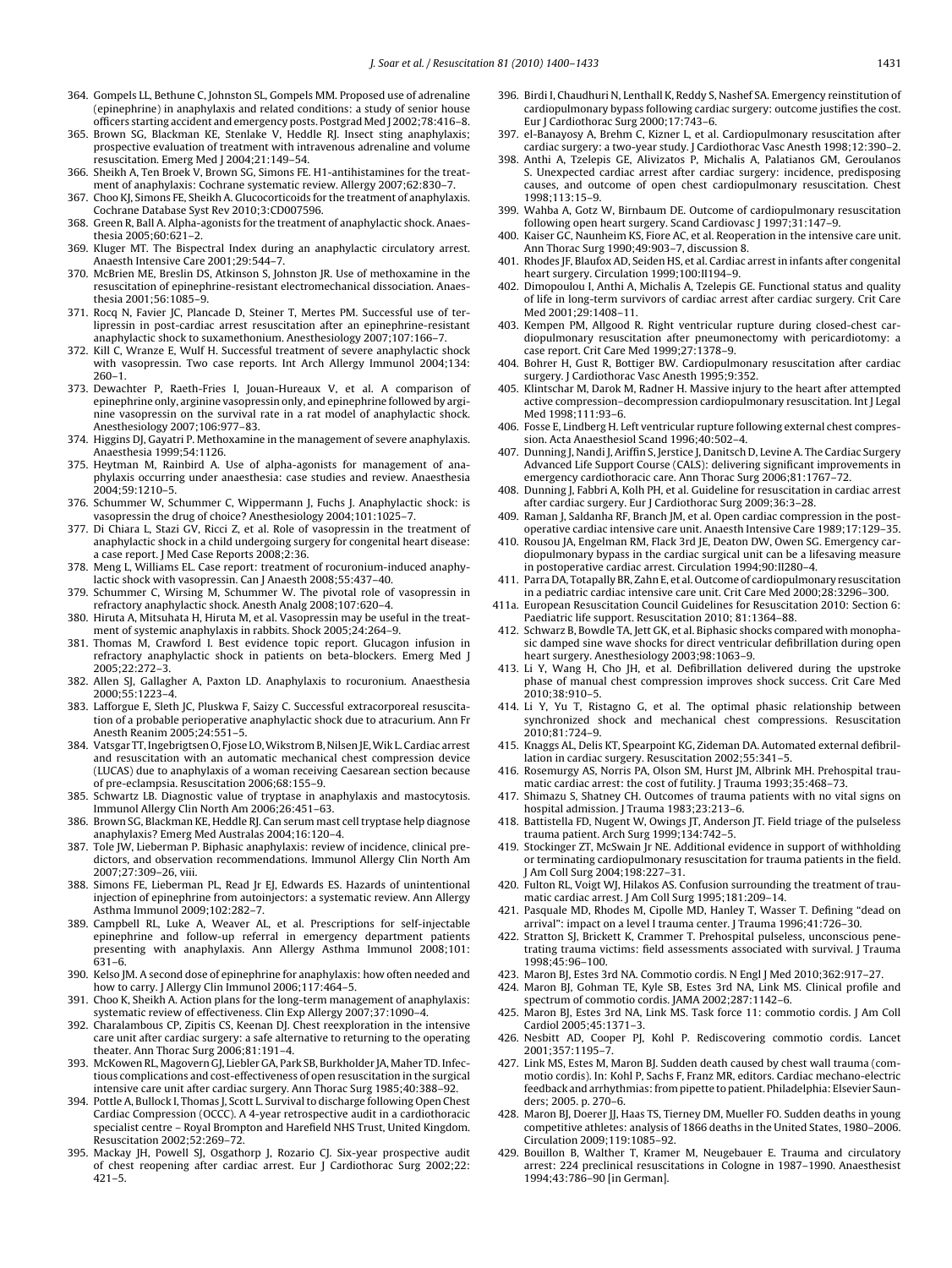- <span id="page-32-0"></span>430. Fisher B, Worthen M. Cardiac arrest induced by blunt trauma in children. Pediatr Emerg Care 1999;15:274–6.
- 431. Hazinski MF, Chahine AA, Holcomb 3rd GW, Morris Jr JA. Outcome of cardiovascular collapse in pediatric blunt trauma. Ann Emerg Med 1994;23:1229–35.
- 432. Calkins CM, Bensard DD, Partrick DA, Karrer FM. A critical analysis of outcome for children sustaining cardiac arrest after blunt trauma. J Pediatr Surg 2002;37:180–4.
- 433. Yanagawa Y, Saitoh D, Takasu A, Kaneko N, Sakamoto T, Okada Y. [Experience of treatment for blunt traumatic out-of-hospital cardiopulmonary arrest patients over 24 years: head injury v.s. non-head injury]. No Shinkei Geka 2004;32:231–5.
- 434. Pickens JJ, Copass MK, Bulger EM. Trauma patients receiving CPR: predictors of survival. J Trauma 2005;58:951–8.
- 435. Di Bartolomeo S, Sanson G, Nardi G, Michelutto V, Scian F. HEMS vs. ground-BLS care in traumatic cardiac arrest. Prehosp Emerg Care 2005;9:79–84.
- 436. Willis CD, Cameron PA, Bernard SA, Fitzgerald M. Cardiopulmonary resuscitation after traumatic cardiac arrest is not always futile. Injury 2006;37:448–54.
- 437. David JS, Gueugniaud PY, Riou B, et al. Does the prognosis of cardiac arrest differ in trauma patients? Crit Care Med 2007;35:2251–5.
- 438. Crewdson K, Lockey D, Davies G. Outcome from paediatric cardiac arrest associated with trauma. Resuscitation 2007;75:29–34.
- 439. Huber-Wagner S, Lefering R, Qvick M, et al. Outcome in 757 severely injured patients with traumatic cardiorespiratory arrest. Resuscitation 2007;75:276–85.
- 440. Lockey D, Crewdson K, Davies G. Traumatic cardiac arrest: who are the survivors? Ann Emerg Med 2006;48:240–4.
- 441. Cera SM, Mostafa G, Sing RF, Sarafin JL, Matthews BD, Heniford BT. Physiologic predictors of survival in post-traumatic arrest. Am Surg 2003;69:140–4.
- 442. Esposito TJ, Jurkovich GJ, Rice CL, Maier RV, Copass MK, Ashbaugh DG. Reappraisal of emergency room thoracotomy in a changing environment. J Trauma 1991;31:881–5, discussion 5–7.
- 443. Martin SK, Shatney CH, Sherck JP, et al. Blunt trauma patients with prehospital pulseless electrical activity (PEA): poor ending assured. J Trauma 2002;53:876–80, discussion 80–1.
- 444. Domeier RM, McSwain Jr NE, Hopson LR, et al. Guidelines for withholding or termination of resuscitation in prehospital traumatic cardiopulmonary arrest. J Am Coll Surg 2003;196:475–81.
- 445. Gervin AS, Fischer RP. The importance of prompt transport of salvage of patients with penetrating heart wounds. J Trauma 1982;22:443-8.
- 446. Branney SW, Moore EE, Feldhaus KM, Wolfe RE. Critical analysis of two decades of experience with postinjury emergency department thoracotomy in a regional trauma center. Trauma 1998;45:87-94, discussion-5.
- 447. Durham III LA, Richardson RJ, Wall Jr MJ, Pepe PE, Mattox KL. Emergency center thoracotomy: impact of prehospital resuscitation. J Trauma 1992;32:775–9.
- 448. Frezza EE. Mezghebe H. Is 30 minutes the golden period to perform emergency room thoratomy (ERT) in penetrating chest injuries? J Cardiovasc Surg (Torino) 1999;40:147–51.
- 449. Powell DW, Moore EE, Cothren CC, et al. Is emergency department resuscitative thoracotomy futile care for the critically injured patient requiring prehospital cardiopulmonary resuscitation? J Am Coll Surg 2004;199:211–5.
- 450. Coats TJ, Keogh S, Clark H, Neal M. Prehospital resuscitative thoracotomy for cardiac arrest after penetrating trauma: rationale and case series. J Trauma 2001;50:670–3.
- 451. Wise D, Davies G, Coats T, Lockey D, Hyde J, Good A. Emergency thoracotomy: "how to do it". Emerg Med J 2005;22:22–4.
- 452. Kwan I, Bunn F, Roberts I. Spinal immobilisation for trauma patients. Cochrane Database Syst Rev 2001:CD002803.
- 453. Davies G, Lockey D. Establishing the radical intervention of pre-hospital thoracotomy as a part of normal physician pre-hospital practice. Scand J Trauma Resusc Emerg Med 2007;15:106.
- 454. Matsumoto H, Mashiko K, Hara Y, et al. Role of resuscitative emergency field thoracotomy in the Japanese helicopter emergency medical service system. Resuscitation 2009;80:1270–4.
- 455. Voiglio EJ, Coats TJ, Baudoin YP, Davies GD,Wilson AW. Resuscitative transverse thoracotomy. Ann Chir 2003;128:728–33.
- 456. Practice management guidelines for emergency department thoracotomy. Working Group, Ad Hoc Subcommittee on Outcomes, American College of Surgeons-Committee on Trauma. J Am Coll Surg 2001;193:303–9.
- 457. Fialka C, Sebok C, Kemetzhofer P, Kwasny O, Sterz F, Vecsei V. Open-chest cardiopulmonary resuscitation after cardiac arrest in cases of blunt chest or abdominal trauma: a consecutive series of 38 cases. J Trauma 2004;57:809– 14.
- 458. Jones JH, Murphy MP, Dickson RL, Somerville GG, Brizendine EJ. Emergency physician-verified out-of-hospital intubation: miss rates by paramedics. Acad Emerg Med 2004;11:707–9.
- 459. Jemmett ME, Kendal KM, Fourre MW, Burton JH. Unrecognized misplacement of endotracheal tubes in a mixed urban to rural emergency medical services setting. Acad Emerg Med 2003;10:961–5.
- 460. Katz SH, Falk JL. Misplaced endotracheal tubes by paramedics in an urban emergency medical services system. Ann Emerg Med 2001;37:32–7.
- 461. Deakin CD, Peters R, Tomlinson P, Cassidy M. Securing the prehospital airway: a comparison of laryngeal mask insertion and endotracheal intubation by UK paramedics. Emerg Med J 2005;22:64–7.
- 462. Cobas MA, De la Pena MA, Manning R, Candiotti K, Varon AJ. Prehospital intubations and mortality: a level 1 trauma center perspective. Anesth Analg 2009;109:489–93.
- 463. Pepe PE, Roppolo LP, Fowler RL. The detrimental effects of ventilation during low-blood-flow states. Curr Opin Crit Care 2005;11:212–8.
- 464. Deakin CD, Davies G, Wilson A. Simple thoracostomy avoids chest drain insertion in prehospital trauma. J Trauma 1995;39:373–4.
- 465. Luna GK, Pavlin EG, Kirkman T, Copass MK, Rice CL. Hemodynamic effects of external cardiac massage in trauma shock. J Trauma 1989;29:1430–3. 466. Kragh Jr JF, Walters TJ, Baer DG, et al. Survival with emergency tourniquet use
- to stop bleeding in major limb trauma. Ann Surg 2009;249:1–7. 467. Gao JM, Gao YH, Wei GB, et al. Penetrating cardiac wounds: principles for
- surgical management. World J Surg 2004;28:1025–9. 468. Kwan I, Bunn F, Roberts I. Timing and volume of fluid administration for
- patients with bleeding. Cochrane Database Syst Rev 2003:CD002245. 469. Spinella PC, Holcomb JB. Resuscitation and transfusion principles for traumatic
- hemorrhagic shock. Blood Rev 2009;23:231–40.
- 470. Pepe PE, Mosesso VN, Falk JJL. Prehospital fluid resuscitation of the patient with major trauma. Prehosp Emerg Care 2002;6:81–91.
- 471. Bickell WH, Wall Jr MJ, Pepe PE, et al. Immediate versus delayed fluid resuscitation for hypotensive patients with penetrating torso injuries. N Engl J Med 1994;331:1105–9.
- 472. National Institute for Clinical Excellence. Pre-hospital initiation of fluid replacement therapy for trauma. London: National Institute for Clinical Excellence; 2004.
- 473. Sumida MP, Quinn K, Lewis PL, et al. Prehospital blood transfusion versus crystalloid alone in the air medical transport of trauma patients. Air Med J  $2000 \cdot 19 \cdot 140 - 3$
- 474. Barkana Y, Stein M, Maor R, Lynn M, Eldad A. Prehospital blood transfusion in prolonged evacuation. J Trauma 1999;46:176–80.
- 475. Walcher F, Kortum S, Kirschning T, Weihgold N, Marzi I. Optimized management of polytraumatized patients by prehospital ultrasound. Unfallchirurg 2002;105:986–94.
- 476. Kirschning T, Brenner F, Stier M, Weber CF, Walcher F. Pre-hospital emergency sonography of trauma patients. Anaesthesist 2009;58:51–60.
- 477. Krismer AC, Wenzel V, Voelckel WG, et al. Employing vasopressin as an adjunct vasopressor in uncontrolled traumatic hemorrhagic shock. Three cases and a brief analysis of the literature. Anaesthesist 2005;54:220–4.
- 478. Department of Health, Welsh Office, Scottish Office Department of Health, Department of Health and Social Services, Northern Ireland. Why mothers die. Report on confidential enquiries into maternal deaths in the United Kingdom, 2000–2002. London: The Stationery Office; 2004.
- 479. Hogan MC, Foreman KJ, Naghavi M, et al. Maternal mortality for 181 countries, 1980–2008: a systematic analysis of progress towards Millennium Development Goal 5. Lancet 2010;375:1609–23.
- 480. Lewis G. The Confidential Enquiry into Maternal and Child Health (CEMACH). Saving Mothers' Lives: Reviewing maternal deaths to make motherhood safer – 2003–2005. The Seventh Report of the Confidential Enquiries into Maternal Deaths in the United Kingdom. London: CEMACH; 2007.
- 481. Page-Rodriguez A, Gonzalez-Sanchez JA. Perimortem cesarean section of twin pregnancy: case report and review of the literature. Acad Emerg Med 1999;6:1072–4.
- 482. Cardosi RJ, Porter KB. Cesarean delivery of twins during maternal cardiopulmonary arrest. Obstet Gynecol 1998;92:695–7.
- 483. Mendonca C, Griffiths J, Ateleanu B, Collis RE. Hypotension following combined spinal-epidural anaesthesia for Caesarean section. Left lateral position vs. tilted supine position. Anaesthesia 2003;58:428–31.
- 484. Rees SG, Thurlow JA, Gardner IC, Scrutton MJ, Kinsella SM. Maternal cardiovascular consequences of positioning after spinal anaesthesia for Caesarean section: left 15 degree table tilt vs. left lateral. Anaesthesia 2002;57:15–20.
- 485. Bamber JH, Dresner M. Aortocaval compression in pregnancy: the effect of changing the degree and direction of lateral tilt on maternal cardiac output. Anesth Analg 2003;97:256–8, table of contents.
- 486. Carbonne B, Benachi A, Leveque ML, Cabrol D, Papiernik E. Maternal position during labor: effects on fetal oxygen saturation measured by pulse oximetry. Obstet Gynecol 1996;88:797–800.
- 487. Tamas P, Szilagyi A, Jeges S, et al. Effects of maternal central hemodynamics on fetal heart rate patterns. Acta Obstet Gynecol Scand 2007;86:711–4.
- 488. Abitbol MM. Supine position in labor and associated fetal heart rate changes. Obstet Gynecol 1985;65:481–6.
- 489. Ellington C, Katz VL, Watson WJ, Spielman FJ. The effect of lateral tilt on maternal and fetal hemodynamic variables. Obstet Gynecol 1991;77:201–3.
- 490. Matorras R, Tacuri C, Nieto A, Gutierrez de Teran G, Cortes J. Lack of benefits of left tilt in emergent cesarean sections: a randomized study of cardiotocography, cord acid–base status and other parameters of the mother and the fetus. J Perinat Med 1998;26:284–92.
- 491. Kinsella SM, Whitwam JG, Spencer JA. Aortic compression by the uterus: identification with the Finapres digital arterial pressure instrument. Br J Obstet Gynaecol 1990;97:700–5.
- 492. Kundra P, Khanna S, Habeebullah S, Ravishankar M. Manual displacement of the uterus during Caesarean section. Anaesthesia 2007;62:460–5.
- 493. Amaro A, Capelli E, Cardoso M, Rosa M, Carvalho J. Manual left uterine displacement or modified Crawford's edge. A comparative study in spinal anesthesia for cesarean delivery. Rev Bras Anestesiol 1998;48:99–104.
- 494. Kinsella SM. Lateral tilt for pregnant women: why 15 degrees? Anaesthesia 2003;58:835–6.
- 495. Goodwin AP, Pearce AJ. The human wedge. A manoeuvre to relieve aortocaval compression during resuscitation in late pregnancy. Anaesthesia 1992;47:433–4.